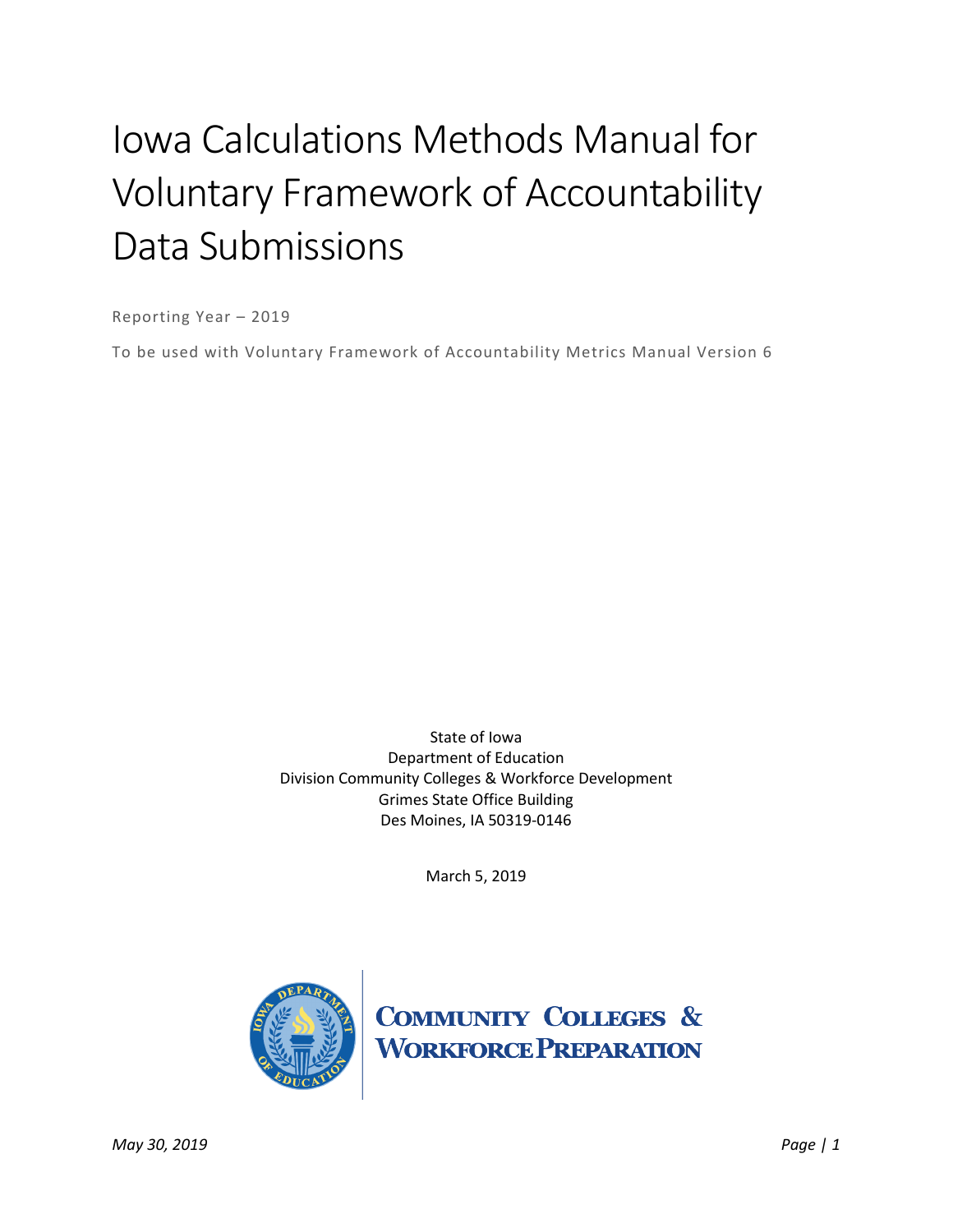# Table of Contents

| PART II: FORMAT/SCOPE OF THE DATA THAT THE COLLEGES RECEIVE FROM THE DE AND<br>FORMAT/SCOPE OF THE DATA THAT COLLEGES RETURN TO THE DE: TWO YEAR COHORT 7                                       |
|-------------------------------------------------------------------------------------------------------------------------------------------------------------------------------------------------|
|                                                                                                                                                                                                 |
|                                                                                                                                                                                                 |
|                                                                                                                                                                                                 |
| Part II: FORMAT/SCOPE OF THE DATA THAT THE COLLEGES RECEIVE FROM THE DE AND<br>FORMAT/SCOPE OF THE DATA THAT COLLEGES RETURN TO THE DE: SIX YEAR COHORT  Error!<br><b>Bookmark not defined.</b> |
|                                                                                                                                                                                                 |
|                                                                                                                                                                                                 |
|                                                                                                                                                                                                 |
|                                                                                                                                                                                                 |
|                                                                                                                                                                                                 |
|                                                                                                                                                                                                 |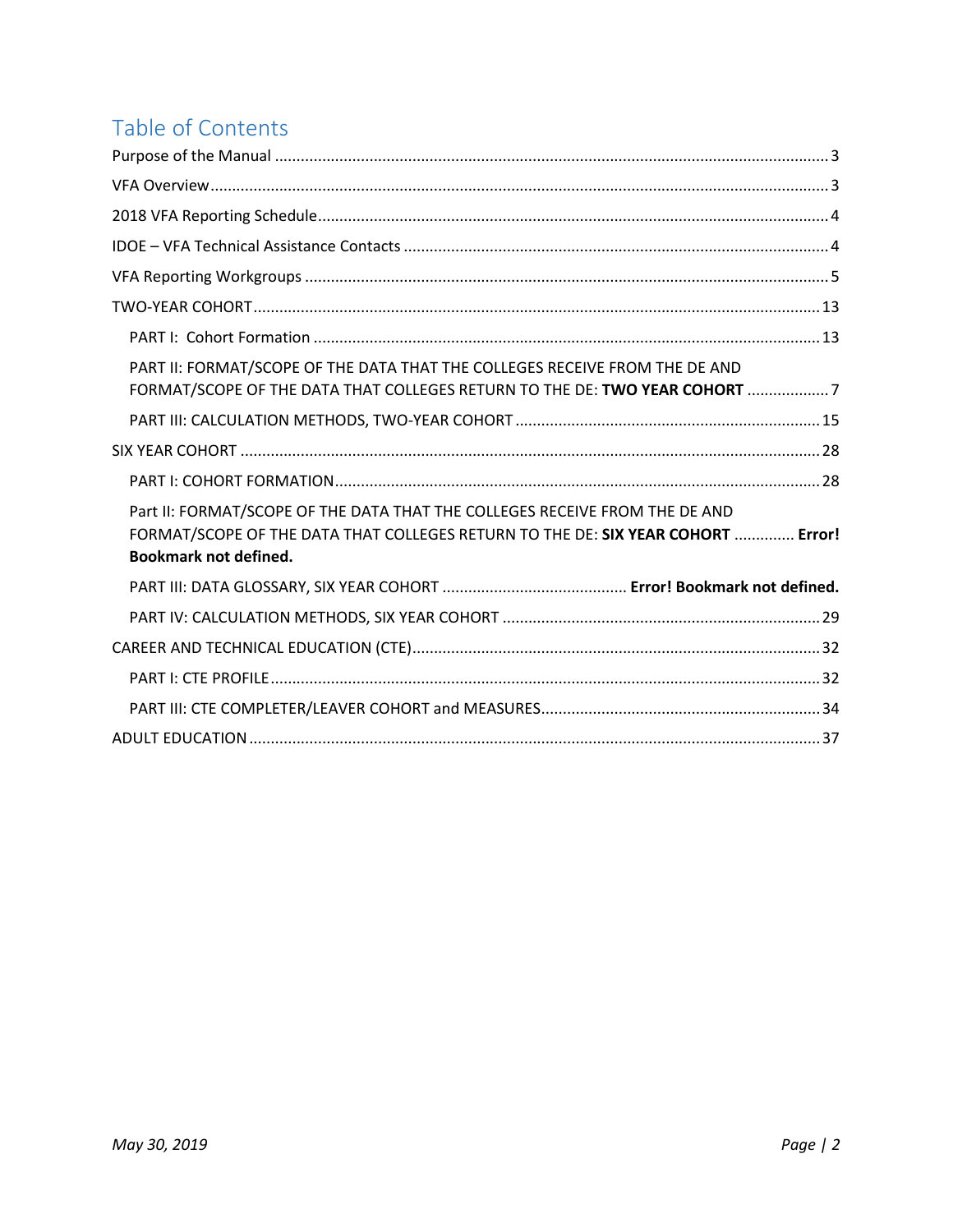# <span id="page-2-0"></span>Purpose of the Manual

This manual serves to define Iowa's calculation methods for data submission of the Voluntary Framework for Accountability metrics and cohorts. In addition, data exchanges between the individual colleges and the Iowa Department of Education (IDOE) necessary to capture data not available in the statewide Management Information System (MIS) are defined here as well. The calculation methods presented in this manual have been defined and vetted by the VFA Reporting Workgroups involving institutional researchers, content specialists, and IDOE liaisons.

### <span id="page-2-1"></span>VFA Overview

The Voluntary Framework for Accountability (VFA) was designed by the American Association of Community Colleges (AACC) to serve as an accountability framework for community colleges with success measures tailored for this sector of higher education. Designed specifically with community colleges in mind, the VFA contains measures which encompass and reflect the full breadth of the community college mission and the diversity of students' goals and educational experiences. Partnering with the community college presidents, the Division of Community Colleges & Workforce Development (division) funds the VFA membership costs for the community colleges and supports the statewide initiative as a data clearinghouse to ensure consistency in data reporting.

The VFA system provides the opportunity for internal, inter-college, and state-wide comparisons and benchmarking, both in pre-set and customized groups of colleges or states. The VFA Measures are subdivided into three major categories: credit Student Progress & Outcomes (SPO), credit and noncredit Career &Technical Education (CTE), and Adult Basic Education Outcomes (ABE). SPO is based on twoyear and six-year cohort tracking, while CTE and ABE track only one year cohort progress during the year and one year past the cohort's formation.

#### **VFA Measurements**



*May 30, 2019 Page | 3*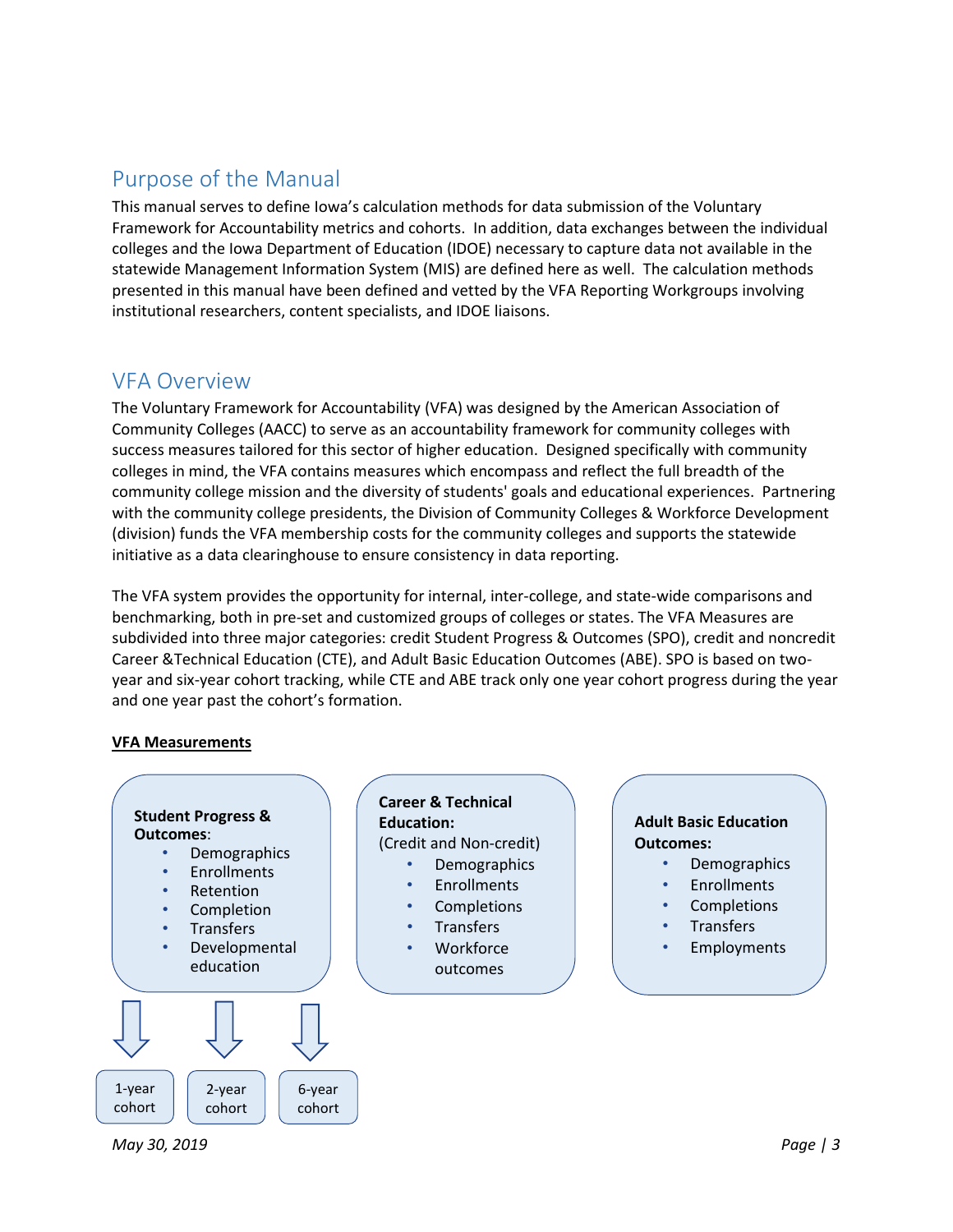# <span id="page-3-0"></span>2019 VFA Reporting Schedule

| 3/6/19           | Final draft posted: Iowa Calculation Methods Manual for VFA Submissions - 2019    |  |  |  |  |
|------------------|-----------------------------------------------------------------------------------|--|--|--|--|
| $3/6 - 3/15/19$  | Two-Year and On-year First Time in Ant College Data Exchange:                     |  |  |  |  |
|                  | February                                                                          |  |  |  |  |
|                  | 25, DE will provide each college with the data sets to initiate the data exchang  |  |  |  |  |
|                  | e process                                                                         |  |  |  |  |
|                  | March 6 - 15, Colleges will append required VFA fields for data sets              |  |  |  |  |
|                  | March 15, Appended files due back to the DE                                       |  |  |  |  |
| $3/15 - 5/30/19$ | <b>IDOE</b> processes data                                                        |  |  |  |  |
| 5/30/19          | IDOE uploads One Year, Two Year & Six Year Cohorts, CTE Profile & Cohort, and ABE |  |  |  |  |
|                  | data to VFA site and provides colleges with aggregate data reports.               |  |  |  |  |
| $6/1 - 6/30/19$  | Targeted data validation by Subcommittee: Sub-committee representatives (and      |  |  |  |  |
|                  | other interested volunteers) will review posted cohort data in detail to ensure   |  |  |  |  |
|                  | accuracy and integrity.                                                           |  |  |  |  |
| $7/1 - 7/15/19$  | Local validation: Colleges review Two Year & Six Year Cohorts, CTE Profile &      |  |  |  |  |
|                  | Cohort, and ABE data summaries, provide feedback to the DE                        |  |  |  |  |
|                  | and correct concerns as needed                                                    |  |  |  |  |
| 8/1/19           | <b>IDOE</b> locks the data                                                        |  |  |  |  |
| 9/2/19           | Last day to publish data                                                          |  |  |  |  |

# <span id="page-3-1"></span>IDOE – VFA Technical Assistance Contacts

| <b>VFA Section</b>           | <b>Person</b>          | Email (@iowa.gov) | <b>Phone (515)</b> |
|------------------------------|------------------------|-------------------|--------------------|
| <b>Main Contact Person</b>   | <b>Vladimir Bassis</b> | Vladimir.bassis@  | 281-3671           |
| for Data Submission          |                        |                   |                    |
| One Year, Two-Year &         | <b>Vladimir Bassis</b> | Vladimir.bassis@  | 281-3671           |
| Six-Cohort Credit            |                        |                   |                    |
| Reporting                    |                        |                   |                    |
| <b>CTE Credit/Non-Credit</b> | <b>Vladimir Bassis</b> | Vladimir.bassis@  | 281-3671           |
| Reporting                    |                        |                   |                    |
| <b>ABE Reporting</b>         | Lisa Gard              | Lisa.gard@        | 418-3156           |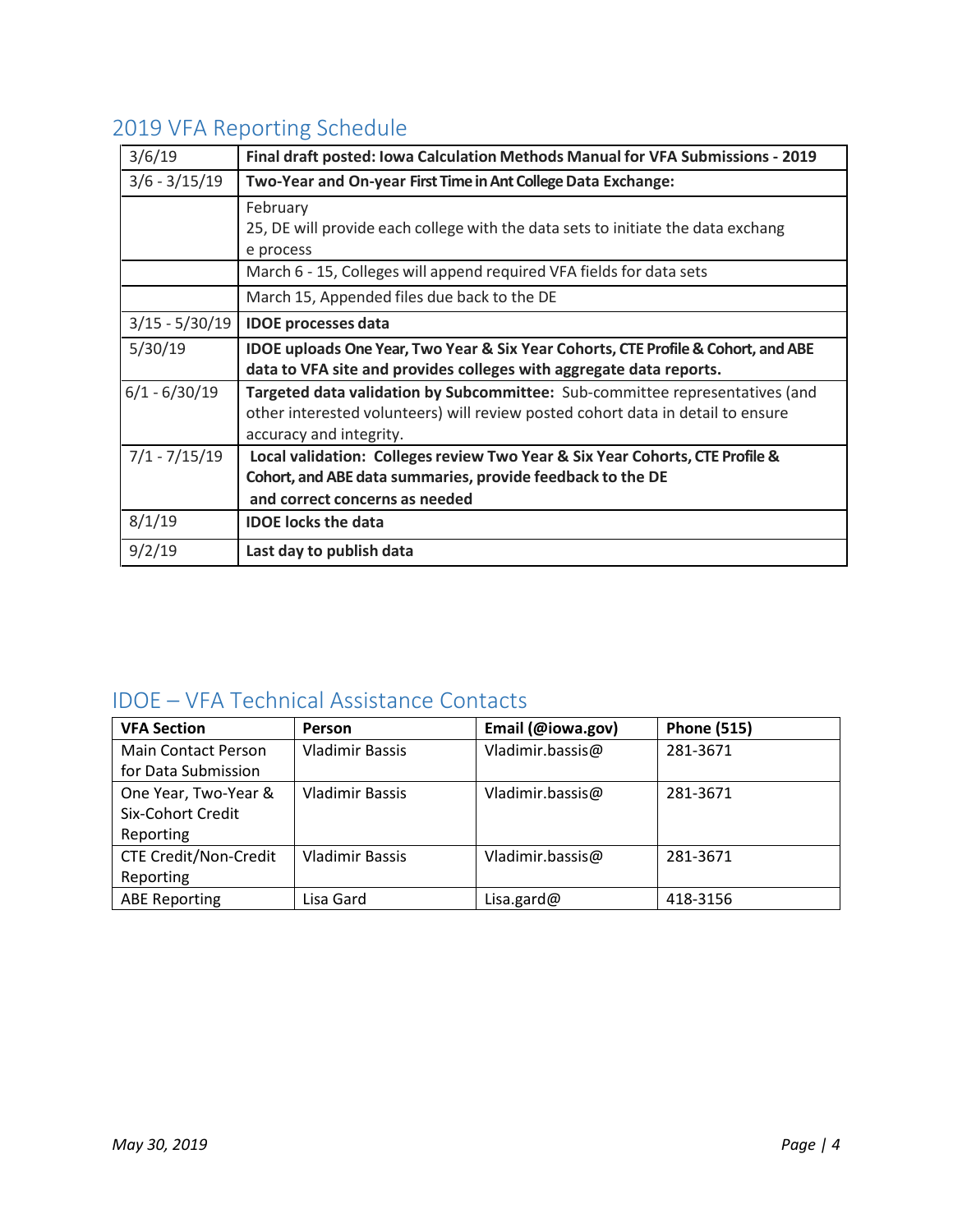# <span id="page-4-0"></span>VFA Reporting Workgroups

The VFA Reporting Workgroups were established prior to the implementation of VFA in Iowa to review the VFA Metrics Manual each year and define the calculation methods to be utilized by the IDOE for data submission. These workgroups are convened on a monthly and as needed basis to analyze Iowa's calculations methods and for discussion of upcoming modifications of the VFA Metrics Manual.

#### *VFA Credit Workgroup*

Erin Volk (WITCC - IR) - *Chair* Lisa Breja (IVCCD - IR) Connie Buhr (HCC - IR) Nancy Dugan (EICC - IR) Janet Emmerson (DMACC - IR) Ananda Subramanian (DMACC - IR) Cort Iverson (KCC - IR) Katherine Knoblock (NCC - IR) Stacy Mentzer (ICCC - IR) Barbara Godden (IWCC – IR) Vlad Bassis (IDOE) Lisa Gard (IDOE) Zoë Thornton (IDOE) Barbara Burrows (IDOE - Bureau Chief)

#### *VFA Adult Education Workgroup*

Marcel Kielkucki (KCC - AEL) Jessica Edmundson (DMACC - AEL) Jenny Knudson (ILCC - AEL) Janet Emmerson (DMACC - IR) Alex Harris (IDOE - AEL) Vlad Bassis (IDOE) Lisa Gard (IDOE) Zoë Thornton (IDOE)

DMACC – Des Moines Area Community College EICC – Eastern Iowa Community Colleges HCC – Hawkeye Community College ICCC – Iowa Central Community College ILCC – Iowa Lakes Community College IVCCD – Iowa Valley Community College District IWCC – Iowa Western Community College KCC – Kirkwood Community College NCC – Northwest Iowa Community College SWCC – Southwestern Community College WITCC – Western Iowa Tech Community College IDOE – Iowa Department of Education

### *VFA CTE Credit/NonCredit Workgroup*

Brenda Ireland (KCC - CE) - *Chair* Kim Oaks (SWCC - CE) Jolene Rogers (ILCC - CE) Pam Southworth (IWCC - CE) MaryAnne Nickle (IVCCD - Credit CTE) Neale Adams (ICCC - Credit CTE) Cort Iverson (KCC - IR) Vlad Bassis (IDOE) Lisa Gard (IDOE) Chris Russell (IDOE) Zoë Thornton (IDOE) Pradeep Kotamraju (IDOE - Bureau Chief)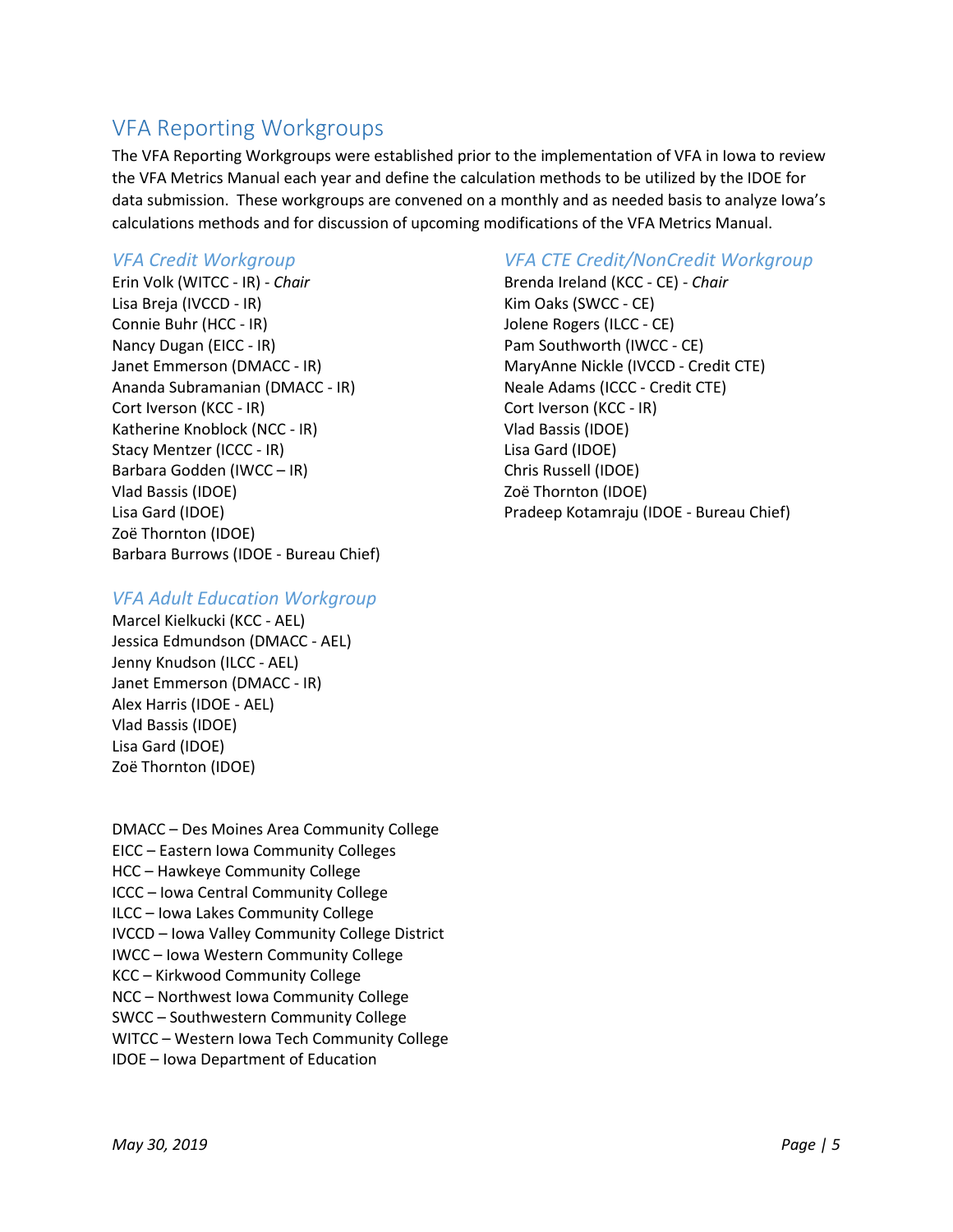# ONE-YEAR COHORT

PART I: Cohort Formation

#### **A. ESTABLISHING MAIN VFA ONE YEAR COHORT FOR AY 2017-18 BASED ON MIS DATA1 FOR VFA DATA SUBMISSION IN AUGUST 2019**

The formation of the VFA main cohort is presented as a progressive implementation of required filters, from Starting Data Set (cohort #1) to resulting Main VFA cohort (cohort #5).

- 1. STARTING DATA SET: Fall Term Enrollment, AY2016-17 (calendar Fall 2017), Student Course File, unduplicated.
- 2. REMOVING STUDENTS IN RECIPROCAL AGREEMENT PROGRAMS<sup>2</sup>: Starting data set MINUS students in Reciprocal Agreement programs (code 35 under Special Emphasis).
- 3. NOT HS ENROLLMENT/HS COMPLETION CREDENTIAL COHORT: #2, MINUS those students who have been enrolled as JE (Course data, HS Enrollment code exclusively  $= 1, 2, 3$  during term 1) and not received any type of HS completion credential (High School Award Type  $\neq$  1, 2 or 5). 4. NON-EXCLUSIVELY-ESL STUDENT COHORT: #3

linked to Fall Enrollment, Fall of AY'17-18



(calendar Fall 2017), Credit Student Course File, MINUS those students who were enrolled exclusively in ESL or ESI courses (keep only students with first three characters in Course Number  $\neq$  "ESL or ESI").

5. MAIN COHORT: #4 MINUS students found in Credit Student Course Files for previous years with available Joint Enrollment data<sup>3</sup> (FY2007-AY2016-2015 [except Summer 2016]) as NOT enrolled as "still in HS" students (High School Enrollment Type = 0), and MINUS students found with First Enrollment (in this college) data <07/01/2006 (for all students found in enrollment prior to FY 2007).

1Justification quotations from the VFA Manual 7.0 provided with the numbers for each described cohort.

2The VFA sub-committee recommends excluding students in Reciprocal Agreement programs from the main VFA cohort, since those students are not expected to graduate from the college of origin.

3There was no detailed Joint Enrollment data collection prior to FY2007.

- …AS PRESCRIBED BY VFA MANUAL…
- 1. "…students enrolled at any point in the fall term…" (p.9)
- 3. "Completed high school or equivalent, or demonstrated ability to benefit…" (p.9)
- 4. "Students who were enrolled exclusively in ESL courses should not be included in the Main cohort" (p.10)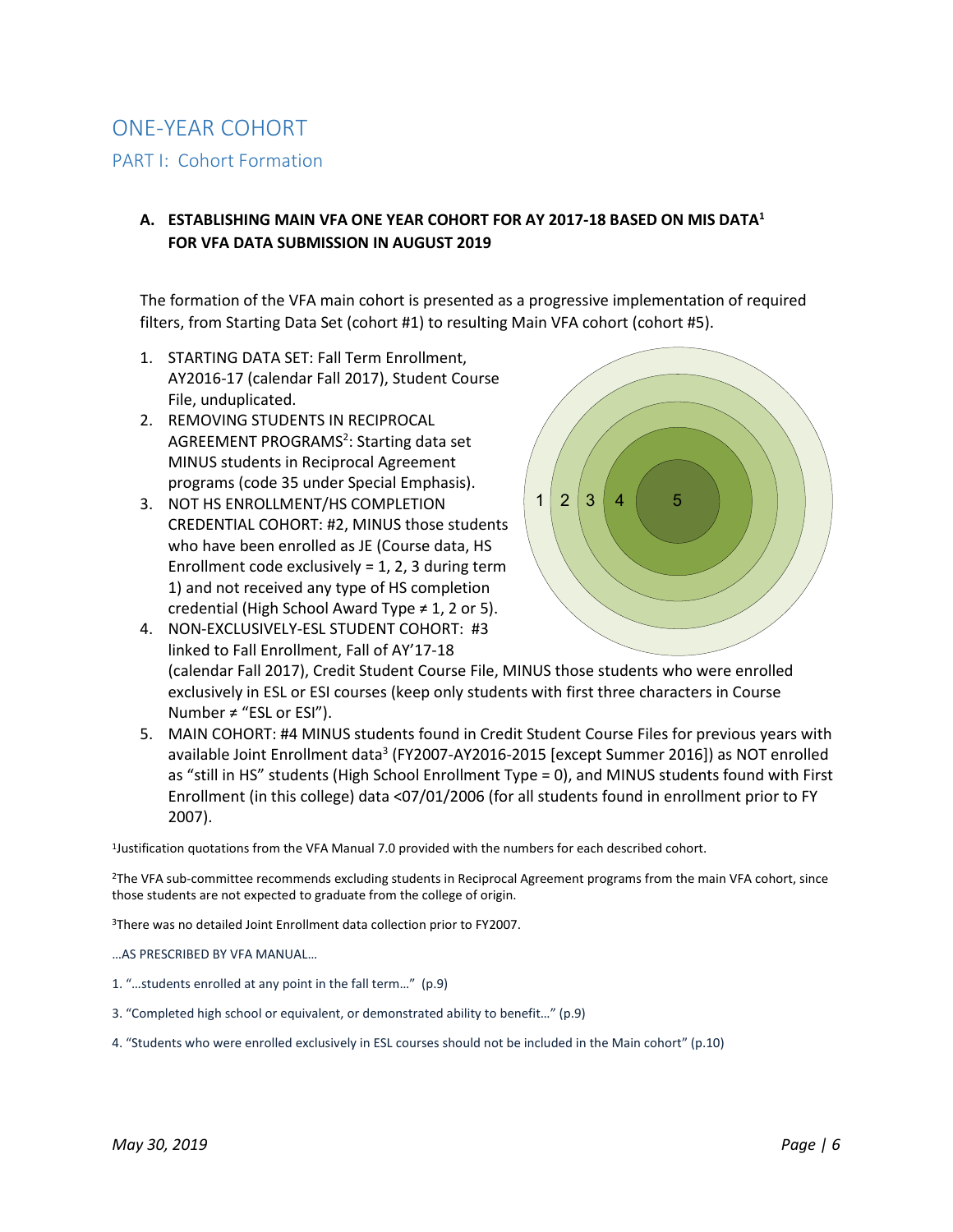#### **B. ESTABLISHING FIRST TIME IN COLLEGE VFA TWO YEAR COHORT FOR AY 2017-18 BASED ON MIS DATA FOR VFA DATA SUBMISSION IN AUGUST 2019**

<span id="page-6-0"></span>Use college-reported field "First-time in Any College".

### PART II: FORMAT/SCOPE OF THE DATA THAT THE COLLEGES RECEIVE FROM THE DE AND FORMAT/SCOPE OF THE DATA THAT COLLEGES RETURN TO THE DE: ONE YEAR COHORT

Data for VFA is accepted together with the method to determine developmental need cohort is declared. In order to report selected method, DE will need, from each college:

- Its Referral Method for Developmental Education (only **one per college per year**: "1" = by Referral Test, "2" = by Course Selection, "3" = Combination of 1 and 2).

Further, DE will also need additional information, not initially collected in AY2017-18: First Time in Any College flag reported for each student in. To obtain it, the DE will provide colleges with relevant data fields to include all students reported to DE in during AY2017-18. Colleges will return the file with needed appended data field, as described in the layout below.

#### **Credit Student Information File (AY 2017-18)**

 $\Box$  = DE Provides;  $\Box$  = College Provides; Data definitions are provided in the Data Glossary below.

|   |                                                         | For  |                |                                                                                                                                           |
|---|---------------------------------------------------------|------|----------------|-------------------------------------------------------------------------------------------------------------------------------------------|
| # | <b>Data Element</b>                                     | mat  | Len.           | <b>Field Description</b>                                                                                                                  |
|   | <b>College Number</b>                                   | Text | $\overline{2}$ | Two character District Number (01 through 16)                                                                                             |
|   | <b>Unique Student</b><br>Identifier/Locally<br>Assigned | Text | 9              | Indicate the numeric value of the locally assigned student<br>identifier, with leading zeroes if the identifier is less than 9<br>digits. |
|   | First Time in Any<br>College                            | Text |                | $0 = No$ ; 1 = Yes; based on IPEDS definition for First Time in<br>College Cohort for Fall 2017 term.                                     |

#### PART III: CALCULATION METHODS, ONE-YEAR COHORT

#### **I. Disaggregation, Main cohort (procedure is replicated for First Time in College cohort).**

- 1. Race/Ethnicity: Hispanic, American Indian, Asian, Black, Native Hawaiian/Pacific Islander, White, Non-Resident Alien. (VFA Metrics Manual Version 7.0 [February 2019], page 18).
	- a. Identify Non-Resident Alien based on cohort's AY2017-18 credit course file, data element Residency, code 3 "Foreign/International student", flag and exclude from further calculations.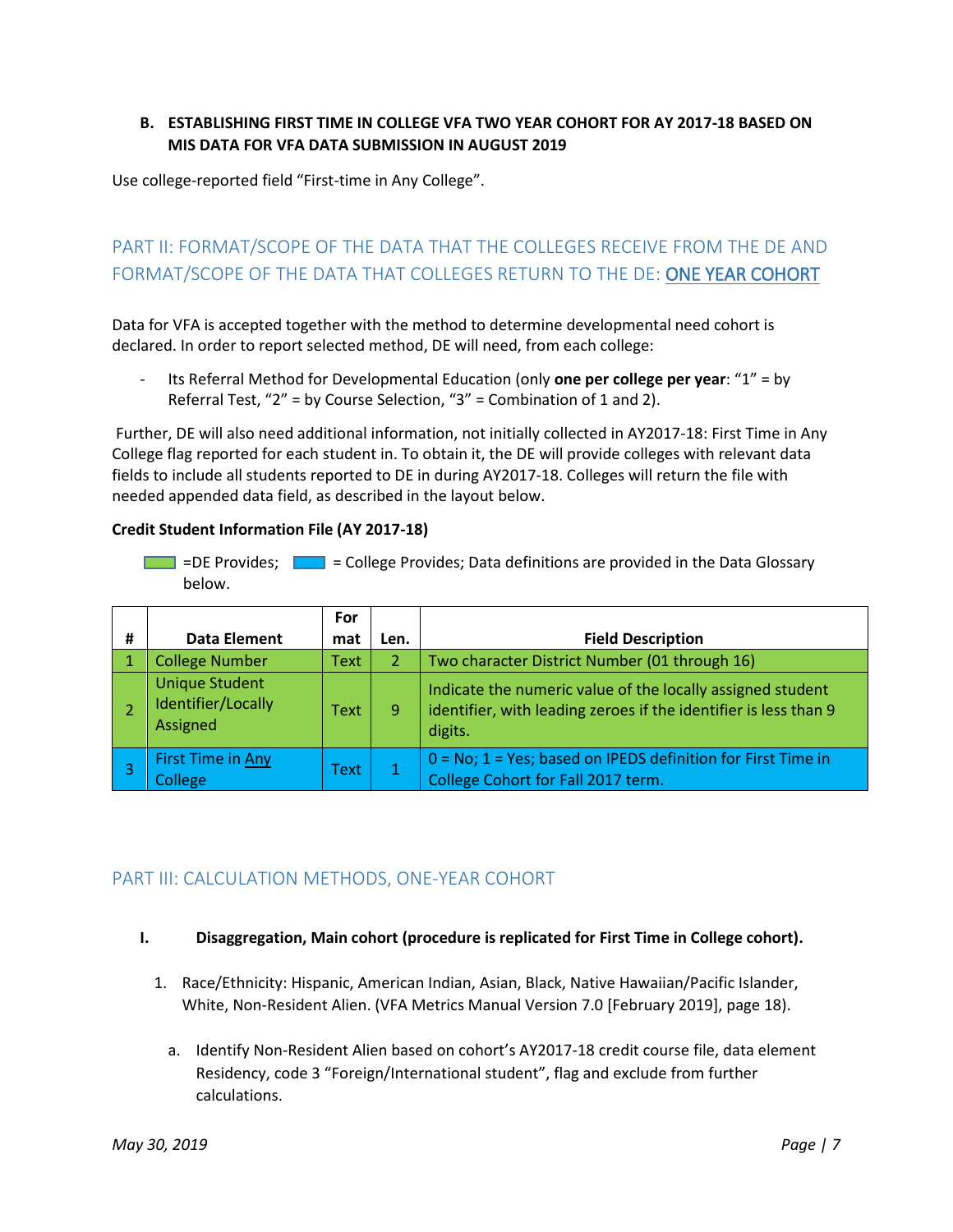- b. Identify Hispanic from AY2017-18 Student information file, data element Ethnicity, code 1, flag and exclude from further calculations.
- c. Identify Race Not Reported from AY2017-18 Student Information file, data element Race, codes for American Indian, Asian, Black, Native Hawaiian/Pacific Islander, White =0; Hispanic =2 or = 0; Fall enrollment credit course file, data element Residency code =0, or 1, or 2.
- d. Identify American Indian from AY2017-18 Student Information file, data element Race, code 1, if coded as such ONLY (Asian, Black, Native Hawaiian/Pacific Islander, White codes = 0).
- e. Identify Asian from AY2017-18 Student Information file, data element Race, code 1, if coded as such ONLY (American Indian, Black, Native Hawaiian/Pacific Islander, White codes = 0).
- f. Identify Black from AY2017-18 Student Information file, data element Race, code 1, if coded as such ONLY (American Indian, Asian, Native Hawaiian/Pacific Islander, White codes = 0).
- g. Identify Native Hawaiian/Pacific Islander from AY2017-18 Student Information file, data element Race, code 1, if coded as such ONLY (American Indian, Asian, Black, White codes = 0).
- h. Identify White from AY2017-18 Student Information file, data element Race, code 1, if coded as such ONLY (American Indian, Asian, Black, Native Hawaiian/Pacific Islander codes = 0).
- i. Identify Two Or More Races from AY2017-18 Student Information file, data element Race, code 1, if coded as such for more than one race (American Indian, Asian, Black, Native Hawaiian/Pacific Islander, White codes = 1 in any combination of two or more).
- 2. Age: identify based on cohort's AY2017-18 credit Student Information file, data element Birth Date, age in years as of September 1 of the cohort's year, and aggregate into categories <20, 20-24, 25-29, 30-39, 40-49, =>50, Age Unknown (=Birth Date is blank). (VFA Metrics Manual Version 7.0 [February 2019], page 18).
- 3. Gender: identify gender based on cohort's AY2017-18 credit Student Information file, data element Gender, codes 1 (Male), 2 (Female) and 0 (Unknown).
- 4. Pell Status: identify Pell Status based on Student Information files for two academic years starting with cohort formation year, data element Pell Status, codes 1 or 0.
- 5. FT/PT: identify Full Time/Part Time based on cohort's Fall term of AY2017-18 credit course file, data element Course Credit Hours, where FT =>12 credits (=>8 for IHCC) and PT <12 credits (<8 credits for IHCC). (VFA Metrics Manual Version 7.0 [February 2019], page 19).
- 6. College ready (VFA Metrics Manual Version 7.0 [February 2019], page 19). *For VFA purposes, identify "required to take developmental education" for Referral method as such if a student takes course(s) under Liberal Arts or No POS programs of study reporting codes during reporting years.*

*(2 and 6 year cohorts VFA sub-committee meeting decision, January 19, 2017).*  6a. If a college declared Developmental Referral Method as "Referral":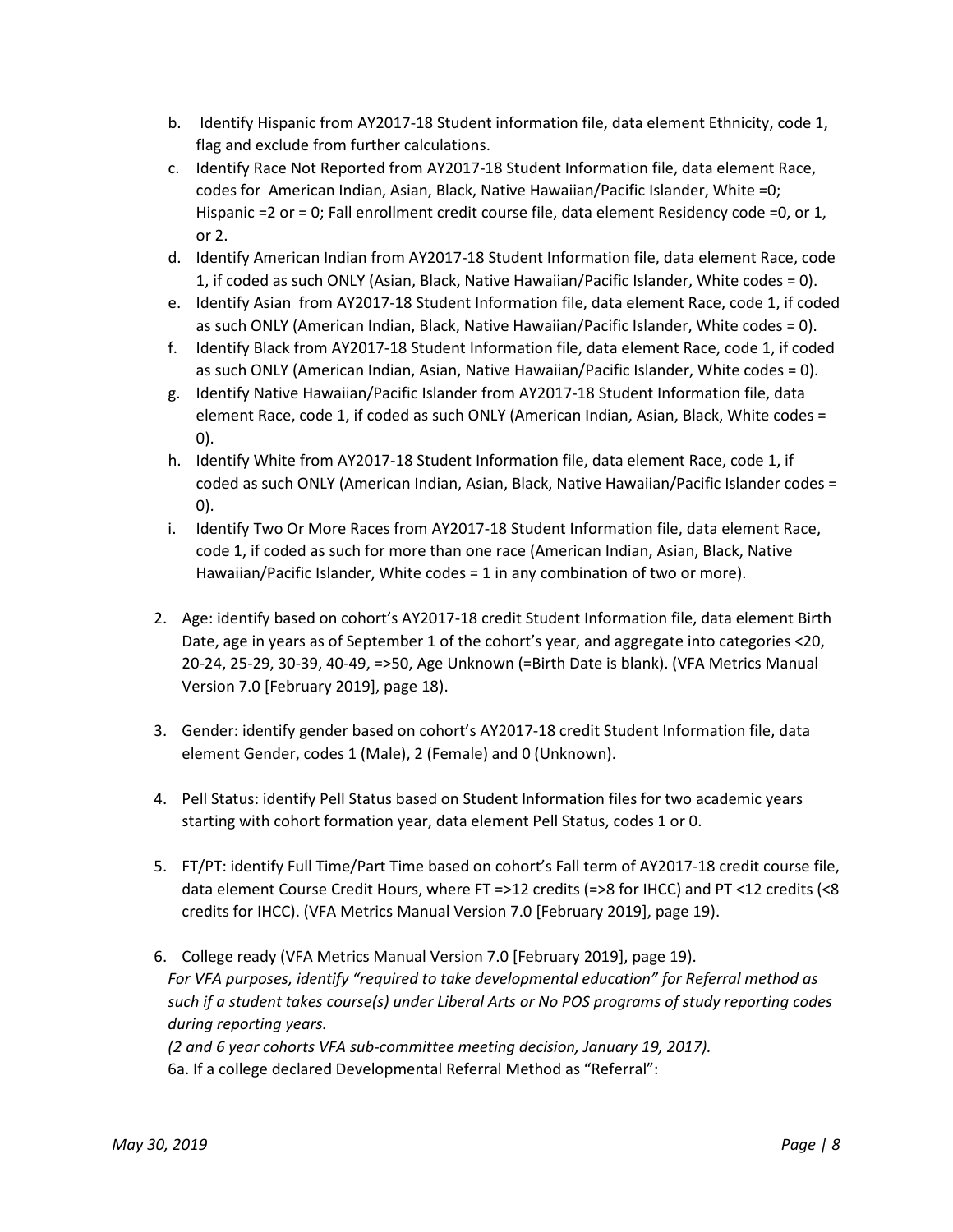Unduplicated count of students in a cohort who were reported with codes 1, 2 or 3 within two academic years starting with cohort formation year, data element Developmental Referral: Math and/or English and/or Reading and were reported under liberal arts/no POS Type of Program codes (08, 09, 10) for at least one course during the academic year of the cohort formation.

6b. If a college declared Developmental Referral Method as "Course Taking Pattern": unduplicated count of students who were reported within credit course file for the academic year of the cohort formation year, under data element Course Level with codes 1, or/and 2, or/and 3 and under data elements Developmental Discipline with code M and/or E and/or R. 6c: If a college declared Developmental Referral Method as "Combination": Unduplicated count of students in a cohort who were reported with codes 1, 2 or 3 within the academic year starting year if the cohort formation, data element Developmental Referral: Math and/or English and/or Reading and were reported under liberal arts/no POS Type of Program codes (08, 09, 10, 13) for at least one course during the academic year of the cohort formation, OR who were reported within credit course files within academic years of the cohort formation, under data elements Developmental Discipline with code M, and/or E and/or R, and Course Level with codes 1, or/and 2, or/and 3.

#### **II. One-year Progress Measures, one-, two-, and six-year cohorts.**

1. Percent Student Earned 6+ college credits first term (VFA Metrics Manual Version 7.0 [February 2019], page 30).

*For VFA purposes, identify "required to take developmental education" for Referral method as such if a student takes course(s) under Liberal Arts or No POS programs of study reporting codes during reporting years.*

*(2 and 6 year cohorts VFA sub-committee meeting decision, January 19, 2017).* 

DENOMINATOR:

Unduplicated count of students in a cohort.

NUMERATOR:

Number of students in a cohort who successfully earned 6 or more college level (course level = 0, successful completion = 1) credit hours (or their quarter hours equivalent, calculated as "credit hours/(2/3)" for IHCC) during Term 1 of cohort year.

2. Percent Student Earned 12+ college credits first term (VFA Metrics Manual Version 7.0 [February 2019], page 31).

*For VFA purposes, identify "required to take developmental education" for Referral method as such if a student takes course(s) under Liberal Arts or No POS programs of study reporting codes during reporting years.*

*(2 and 6 year cohorts VFA sub-committee meeting decision, January 19, 2017).* 

#### DENOMINATOR:

Unduplicated count of students in a cohort.

NUMERATOR:

Number of students in a cohort who successfully earned 12 or more college level (course level = 0, successful completion = 1) credit hours (or their quarter hours equivalent, calculated as "credit hours/(2/3)" for IHCC) during Term 1 of cohort year.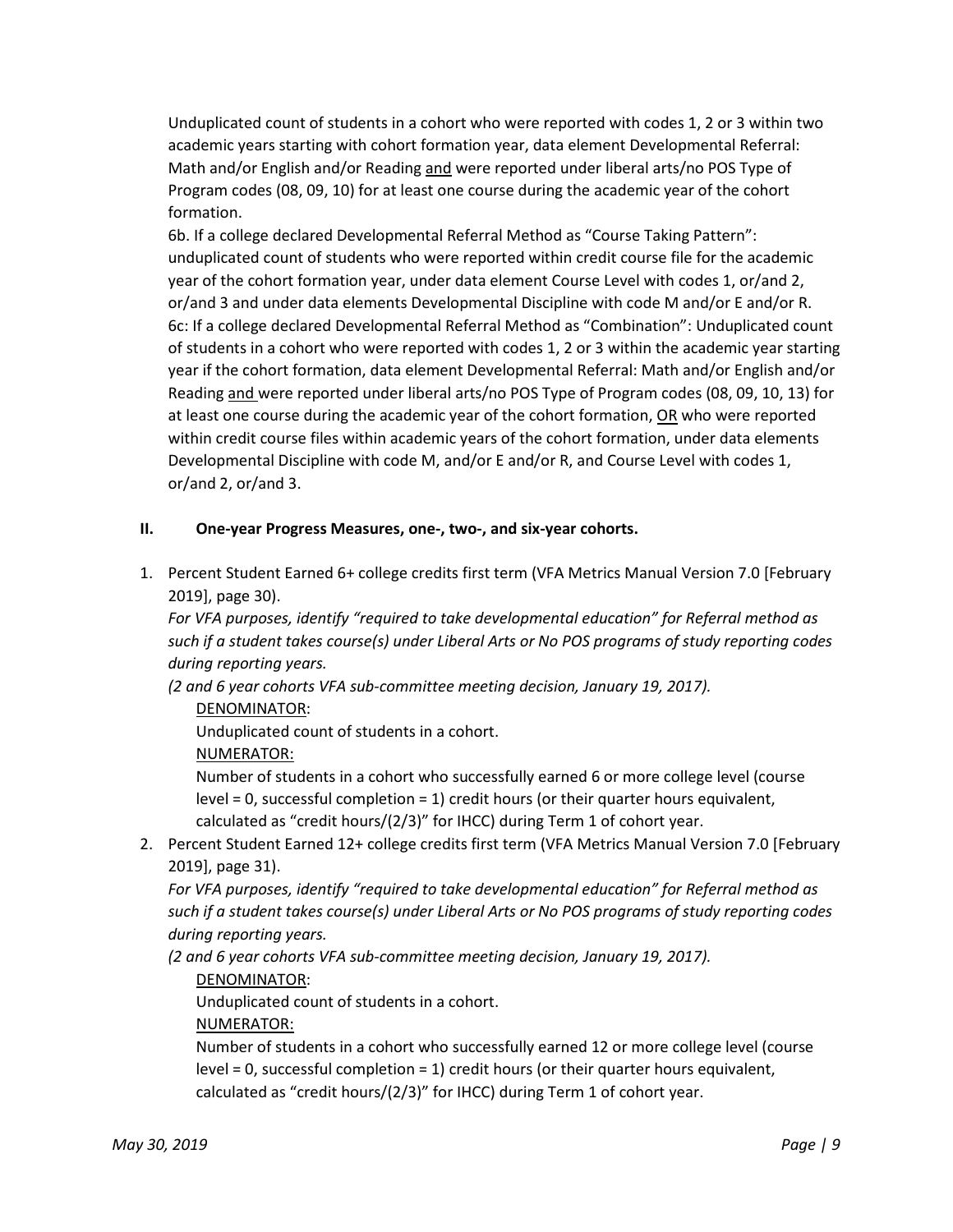3. Percent Student Earned 15+ college credits first year (VFA Metrics Manual Version 7.0 [February 2019], page 32).

*For VFA purposes, identify "required to take developmental education" for Referral method as such if a student takes course(s) under Liberal Arts or No POS programs of study reporting codes during reporting years.*

*(2 and 6 year cohorts VFA sub-committee meeting decision, January 19, 2017).* 

DENOMINATOR:

Unduplicated count of students in a cohort.

NUMERATOR:

Number of students in a cohort who successfully earned 15 or more college level (course level  $= 0$ , successful completion  $= 1$ ) credit hours (or their quarter hours equivalent, calculated as "credit hours/(2/3)" for IHCC) during cohort formation year (not counting preceding Summer credits).

4. Percent Student Earned 24+ college credits first year (VFA Metrics Manual Version 7.0 [February 2019], page 33).

*For VFA purposes, identify "required to take developmental education" for Referral method as such if a student takes course(s) under Liberal Arts or No POS programs of study reporting codes during reporting years.*

*(2 and 6 year cohorts VFA sub-committee meeting decision, January 19, 2017).* 

DENOMINATOR:

Unduplicated count of students in a cohort.

NUMERATOR:

Number of students in a cohort who successfully earned 24 or more college level (course level = 0, successful completion = 1) credit hours (or their quarter hours equivalent, calculated as "credit hours/(2/3)" for IHCC) during cohort formation year (not counting preceding Summer credits).

5. Percent Student Earned 30+ college credits first year (VFA Metrics Manual Version 7.0 [February 2019], page 34).

*For VFA purposes, identify "required to take developmental education" for Referral method as such if a student takes course(s) under Liberal Arts or No POS programs of study reporting codes during reporting years.*

*(2 and 6 year cohorts VFA sub-committee meeting decision, January 19, 2017).* 

DENOMINATOR:

Unduplicated count of students in a cohort.

NUMERATOR:

Number of students in a cohort who successfully earned 30 or more college level (course level = 0, successful completion = 1) credit hours (or their quarter hours equivalent, calculated as "credit hours/(2/3)" for IHCC) during cohort formation year (not counting preceding Summer credits).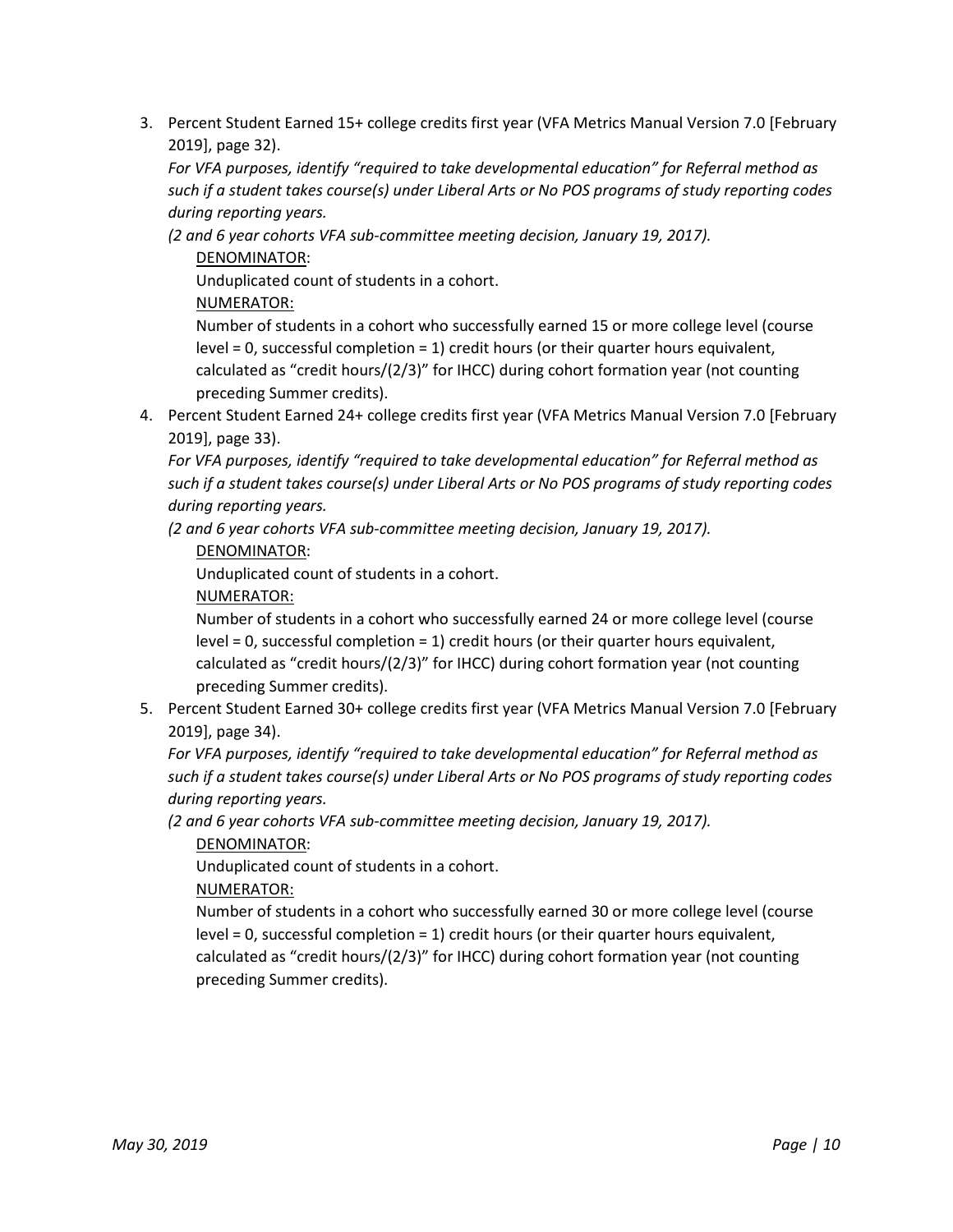6. Percent Students Completed College-Level Math in Year One (VFA Metrics Manual Version 7.0 [February 2019], page 34).

*For VFA purposes, identify "required to take developmental education" for Referral method as such if a student takes course(s) under Liberal Arts or No POS programs of study reporting codes during reporting years.*

*(2 and 6 year cohorts VFA sub-committee meeting decision, January 19, 2017).* 

DENOMINATOR:

Unduplicated count of students in a cohort.

NUMERATOR:

Number of students in a cohort who successfully earned any number of college level (course level = 0, successful completion = 1) credit hours (or their quarter hours equivalent, calculated as "credit hours/ $(2/3)$ " for IHCC) in Math (course discipline = "M") during cohort formation year (not counting preceding Summer credits).

7. Percent Students Completed College-Level English in Year One (VFA Metrics Manual Version 7.0 [February 2019], page 35).

*For VFA purposes, identify "required to take developmental education" for Referral method as such if a student takes course(s) under Liberal Arts or No POS programs of study reporting codes during reporting years.*

*(2 and 6 year cohorts VFA sub-committee meeting decision, January 19, 2017).* 

DENOMINATOR:

Unduplicated count of students in a cohort.

NUMERATOR:

Number of students in a cohort who successfully earned any number of college level (course level = 0, successful completion = 1) credit hours (or their quarter hours equivalent, calculated as "credit hours/(2/3)" for IHCC) in English (course discipline = "E") during cohort formation year (not counting preceding Summer credits).

8. Percent Students Completed College-Level Math and English in Year One (VFA Metrics Manual Version 7.0 [February 2019], page 35).

*For VFA purposes, identify "required to take developmental education" for Referral method as such if a student takes course(s) under Liberal Arts or No POS programs of study reporting codes during reporting years.*

*(2 and 6 year cohorts VFA sub-committee meeting decision, January 19, 2017).* 

DENOMINATOR:

Unduplicated count of students in a cohort.

NUMERATOR:

Number of students in a cohort who successfully earned any number of college level (course level = 0, successful completion = 1) credit hours (or their quarter hours equivalent,

calculated as "credit hours/(2/3)" for IHCC) in English and Math (course discipline = "E" and "M") during cohort formation year (not counting preceding Summer credits).

9. Percent Students Retained from Fall to the Next Term (VFA Metrics Manual Version 7.0 [February 2019], page 36).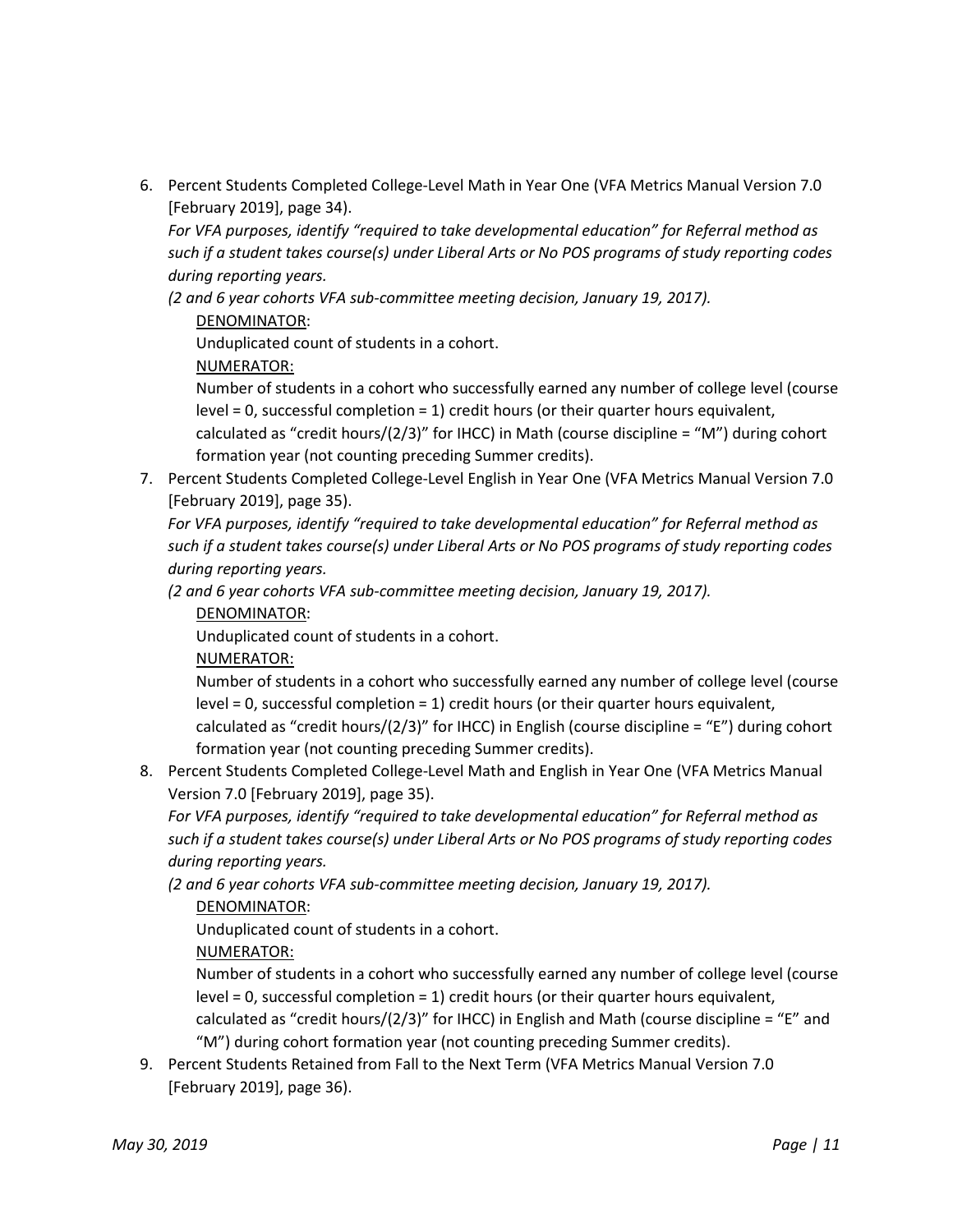#### DENOMINATOR:

Unduplicated count of students in a cohort.

#### NUMERATOR:

Number of students in a cohort who were found in term 3 (term 2 for IHCC) of the cohort formation year, or who earned a formal award in fall term (award date between term 1 start and term 1 end dates based on school academic calendar for cohort formation year).

10. Percent Credits Successfully Completed in One Year (VFA Metrics Manual Version 7.0 [February 2019], page 36).

#### DENOMINATOR:

Number of attempted college level (course level = 0) credit hours (or their quarter hours equivalent, calculated as "credit hours/(2/3)" for IHCC) during cohort formation year (not counting preceding Summer credits) by all students in a cohort.

#### NUMERATOR:

Number of successfully completed college level (course level = 0, successful completion = "1") credit hours (or their quarter hours equivalent, calculated as "credit hours/(2/3)" for IHCC) during cohort formation year (not counting preceding Summer credits) by all students in a cohort.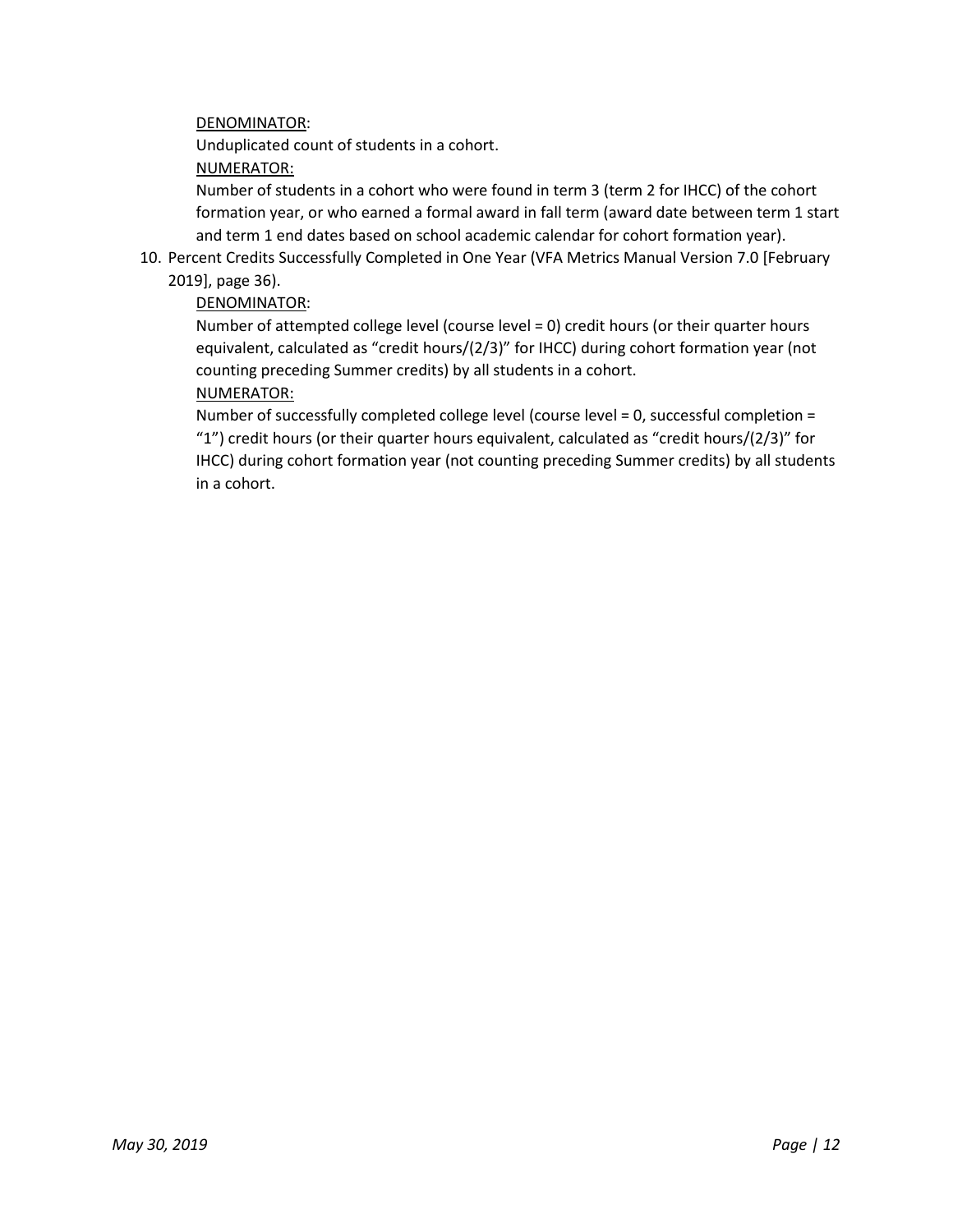# <span id="page-12-0"></span>TWO-YEAR COHORT

<span id="page-12-1"></span>PART I: Cohort Formation

#### **A. ESTABLISHING MAIN VFA TWO YEAR COHORT FOR AY 2016-17 BASED ON MIS DATA1 FOR VFA DATA SUBMISSION IN AUGUST 2019**

The formation of the VFA main cohort is presented as a progressive implementation of required filters, from Starting Data Set (cohort #1) to resulting Main VFA cohort (cohort #5).

- 6. STARTING DATA SET: Fall Term Enrollment, AY2016-17 (calendar Fall 2016), Student Course File, unduplicated.
- 7. REMOVING STUDENTS IN RECIPROCAL AGREEMENT PROGRAMS<sup>2</sup>: Starting data set MINUS students in Reciprocal Agreement programs (code 35 under Special Emphasis).
- 8. NOT HS ENROLLMENT/HS COMPLETION CREDENTIAL COHORT: #2, MINUS those students who have been enrolled as JE (Course data, HS Enrollment code exclusively  $= 1, 2, 3$  during term 1) and not received any type of HS completion credential (High School Award Type  $\neq$  1, 2 or 5).

9. NON-EXCLUSIVELY-ESL STUDENT COHORT: #3 linked to Fall Enrollment, Fall of AY'16-17



(calendar Fall 2016), Credit Student Course File, MINUS those students who were enrolled exclusively in ESL or ESI courses (keep only students with first three characters in Course Number ≠ "ESL or ESI").

10. MAIN COHORT: #4 MINUS students found in Credit Student Course Files for previous years with available Joint Enrollment data<sup>3</sup> (FY2007-FY2016 [except Summer 2016]) as NOT enrolled as "still in HS" students (High School Enrollment Type = 0), and MINUS students found with First Enrollment (in this college) data <07/01/2006 (for all students found in enrollment prior to FY 2007).

1Justification quotations from the VFA Manual 6.0 provided with the numbers for each described cohort.

2The VFA sub-committee recommends excluding students in Reciprocal Agreement programs from the main VFA cohort, since those students are not expected to graduate from the college of origin.

3There was no detailed Joint Enrollment data collection prior to FY2007.

…AS PRESCRIBED BY VFA MANUAL…

- 1. "…students enrolled at any point in the fall term…" (p.9)
- 3. "Completed high school or equivalent, or demonstrated ability to benefit…" (p.9)

4. "Students who were enrolled exclusively in ESL courses should not be included in the Main cohort" (p.10)

5. "The cohort should also include students who earned college credits during high school (such as dual enrollment) as long as this is their first enrollment for credit at your college after receipt of the high school diploma or equivalent."(p.10)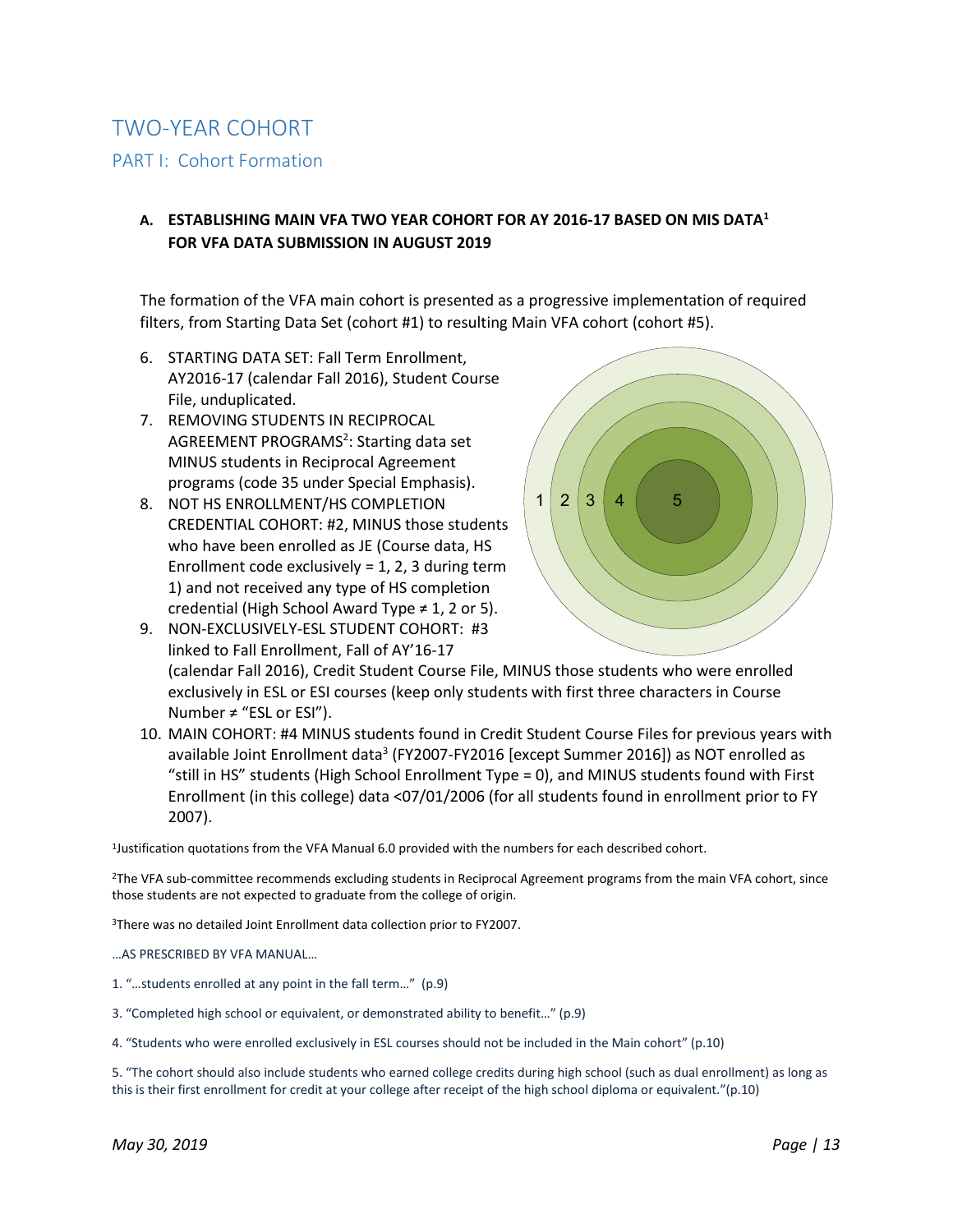#### **B. ESTABLISHING CREDENTIAL SEEKING COHORT VFA TWO YEAR COHORT FOR AY 2016-17 BASED ON MIS DATA FOR VFA DATA SUBMISSION IN AUGUST 2019**

1. Match students in the MAIN cohort to Credit Course files data to include: a. Summer Term (Term 4) for AY2015-2016; b. AY2016-17 data; c. AY2017-18 data.

2. Sum up total number of earned credits per student using data element Earned Credit Hours.

- 3. Filter by =>12 credits, unduplicate.
- 4. Filter 2. by <12 credit hours, unduplicate.

5. Match 4. to Credit Awards files data to include: a. AY2016-17; b. AY2017-18 data; unduplicate matched students.

6. Union 3. And 5. for CREDENTIAL SEEKING cohort.

\*Sub Committee decision to use all awards, not just <12 credits.

#### **C. ESTABLISHING FIRST TIME IN COLLEGE VFA TWO YEAR COHORT FOR AY 2015-16 BASED ON MIS DATA FOR VFA DATA SUBMISSION IN AUGUST 2018**

Use college-reported field "First-time in Any College".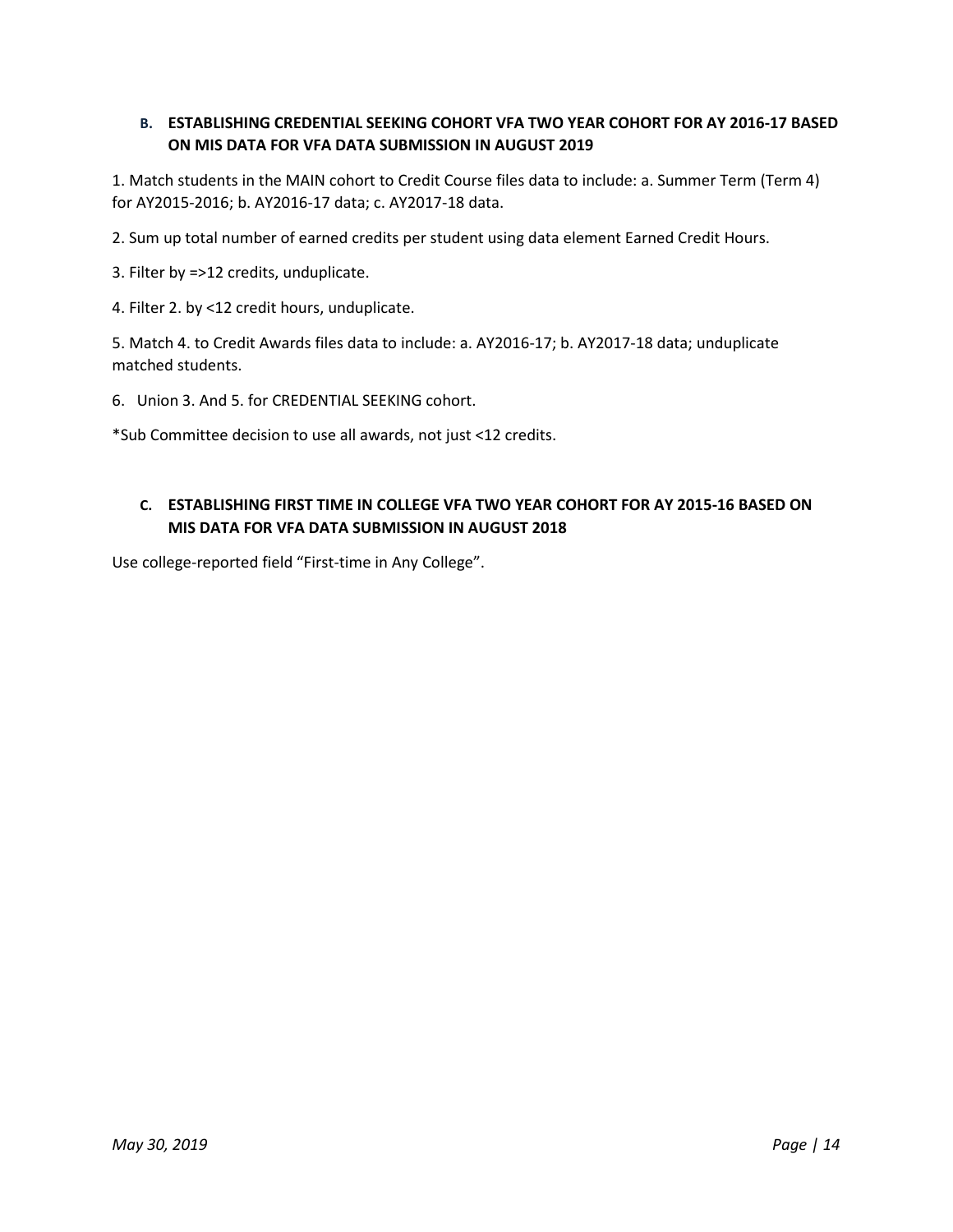### <span id="page-14-0"></span>PART III: CALCULATION METHODS, TWO-YEAR COHORT

#### **III. Disaggregation, Main cohort (procedure is replicated for Credential Seeking and First Time in College cohorts).**

- 1. Race/Ethnicity: Hispanic, American Indian, Asian, Black, Native Hawaiian/Pacific Islander, White, Non-Resident Alien. (VFA Metrics Manual Version 7.0 [February 2019], page 18).
- a. Identify Non-Resident Alien based on cohort's formation credit year course file, data element Residency, code 3 "Foreign/International student", flag and exclude from further calculations.
- b. Identify Hispanic from cohort's formation year Student information file, data element Ethnicity, code 1, flag and exclude from further calculations.
- c. Identify Race Not Reported from cohort's formation year Student Information file, data element Race, codes for American Indian, Asian, Black, Native Hawaiian/Pacific Islander, White =0; Hispanic =2 or = 0; Fall enrollment credit course file, data element Residency code =0, or 1, or 2.
- d. Identify American Indian from cohort's formation year Student Information file, data element Race, code 1, if coded as such ONLY (Asian, Black, Native Hawaiian/Pacific Islander, White codes  $= 0$ ).
- e. Identify Asian from cohort's formation year Student Information file, data element Race, code 1, if coded as such ONLY (American Indian, Black, Native Hawaiian/Pacific Islander, White codes  $= 0$ ).
- f. Identify Black from cohort's formation year Student Information file, data element Race, code 1, if coded as such ONLY (American Indian, Asian, Native Hawaiian/Pacific Islander, White codes = 0).
- g. Identify Native Hawaiian/Pacific Islander from cohort's formation year Student Information file, data element Race, code 1, if coded as such ONLY (American Indian, Asian, Black, White codes = 0).
- h. Identify White from cohort's formation year Student Information file, data element Race, code 1, if coded as such ONLY (American Indian, Asian, Black, Native Hawaiian/Pacific Islander codes = 0).
- i. Identify Two Or More Races from cohort's formation year Student Information file, data element Race, code 1, if coded as such for more than one race (American Indian, Asian, Black, Native Hawaiian/Pacific Islander, White codes = 1 in any combination of two or more).
	- 2. Age: identify based on cohort's formation year credit Student Information file, data element Birth Date, age in years as of September 1 of the cohort's formation year, and aggregate into categories <20, 20-24, 25-29, 30-39, 40-49, =>50, Age Unknown (=Birth Date is blank). (VFA Metrics Manual Version 7.0 [February 2019], page 18).
	- 3. Gender: identify gender based on cohort's formation year credit Student Information file, data element Gender, codes 1 (Male), 2 (Female) and 0 (Unknown).
	- 4. Pell Status: identify Pell Status based on Student Information files for two academic years starting with cohort formation year, data element Pell Status, codes 1 or 0.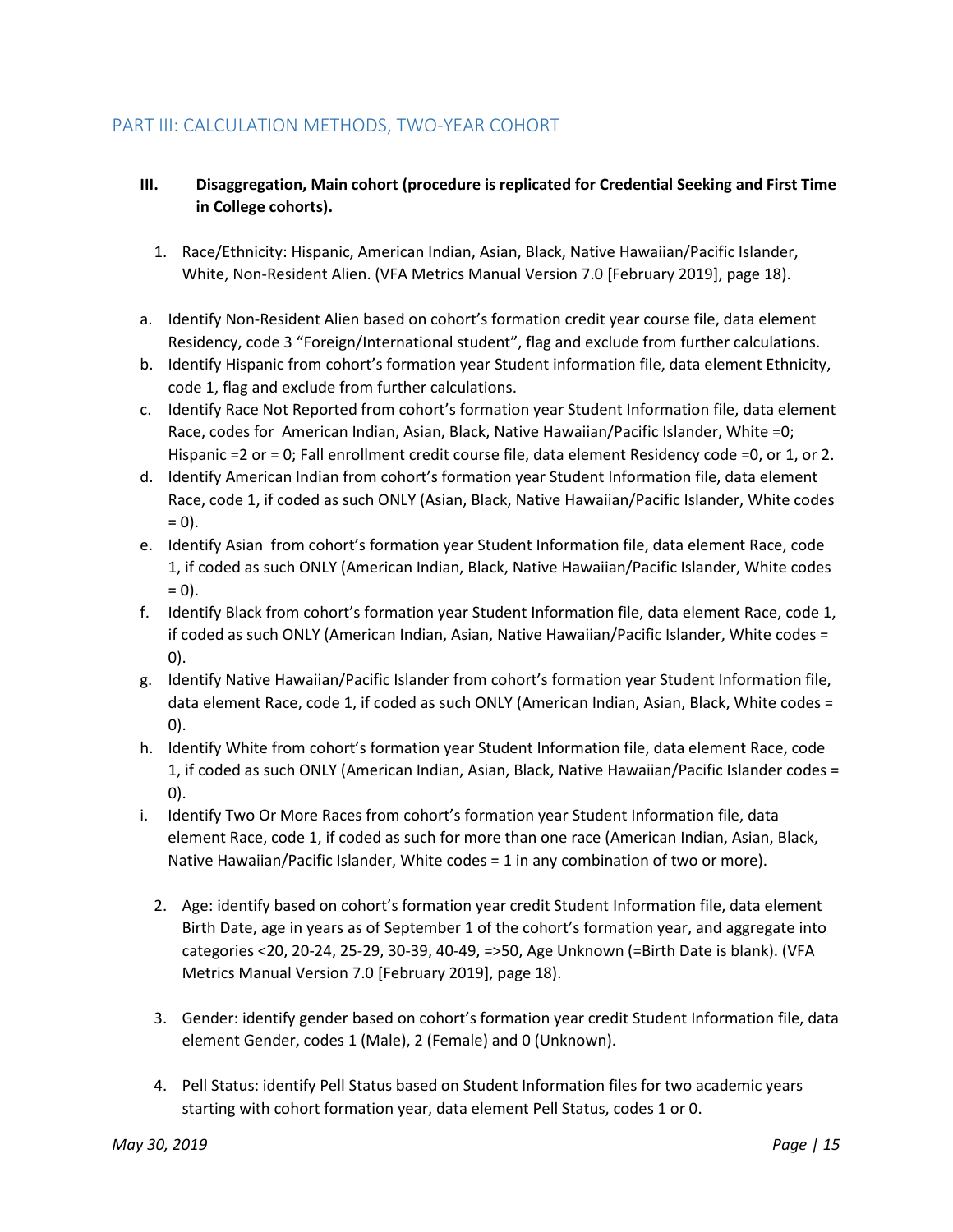- 5. FT/PT: identify Full Time/Part Time based on cohort's Fall term of cohort's formation year credit course file, data element Course Credit Hours, where FT =>12 credits (=>8 for IHCC) and PT <12 credits (<8 credits for IHCC). (VFA Metrics Manual Version 7.0 [February 2019], page 19).
- 6. College ready (VFA Metrics Manual Version 7.0 [February 2019], page 18).

*For VFA purposes, identify "required to take developmental education" for Referral method as such if a student takes course(s) under Liberal Arts or No POS programs of study reporting codes during reporting years.*

*(2 and 6 year cohorts VFA sub-committee meeting decision, January 19, 2017).*  6a. If a college declared Developmental Referral Method as "Referral":

Unduplicated count of students in a cohort who were reported with codes 1, 2 or 3 within two academic years starting with cohort formation year, data element Developmental Referral: Math and/or English and/or Reading and were reported under liberal arts/no POS Type of Program codes (08, 09, 10, 13) for at least one course during two academic years starting with the cohort formation year.

6b. If a college declared Developmental Referral Method as "Course Taking Pattern": unduplicated count of students who were reported within credit course files for the two academic years, starting with the cohort formation year, under data element Course Level with codes 1, or/and 2, or/and 3 and under data elements Developmental Discipline with code M and/or E and/or R.

6c: If a college declared Developmental Referral Method as "Combination": Unduplicated count of students in a cohort who were reported with codes 1, 2 or 3 within two academic years starting with cohort formation year, data element Developmental Referral: Math and/or English and/or Reading and were reported under liberal arts/no POS Type of Program codes (08, 09, 10, 13) for at least one course during two academic years starting with cohort formation, OR who were reported within credit course files for the two academic years, starting with the cohort formation year, under data elements Developmental Discipline with code M, and/or E and/or R, and Course Level with codes 1, or/and 2, or/and 3.

#### **IV. Developmental Education Progress Measures by Subject, disaggregated by all Demographics and calculated for Main, Credential Seeking, and First Time in College cohorts.[1](#page-15-0)**

1. Percent Students Needing Developmental Education in Subject. (VFA Metrics Manual Version 7.0 [February 2019], page 24).

*For VFA purposes, identify "required to take developmental education" for Referral method as such if a student takes course(s) under Liberal Arts or No POS programs of study reporting codes during reporting years.*

*(2 and 6 year cohorts VFA sub-committee meeting decision, January 19, 2017).* 

<span id="page-15-0"></span> <sup>1</sup> *For instances of multiple levels of developmental education for a student, the following hierarchy will be used for nonduplication: Regardless of referral method, the level of most need will be reported to VFA (as opposed to most recent or first level). For example, if a student is reported with Level 1 during Year 1 and Level 2 during Year 2, Level 2 will be reported.*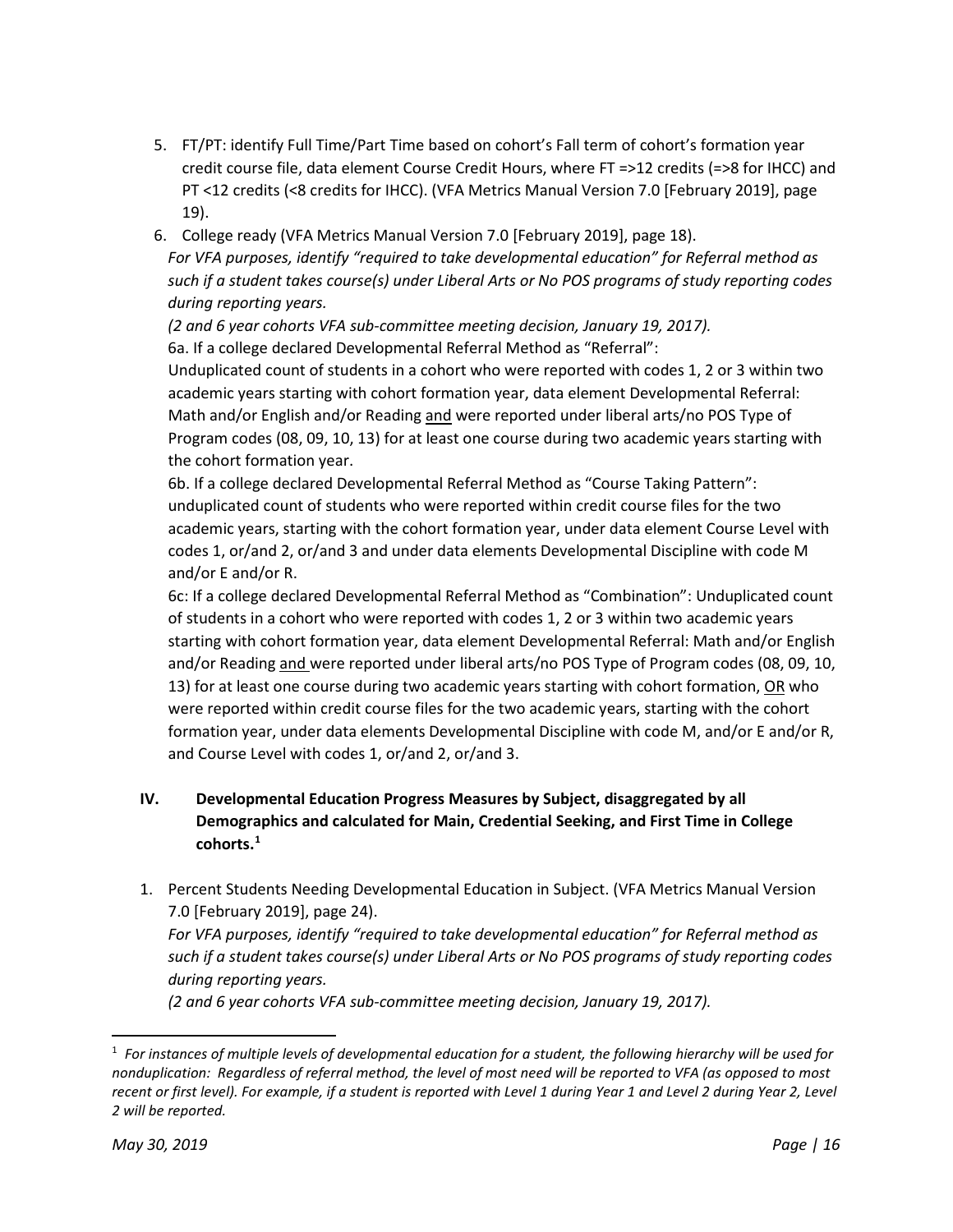#### a. DENOMINATOR:

Unduplicated count of students in a cohort.

#### NUMERATOR:

a1. If a college declared Developmental Referral Method as "Referral": Unduplicated number of students in a cohort who were reported with codes 1, 2 or 3 in Student Information file within two academic years starting with cohort formation year, in data element Developmental Referral: Math and were reported under liberal arts/no POS Type of Program codes (08, 09, 10) for at least one course during two academic years starting with cohort formation year.

a2: If a college declared Developmental Referral Method as "Course Taking Pattern": unduplicated number of students who were reported within credit course files for the two academic years, starting with the cohort formation year, under data element Developmental Discipline with code M, and Course Level with codes 1, or/and 2, or/and 3. a3: If a college declared Developmental Referral Method as "Combination": Unduplicated number of students in a cohort who were reported with codes 1, 2 or 3 in Student Information file within two academic years starting with cohort formation year, data element Developmental Referral: Math and were reported under liberal arts/no POS Type of Program codes (08, 09, 10) for at least one course during two academic years starting with cohort formation year, OR who were reported within credit course files for the two academic years, starting with the cohort formation year, under data elements Developmental Discipline with code M, and Course Level with codes 1, or/and 2, or/and 3.

#### b. DENOMINATOR:

Unduplicated count of students in a cohort.

#### NUMERATOR:

b1. If a college declared Developmental Referral Method as "Referral": Unduplicated number of students in a cohort who were reported with codes 1, 2 or 3 in Student Information file within two academic years starting with cohort formation year, in data element Developmental Referral: English and were reported under liberal arts/no POS Type of Program codes (08, 09, 10, 13) for at least one course during two academic years starting with cohort formation year.

b2: If a college declared Developmental Referral Method as "Course Taking Pattern": unduplicated number of students who were reported within credit course files for the two academic years, starting with the cohort formation year, under data element Developmental Discipline with code E, and Course Level with codes 1, or/and 2, or/and 3. b3: If a college declared Developmental Referral Method as "Combination": Unduplicated number of students in a cohort who were reported with codes 1, 2 or 3 in Student Information file within two academic years starting with cohort formation year, data element Developmental Referral: English and were reported under liberal arts/no POS Type of Program codes (08, 09, 10) for at least one course during two academic years starting with cohort formation year, OR who were reported within credit course files for the two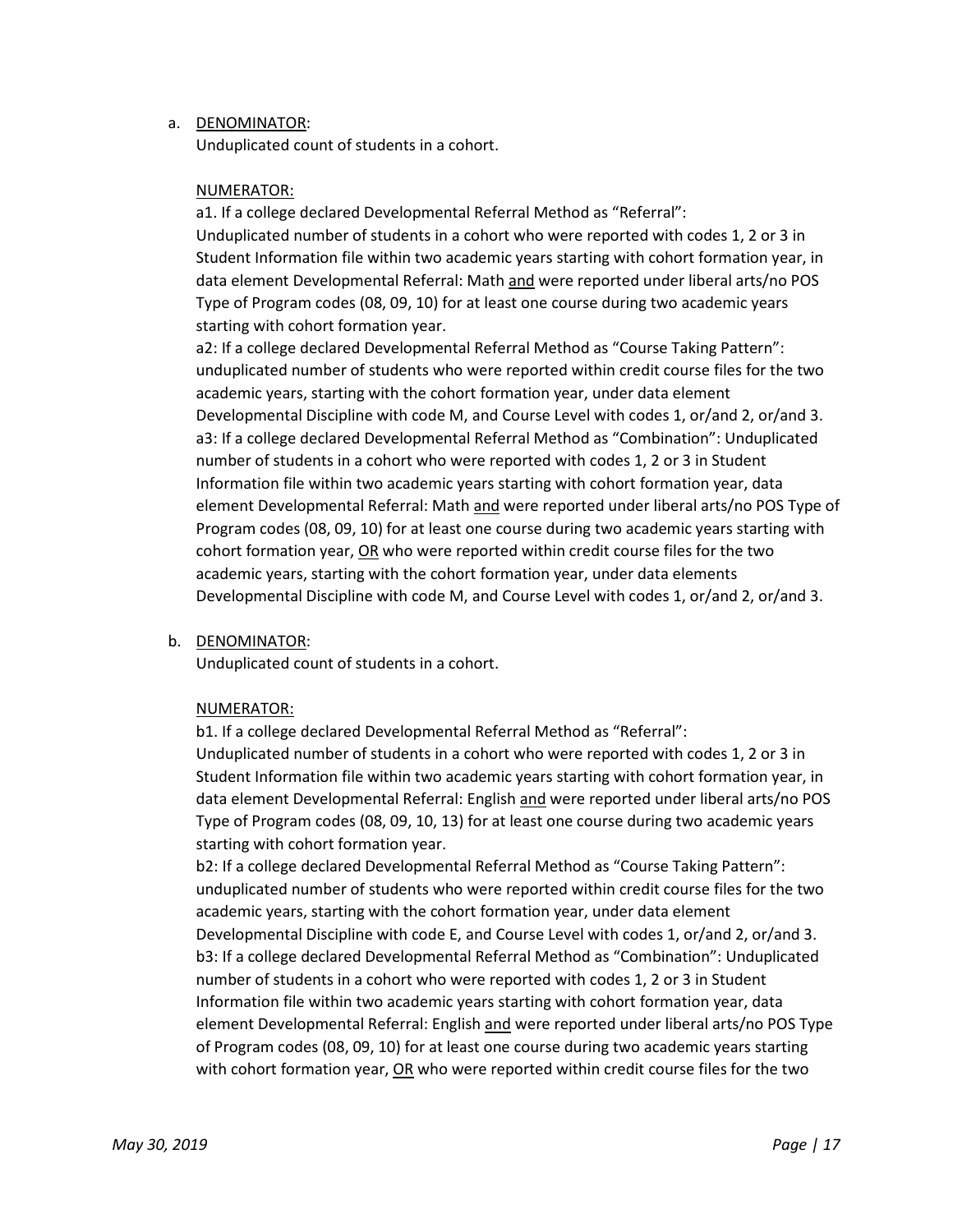academic years, starting with the cohort formation year, under data elements Developmental Discipline with code E, and Course Level with codes 1, or/and 2, or/and 3.

c. DENOMINATOR:

Unduplicated count of students in a cohort.

#### NUMERATOR:

c1. If a college declared Developmental Referral Method as "Referral": Unduplicated number of students in a cohort who were reported with codes 1, 2 or 3 in Student Information file within two academic years starting with cohort formation year, in data element Developmental Referral: Reading and were reported under liberal arts/no POS Type of Program codes (08, 09, 10) for at least one course during two academic years starting with cohort formation year.

c2: If a college declared Developmental Referral Method as "Course Taking Pattern": unduplicated number of students who were reported within credit course files for the two academic years, starting with the cohort formation year, under data element Discipline with code R, and Course Level with codes 1, or/and 2, or/and 3.

c3: If a college declared Developmental Referral Method as "Combination": Unduplicated number of students in a cohort who were reported with codes 1, 2 or 3 in Student Information file within two academic years starting with cohort formation year, data element Developmental Referral: Reading and were reported under liberal arts/no POS Type of Program codes (08, 09, 10) for at least one course during two academic years starting with cohort formation year, OR who were reported within credit course files for the two academic years, starting with the cohort formation year, under data element Discipline with code R, and Course Level with codes 1, or/and 2, or/and 3.

- 2. Distribution of Developmental Need. (VFA Metrics Manual Version 7.0 [February 2019], page  $24)$  $24)$ .<sup>2</sup>
	- a. DENOMINATOR:

Math: Subsection IV, item 1. a1, or a2 or a3 (depending on referral method).

#### NUMERATOR:

Math: Students in Subsection IV, item 1. a1, or a2 or a3 (depending on referral method) who were reported with code 1.\*

b. DENOMINATOR:

Math: Subsection IV, item 1. a1, or a2 or a3 (depending on referral method).

#### NUMERATOR:

Math: Students in Subsection IV, item 1. a1, or a2 or a3 (depending on referral method) who were reported with code 2.\*

<span id="page-17-0"></span> <sup>2</sup> *Apply "referred developmental level" and "any developmental attempted" logic to special disaggregation by level as defined in 2019 VFA Metrics Manual page 23.*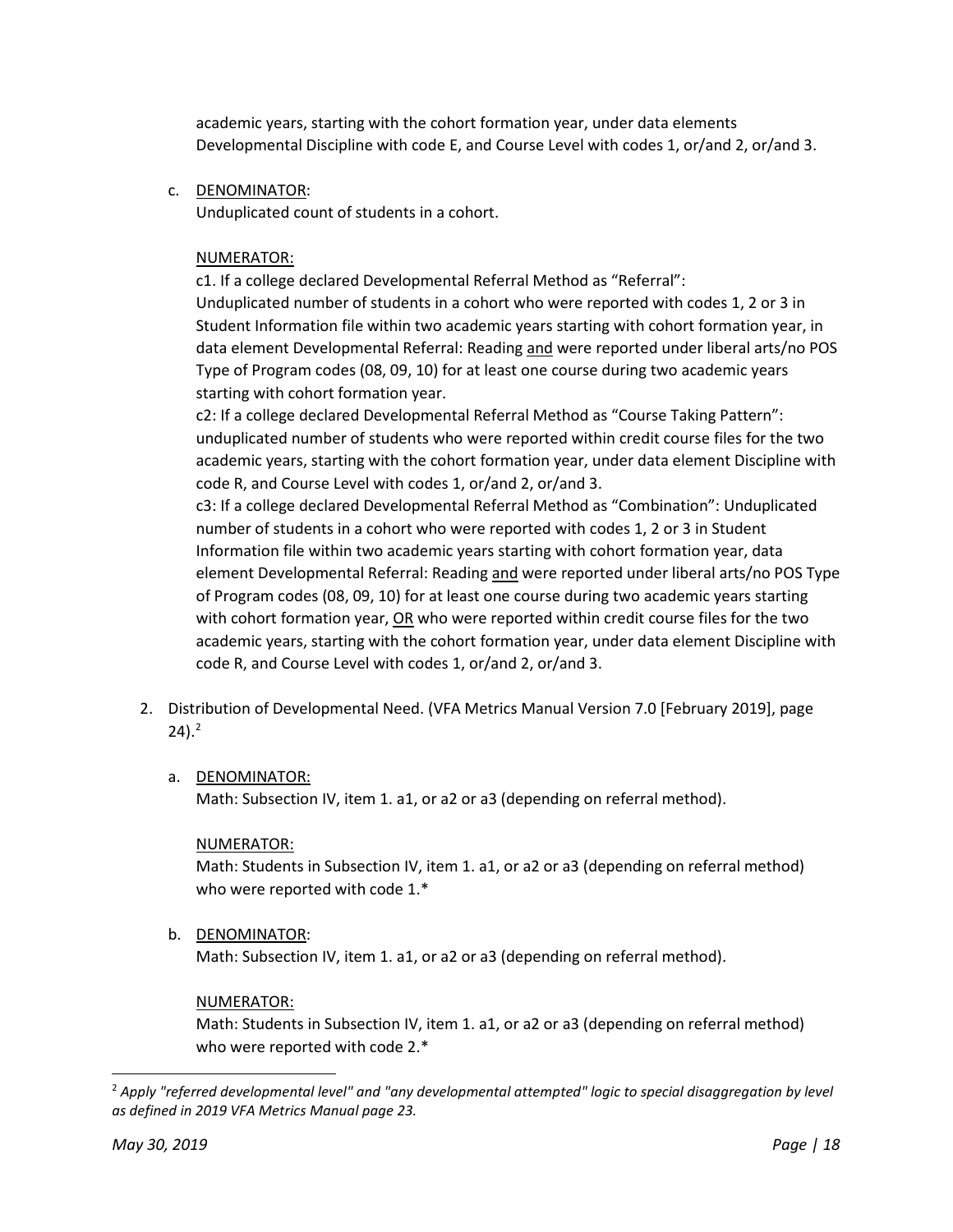#### c. DENOMINATOR:

Math: Subsection IV, item 1. a1, or a2 or a3 (depending on referral method).

#### NUMERATOR:

Math: Students in Subsection IV, item 1. a1, or a2 or a3 (depending on referral method) who were reported with code 3.\*

d. DENOMINATOR: English: Subsection IV, item 1. b1, or b2 or b3 (depending on referral method).

#### NUMERATOR:

English: Subsection IV, item 1. b1, or b2 or b3 (depending on referral method) who were reported with code 1.\*

e. DENOMINATOR: English: Subsection IV, item 1. b1, or b2 or b3 (depending on referral method).

#### NUMERATOR:

English: Subsection IV, item 1. b1, or b2 or b3 (depending on referral method) who were reported with code 2.\*

f. DENOMINATOR: English: Subsection IV, item 1. b1, or b2 or b3 (depending on referral method).

#### NUMERATOR:

English: Subsection IV, item 1. b1, or b2 or b3 (depending on referral method) who were reported with code 3.\*

g. DENOMINATOR:

Reading: Subsection IV, item 1. c1, or c2 or c3 (depending on referral method).

#### NUMERATOR:

Reading: Subsection IV, item 1. c1, or c2 or c3 (depending on referral method) who were reported with code 1.\*

h. DENOMINATOR:

Reading: Subsection IV, item 1. c1, or c2 or c3 (depending on referral method).

#### NUMERATOR:

Reading: Subsection IV, item 1. c1, or c2 or c3 (depending on referral method) who were reported with code 2.\*

i. DENOMINATOR: Reading: Subsection IV, item 1. c1, or c2 or c3 (depending on referral method).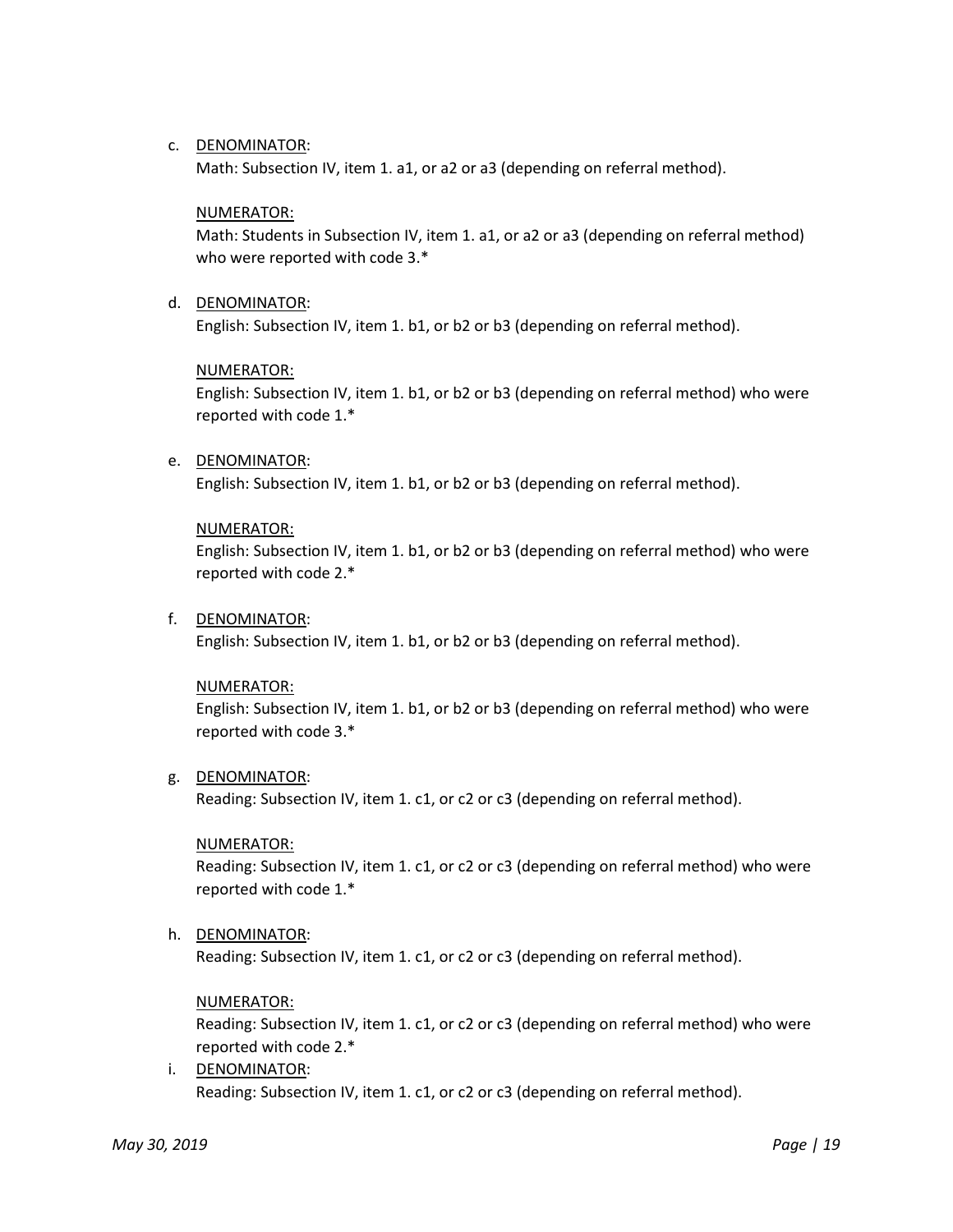#### NUMERATOR:

Reading: Subsection IV, item 1. c1, or c2 or c3 (depending on referral method) who were reported with code 3.\*

*\*If a student was reported with more than one level, unduplicate to count student only under the number of levels/highest need in developmental education.* 

3. Percent Students Referred to Developmental Education in Subject. (VFA Metrics Manual Version 7.0 [February 2019], page 25).

#### a. DENOMINATOR:

Unduplicated count of students in a cohort.

#### NUMERATOR:

a1. If a college declared Developmental Referral Method as "Referral" or "Combination": Unduplicated number of students in a cohort who were reported with codes 1, 2 or 3 in Student Information file within two academic years starting with cohort formation year, data element Developmental Referral: Math and were reported under liberal arts/no POS Type of Program codes (08, 09, 10) for at least one course within two academic years starting with cohort formation year.

a2: If a college declared Developmental Referral Method as "Course Taking Pattern": "0".

b. DENOMINATOR:

Unduplicated count of students in a cohort.

#### NUMERATOR:

b1. If a college declared Developmental Referral Method as "Referral" or "Combination": Unduplicated number of students in a cohort who were reported with codes 1, 2 or 3 in Student Information file within two academic years starting with cohort formation year, data element Developmental Referral: English and were reported under liberal arts/no POS Type of Program codes (08, 09, 10) for at least one course during two academic years starting with cohort formation year.

b2: If a college declared Developmental Referral Method as "Course Taking Pattern": "0".

c. DENOMINATOR:

Unduplicated count of students in a cohort.

#### NUMERATOR:

c1. If a college declared Developmental Referral Method as "Referral" or "Combination": Unduplicated number of students in a cohort who were reported with codes 1, 2 or 3 in Student Information file within two academic years starting with cohort formation year, data element Developmental Referral: Reading and were reported under liberal arts/no POS Type of Program codes (08, 09, 10) for at least one course during two academic years starting with cohort formation year.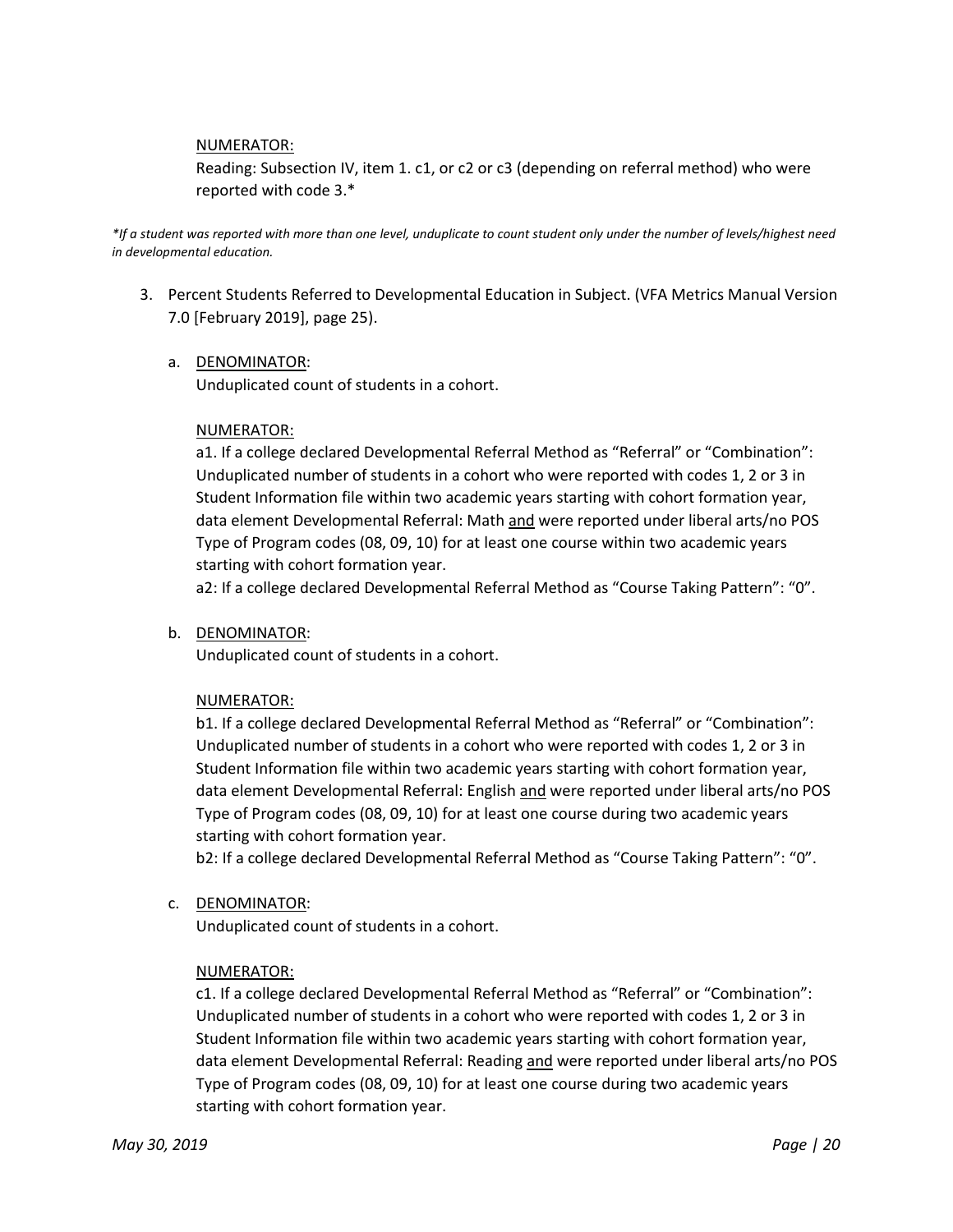c2: If a college declared Developmental Referral Method as "Course Taking Pattern": "0".

4. Percent Students Attempted Developmental Education Course. (VFA Metrics Manual Version 7.0 [February 2019], page 25).

#### a. DENOMINATOR:

a1. "Referral" or "Combination": Subsection IV, item 2. a1. a2: If a college declared Developmental Referral Method as "Course Taking Pattern": N/A

#### NUMERATOR:

a1. Of students in DENOMINATOR, unduplicated count of students who were reported within credit course files for the two academic years, starting with the cohort formation year, under data element Discipline with code M, and Course Level with codes 1, or/and 2, or/and 3.

a2. If a college declared Developmental Referral Method as "Course Taking Pattern": N/A.

#### b. DENOMINATOR:

b1. "Referral" or "Combination": Subsection IV, item 2. b1. b2: If a college declared Developmental Referral Method as "Course Taking Pattern": N/A

#### NUMERATOR:

b1. Of students in DENOMINATOR, unduplicated count of students who were reported within credit course files for the two academic years, starting with the cohort formation year, under data element Discipline with code E, and Course Level with codes 1, or/and 2, or/and 3.

b2. If a college declared Developmental Referral Method as "Course Taking Pattern": N/A.

#### c. DENOMINATOR:

c1. "Referral" or "Combination": Subsection IV, item 2. c1. c2: If a college declared Developmental Referral Method as "Course Taking Pattern": N/A

#### NUMERATOR:

c1. Of the students in DENOMINATOR, unduplicated count of students who were reported within credit course files for the two academic years, starting with the cohort formation year, under data element Discipline with code R, and Course Level with codes 1, or/and 2, or/and 3.

c2: If a college declared Developmental Referral Method as "Course Taking Pattern": N/A

*\*If a student was reported with more than one level, unduplicate to count student only under the number of levels/highest need in developmental education.* 

- 5. Percent Students Became College Ready in Developmental Education Subject. (VFA Metrics Manual Version 7.0 [February 2019], page 25).
	- a. DENOMINATOR:

a1. Referral: Subsection II, item 1. a1.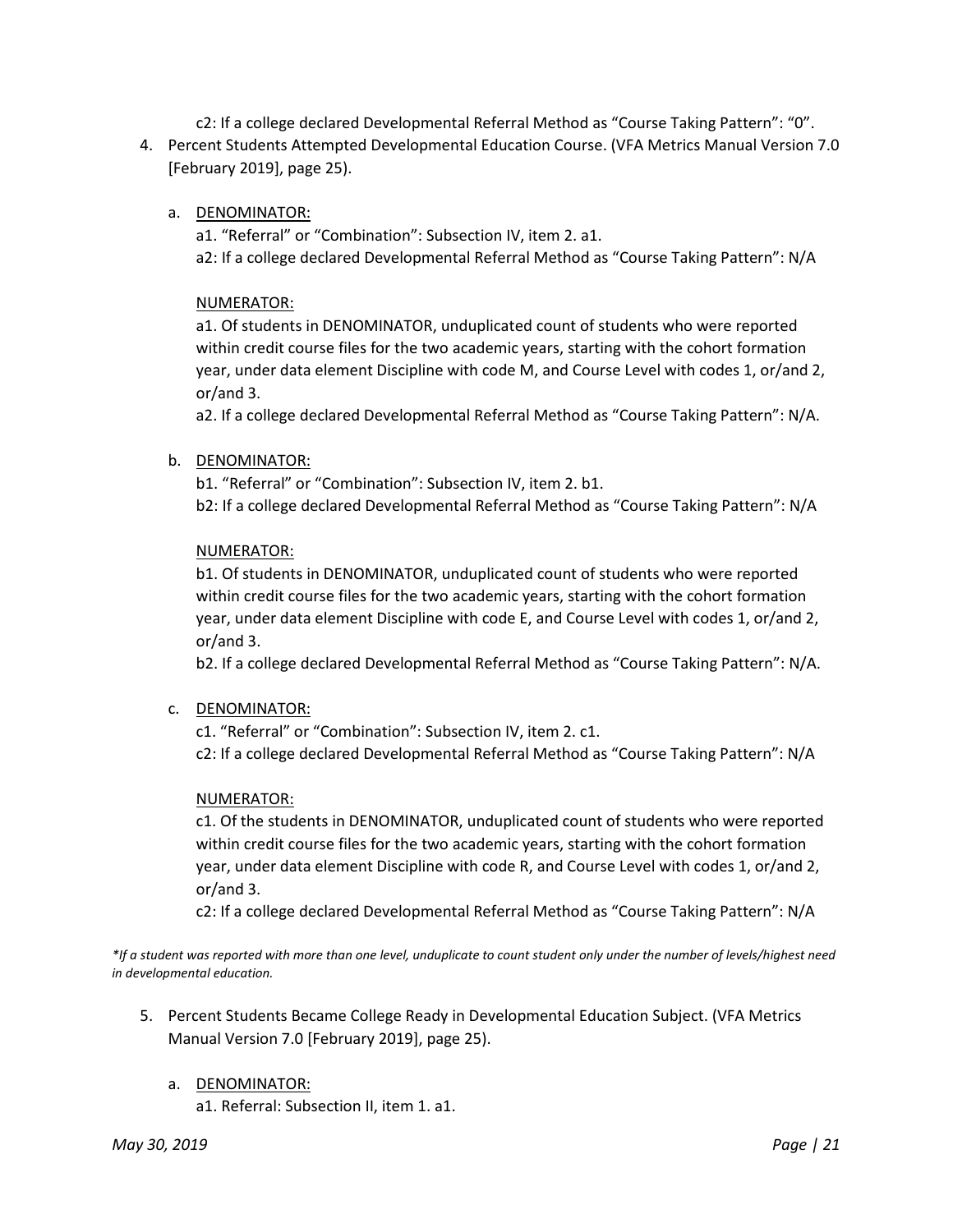- a2: Course Taking Pattern: Subsection IV, item 1. a2.
- a3. Combination: Subsection IV, item 1. a3.

#### NUMERATOR:

Unduplicated count of students in DENOMINATOR, who were reported within credit course files for the two academic years, starting with the cohort formation year, under data element Discipline with code M, and Course Level with codes 0 and/or 1, and Successful Course Completion with code 1.

- b. DENOMINATOR:
	- b1. Referral: Subsection IV, item 1. b1.
	- b2: Course Taking Pattern: Subsection II, item 1. b2.
	- b3. Combination: Subsection II, item 1. b3.

#### NUMERATOR:

Unduplicated count of students in DENOMINATOR, who were reported within credit course files for the two academic years, starting with the cohort formation year, under data element Discipline with code E, and Course Level with codes 0 and/or 1, and Successful Course Completion with code 1.

#### c. DENOMINATOR:

- c1. Referral: Subsection IV, item 1. c1.
- c2: Course Taking Pattern: Subsection II, item 1. c2.
- c3. Combination: Subsection II, item 1. c3.

#### NUMERATOR:

Unduplicated count of students in DENOMINATOR, who were reported within credit course files for the two academic years, starting with the cohort formation year, under data element Discipline with code R, and Course Level with codes 0 and/or 1, and Successful Course Completion with code 1; or who were reported within credit course files for the two academic years, starting with the cohort formation year, under data element Discipline with code E, and Course Level with code 0, and Successful Course Completion with code 1.

- 6. Percent Students Successfully Completed Any College-level course. (VFA Metrics Manual Version 6.0 [February 2019], page 26).
	- a. DENOMINATOR:

Unduplicated count of students who were identified as in need of Developmental Math Education (NUMERATOR IV. 1a).

#### NUMERATOR:

Unduplicated count of students who were identified as in need of Developmental Math Education (DENOMINATOR), and who were reported within credit course files for the two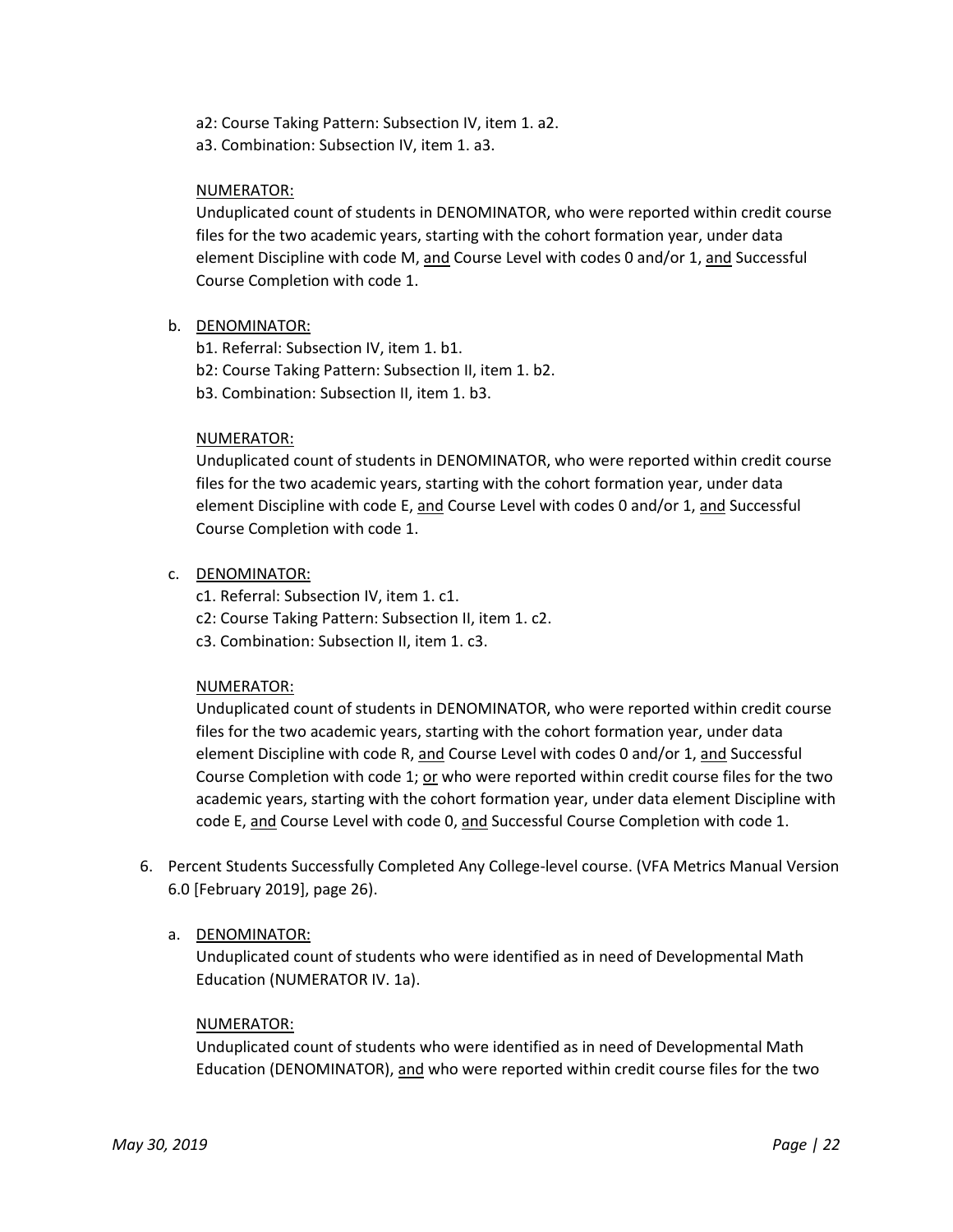academic years, starting with the cohort formation year, under data element Discipline with code M, and Course Level with code 0, and Successful Course Completion with code 1.

b. DENOMINATOR:

Unduplicated count of students who were identified as in need of Developmental English Education (NUMERATORS IV. 1b and 1c).

#### NUMERATOR:

Unduplicated count of students who were identified as in need of Developmental English Education (DENOMINATOR), and who were reported within credit course files for the two academic years, starting with the cohort formation year, under data element Discipline with code E, and Course Level with code 0, and Successful Course Completion with code 1.

- 7. Any Developmental Education Progress Measures, disaggregated by all Demographics and calculated for Main, Credential Seeking, and First Time in College cohorts.
- a. Percent Students Needing Developmental Education in at Least One Subject. (VFA Metrics Manual Version 7.0 [February 2019], page 27).

#### DENOMINATOR:

Unduplicated count of students in a cohort.

#### NUMERATOR:

Unduplicated count of students who were identified as in need of Developmental Education (NUMERATORS IV. 1a, 1b, 1c, unduplicated).

b. Percent of students Referred to Developmental Education in at least one subject. (VFA Metrics Manual Version 7.0 [February 2019], page 27).

#### DENOMINATOR

Unduplicated count of students in a cohort.

#### NUMERATOR:

Unduplicated count of students who were referred to Developmental Education (NUMERATORS IV. 2a, 2b, 2c, unduplicated).

c. Percent Students Attempted Any Developmental Education. (VFA Metrics Manual Version 7.0 [February 2019], page 27).

#### DENOMINATOR:

Unduplicated count of students who were referred to Developmental Education (NUMERATORS IV. 2a, 2b, 2c, unduplicated).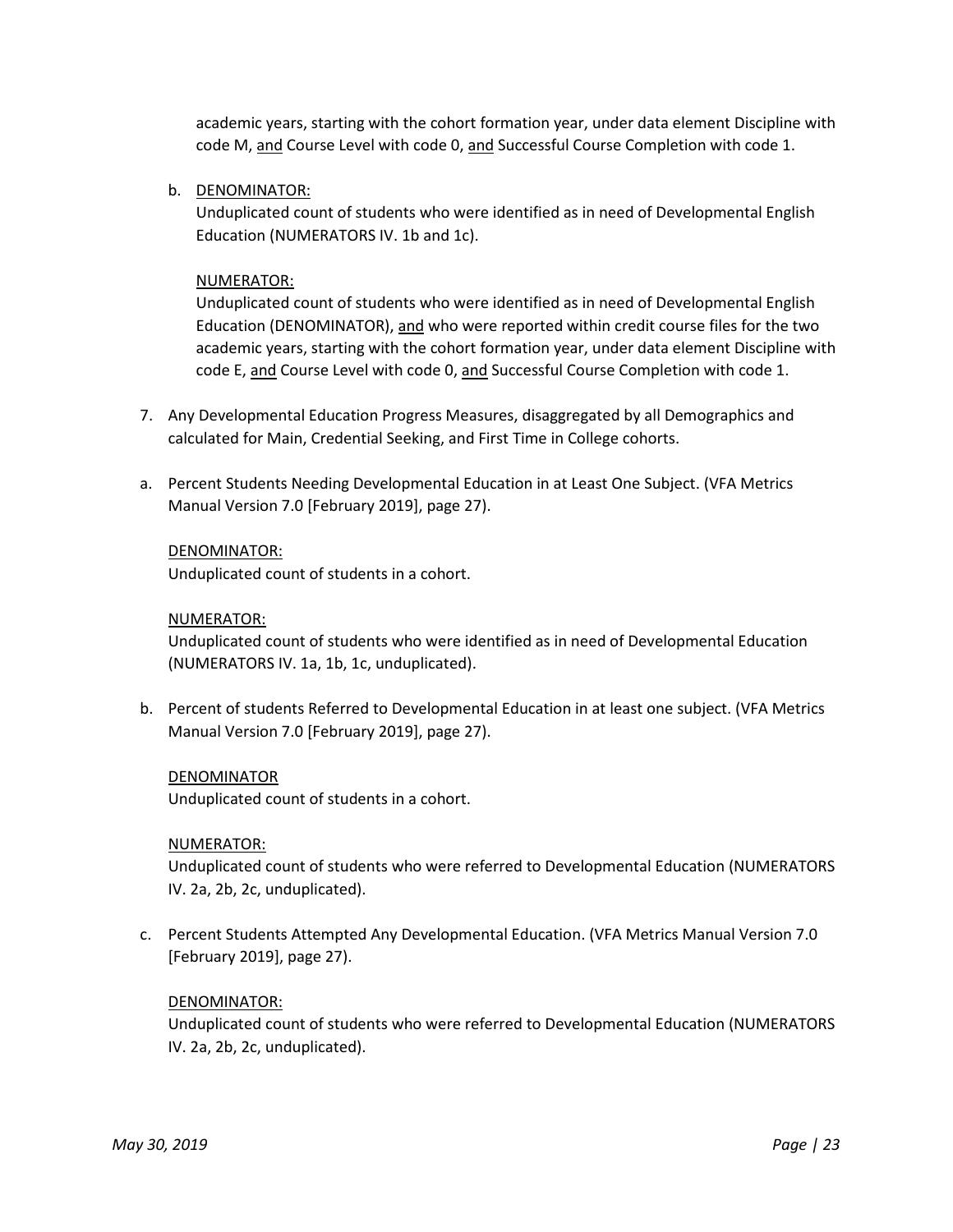#### NUMERATOR:

Unduplicated count of students in DENOMINATOR who were reported within credit course files for the two academic years, starting with the cohort formation year, under data element Discipline with codes M and/or E, and/or R and Course Level with codes 1 and/or 2, and/or 3.

d. Percent Students Who Became College-Ready. (VFA Metrics Manual Version 7.0 [February 2019], page 28).

#### DENOMINATOR:

Unduplicated count of students who were identified as in need of Developmental Education (DENOMINATORS IV. 5a, 5b, 5c, unduplicated).

#### NUMERATOR:

Unduplicated count of students in DENOMINATOR who were reported within credit course files for the two academic years, starting with the cohort formation year, under data element Discipline with codes M and/or E, and/or R and Course Level with codes 1 or 0 and Successful Course Completion with code 1 in all College Ready disciplines they were listed under in DENOMINATOR.

#### **V. Two Year Progress Measures, disaggregated by all Demographics and calculated for Main, Credential Seeking, and First Time in College cohorts.**

1. Percent Credits Successfully Completed in First Term (VFA Metrics Manual Version 7.0 [February 2019], page 38).

#### DENOMINATOR:

Sum of cohort's Fall term of cohort formation year attempted credit hours in any subject.

#### NUMERATOR:

Sum of a cohort's Fall term (cohort's formation term) successfully completed credit hours in any subject: DENOMINATOR, filtered by code 1 under Course Successful Completion.

2. Percent Credits Successfully Completed in Two Years (VFA Metrics Manual Version 7.0 [February 2019], page 39).

#### DENOMINATOR:

Sum of a cohort's credit hours attempted in any subject during two years starting with cohort formation year.

#### NUMERATOR:

Sum of successfully completed credit hours in any subject: DENOMINATOR, filtered by code 1 under Course Successful Completion.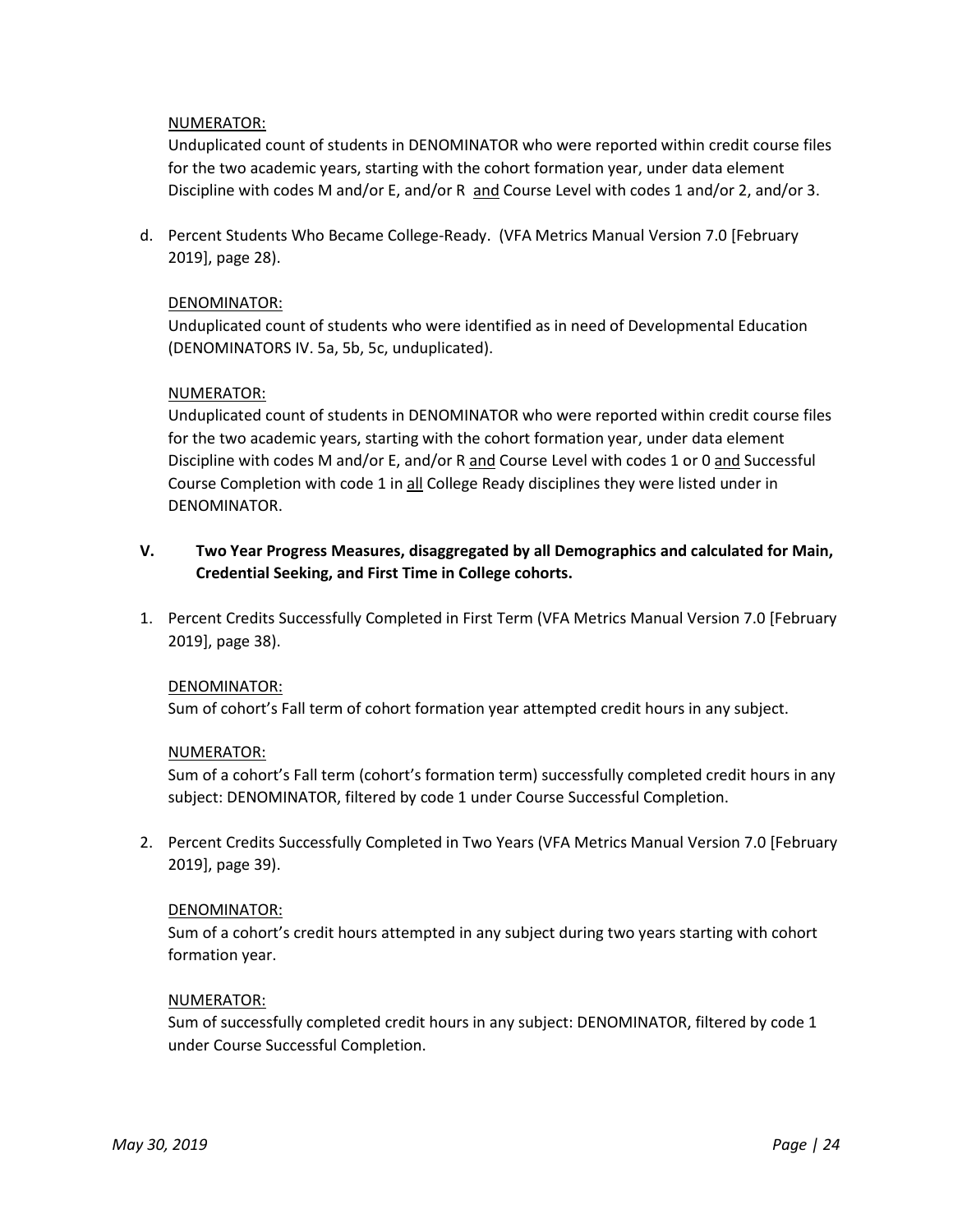3. Percent Students Not Successful in First Term (VFA Metrics Manual Version 7.0 [February 2019], page 40).

#### DENOMINATOR:

Unduplicated count of students in a cohort.

#### NUMERATOR:

Unduplicated count of students in a cohort who accumulated "0" credit hours during term 1 of the cohort formation year under Earned Credit Hours.

4. Percent Students Retained from Fall to the Next Term (VFA Metrics Manual Version 7.0 [February 2019], page 40).

#### DENOMINATOR:

Unduplicated count of students in a cohort.

#### NUMERATOR:

- a. Unduplicated count of students in a cohort, found in Credit Course file for the cohort formation year under data element Term or Quarter, code 3: Spring (code 2: Winter for IHCC).
- b. Match cohort students with those in item a., flag unmatched.
- c. Match item b. students with MIS Awards file for the cohort formation year, flag matched.
- d. Using Award date, flag those students whose award date falls between Term 1 start and Term 1 end dates in college academic calendar for the cohort formation year.
- e. Sum up items a. and d.
- 5. Percent Students Reached Credit Thresholds in Two Years (VFA Metrics Manual Version 7.0 [February 2019], page 40).

#### DENOMINATOR:

Unduplicated count of students in a cohort.

NUMERATOR:

- a. Establish and flag PT and FT sub-cohorts, based on the number of credits attempted during Fall term of the cohort's formation year. Use sum of attempted credit hours of the students found under term 1 of cohort formation Course file, data element Course Credit Hours, with the following logic: =>12 attempted credits (=>8 for IHCC) = FT Student; <12 attempted credits (<8 for IHCC) = PT student.
- b. Match FT students to credit enrollment data for the two consecutive years starting with cohort formation year in Student Information file. Use data element T (Earned Credit Hours) from the examined years and establish the highest value. Flag the students with =>42 credits.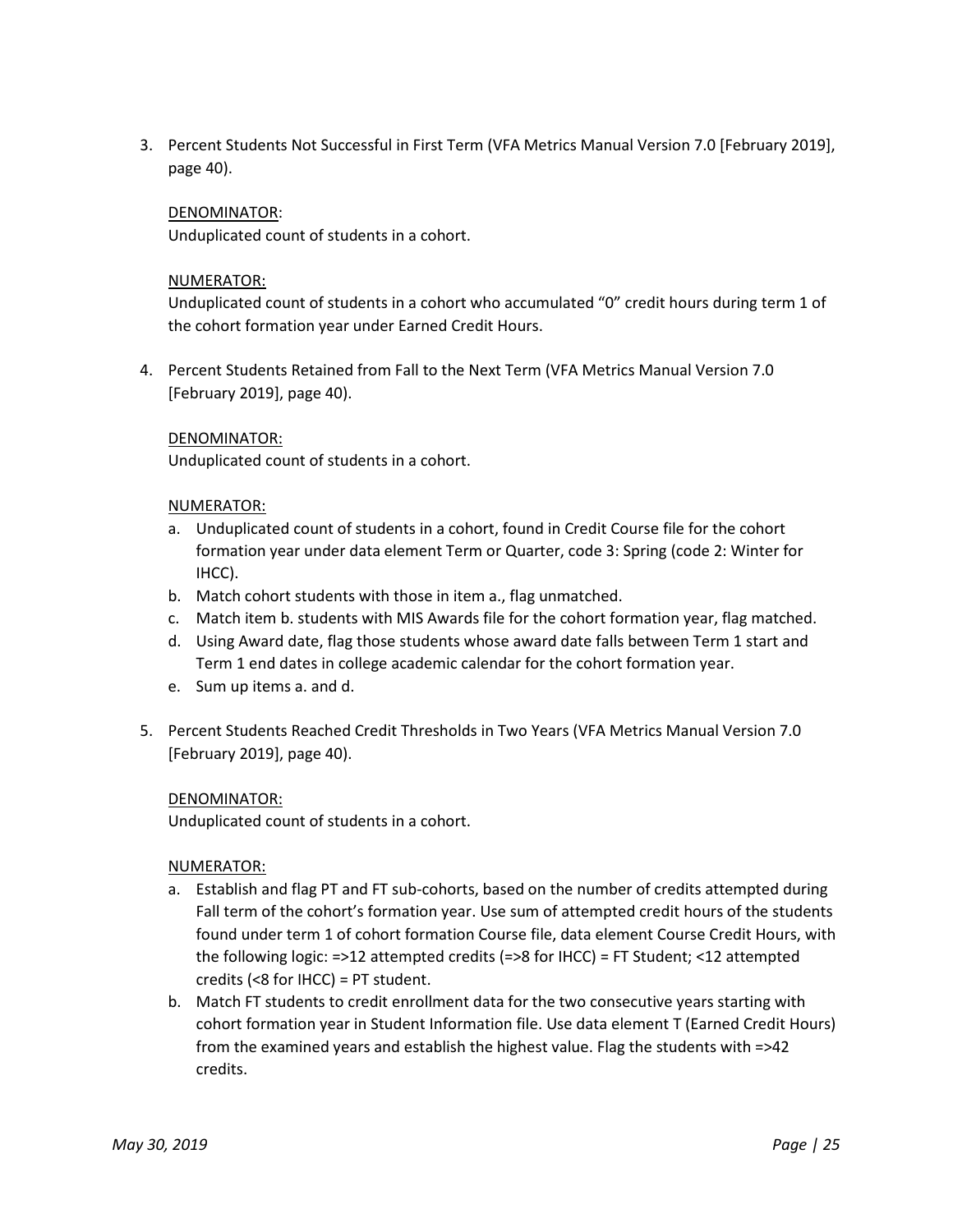- c. Match PT students to credit enrollment data for the two consecutive years starting with cohort formation year in Student Information file. Use data element T (Earned Credit Hours) from the examined years and establish the highest value. Flag the students with =>24 credits.
- d. Match cohort students to items b. and c., flag unmatched.
- e. Match item d. students to Credit Awards for the same two consecutive years, flag matched.
- f. Sum up items b., c., and e.
- 6. Percent Students Completed a Formal Award (VFA Metrics Manual Version 7.0 [February 2019], page 41).

#### DENOMINATOR:

Unduplicated count of students in a cohort.

#### NUMERATOR:

Match DENOMINATOR to Credit Awards for two consecutive years starting with cohort formation year, flag matched students, unduplicate.

7. Percent Students Transferred to 2-year or 4-Year institution (VFA Metrics Manual Version 7.0 [February 2019], page 41).

#### DENOMINATOR:

Unduplicated count of students in a cohort.

NUMERATOR:

- a. Match DENOMINATOR to Credit Awards for two consecutive years starting with cohort formation year, flag unmatched students, unduplicate.
- b. Send resulting information to National Student Clearinghouse (NSC) for matching, with search starting date 09/01/2016.
- c. Use course file for the two consecutive years starting with cohort formation year to determine the latest enrollment date for each student in the cohort, unduplicate.
- d. Match NSC enrollment dates with those for the students in item c., to establish instances of transfer based on the following logic:

*IF NSC "record Found" = "Y", AND NSC enrollment start date in another postsecondary institution precedes the end of the cohort's second academic year (identified as the last day before the beginning of Term 1 of the following academic year in the college academic calendar), AND NSC enrollment end date in another postsecondary institution(s) exceeds the latest course end date for a student under item c., flag the student as "transfer". If NSC enrollment end date is blank, flag the student as "transfer" only if that same NSC record start date exceeds the latest course end date for a student under item c., AND NSC enrollment start date in another postsecondary institution precedes the end of the cohort's second academic year.*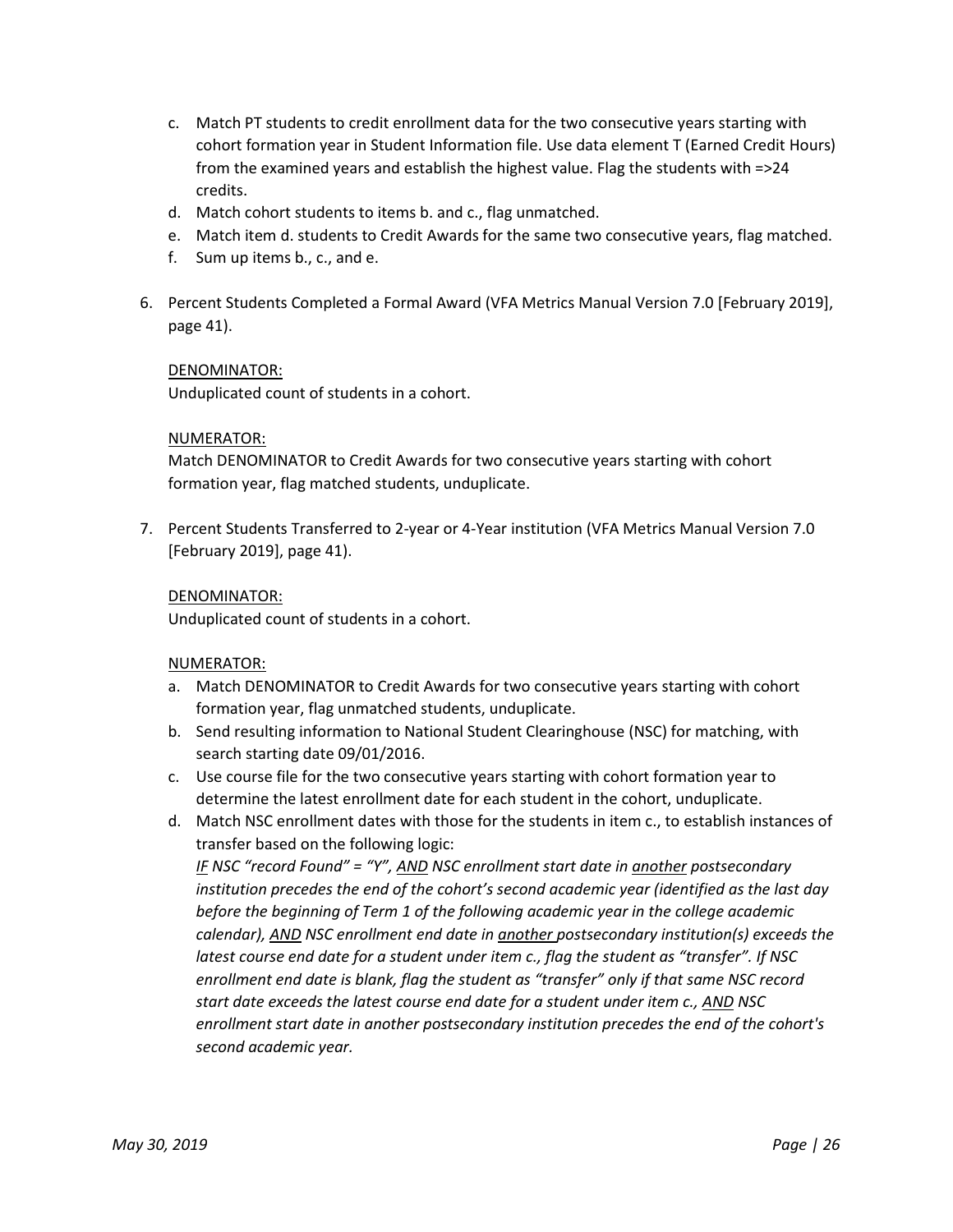8. Percent Students Still Enrolled (VFA Metrics Manual Version 7.0 [February 2019], page 41).

#### DENOMINATOR:

Unduplicated count of students in a cohort.

#### NUMERATOR:

- a. Match item 7.a with item 7.d and flag unmatched students.
- <span id="page-26-0"></span>b. Match resulting cohort with students in the second academic year starting from the cohort formation year course file, flag matched, unduplicate.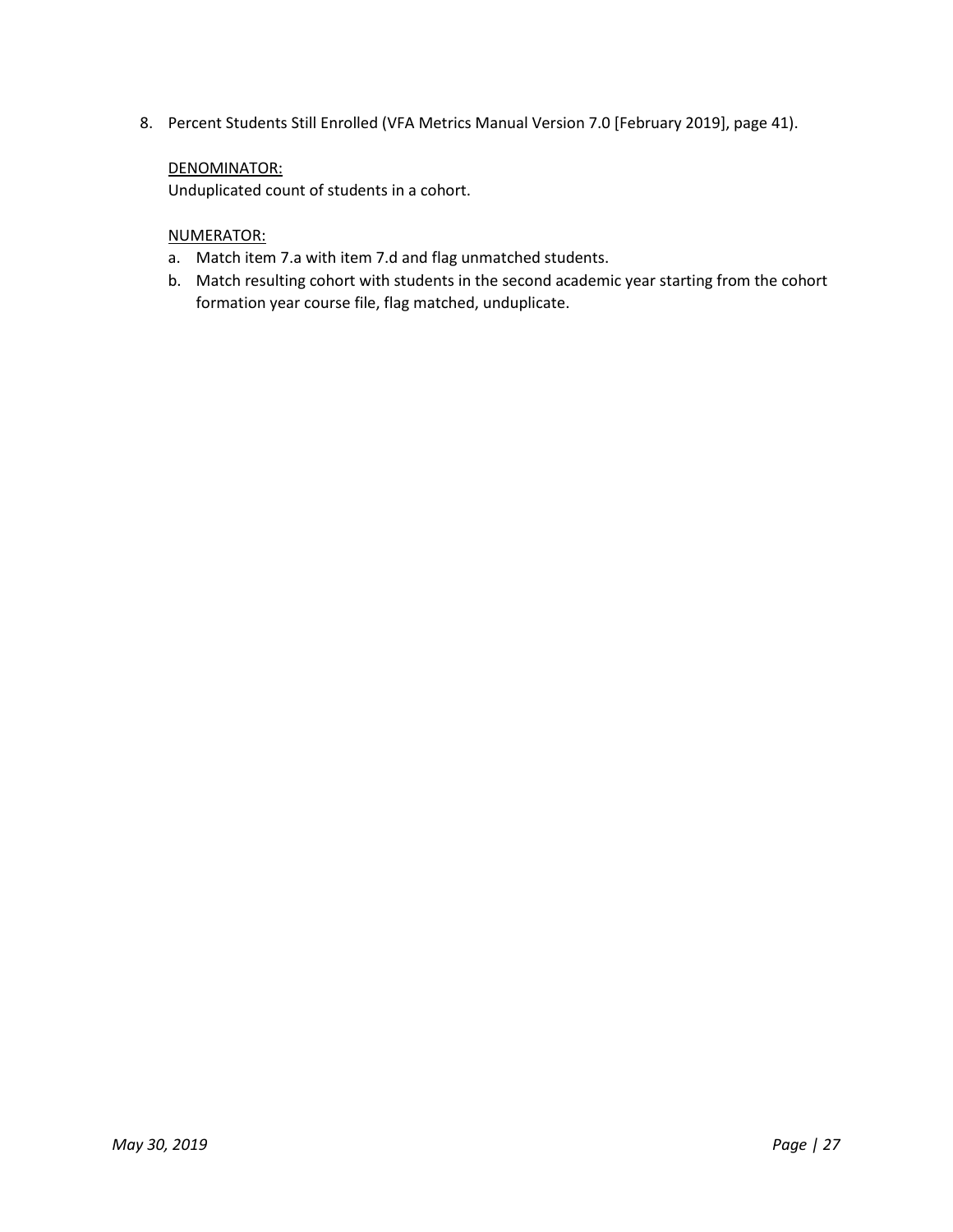# <span id="page-27-0"></span>SIX YEAR COHORT PART I: COHORT FORMATION

# A. MAIN COHORT.

- 1. STARTING DATA SET: Fall Term Enrollment, FY2013 (calendar Fall 2012), Student Information File (matched to course file to establish enrollments in Term 1).
- 2. REMOVING STUDENTS IN RECIPROCAL AGREEMENT PROGRAMS: Starting data set MINUS students in Reciprocal Agreement programs (code 35 under Special Emphasis, student course file).
- 3. HIGH SCHOOL COMPLETION CREDENTIAL COHORT: #2, MINUS those students who have not received any type of HS completion credential (High School Award Type ≠ 1, 2 or 5, student information file).
- 4. NON-EXCLUSIVELY-ESL STUDENT COHORT: #3 linked to Fall Enrollment, Fall of FY'13 (calendar Fall 2012), Credit Student Course File, MINUS those students who were enrolled exclusively in ESL or ESI courses (keep only students with first three characters in Course Number ≠ "ESL or ESI").
- 5. MAIN COHORT: #4 MINUS students found in Credit Student Course Files for previous years with available Joint Enrollment data (FY2007-FY2012) as NOT enrolled as "still in HS" students (High School Enrollment Type = 0) and MINUS students found with First Enrollment (in this college) data <07/01/2006 (for all students found in enrollment prior to FY 2007).

#### B. CREDENTIAL SEEKING COHORT

1. Match students in the MAIN cohort to Credit Course files data to include: a. Summer Term (Term 4) for AY2011-2012; b. AY2012-13 (compiled from MIS files FY2013 and Summer of 2014 in FY2014 data), and c. AY2013-14 (compiled of FY2014 and summer of 2014 in FY2015 data).

2. Sum up total number of earned credits per student using data element Earned Credit Hours.

- 3. Filter by =>12 credits, unduplicate.
- 4. Filter 2. by <12 credit hours, unduplicate.

5. Match 4. to Credit Awards files data to include: a. Summer Term (Term 4) in FY2012 (awards with dates between the beginning of summer term for calendar 2012 and September 1, 2012); b. AY2012-13 (MIS FY2013); c. AY2013-14 (FY2014); unduplicate matched students; d. Summer term 4 (Term 4 of calendar 2014) in FY2015.

#### 6. Union 3. And 5. for CREDENTIAL SEEKING cohort.

C. FIRST TIME IN COLLEGE

Use college-reported field "First-time in Any College".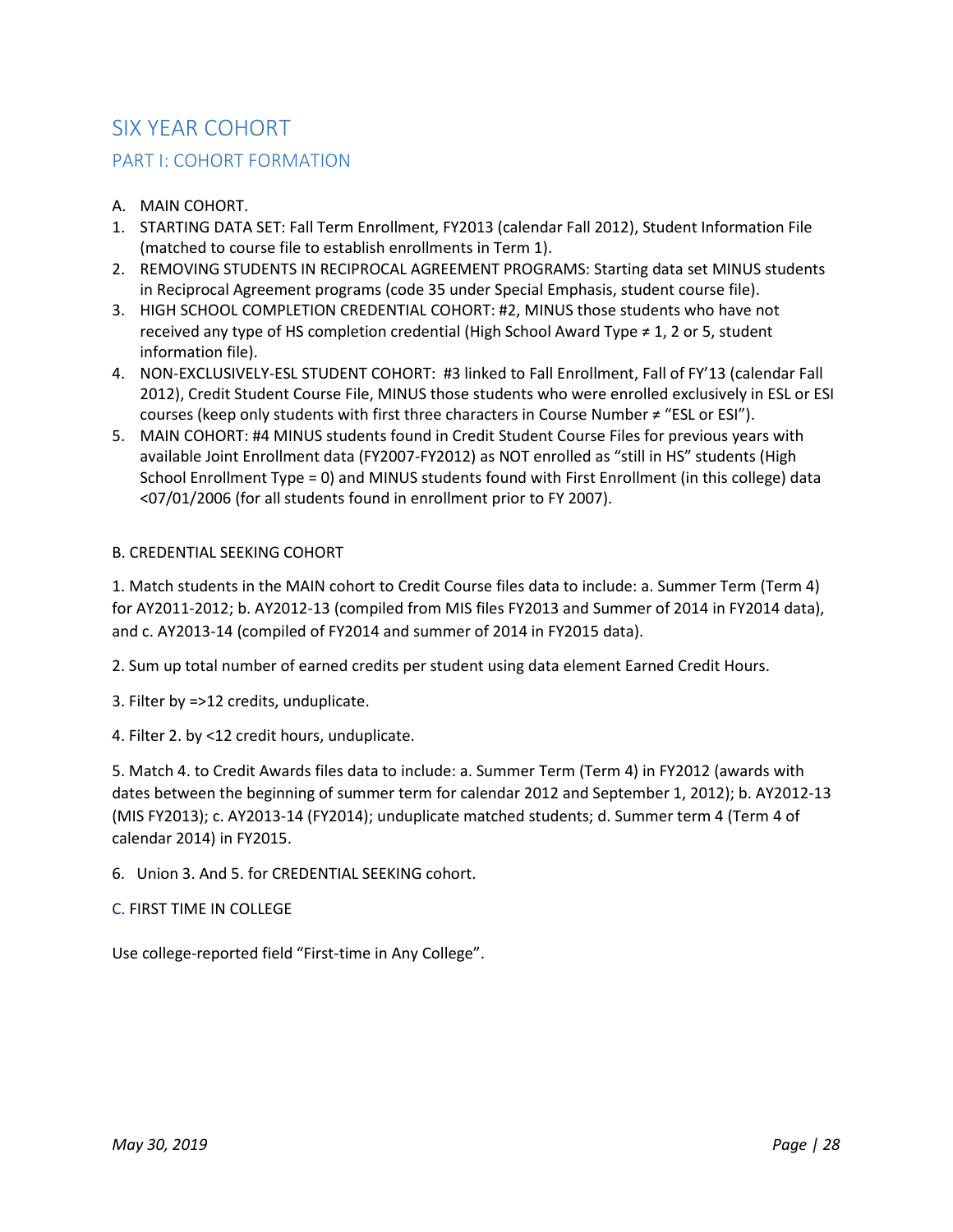### <span id="page-28-0"></span>PART II: CALCULATION METHODS, SIX YEAR COHORT (SEE REFERENCE IN 2 YEAR COHORT SECTION, AS 6 YEAR COHORT CALCULATION FOR 2 YEAR OUTCOMES ARE IDENTICAL TO 2 YEAR COHORT)

- **I. Six Year Outcome Measures, disaggregated by all Demographics and calculated for Main, Credential Seeking, and First Time in College cohorts.**
- 1. Percent Students Completed Baccalaureate Degree (VFA Metrics Manual Version 7.0 [February 2019], page 43). N/A
- 2. Percent Students Completed Associate Degree, then Transferred (VFA Metrics Manual Version 7.0 [February 2019], page 43).

#### DENOMINATOR:

Unduplicated count of students in the cohort.

#### NUMERATOR:

- a. Match DENOMINATOR to MIS Credit Awards for six years starting with cohort formation year, and filter by Award Types 1, 2, 3, 4, 5 and 9, unduplicate.
- b. Match a. to NSC with search start date to equal latest 2-year degree date.
- c. Filter by students who meet three conditions, and unduplicate:
	- Found in education;
	- Enrolled in other than original college;
	- Enrollment start date precedes the end of the tracking period (end of sixth AY since cohort formation year).
- 3. Percent Students Completed Associate Degree without Transfer (VFA Metrics Manual Version 7.0 [February 2019], page 43).

#### DENOMINATOR:

Unduplicated count of students in the cohort.

#### NUMERATOR:

- a. Match DENOMINATOR to MIS Credit Awards for six years starting with cohort formation year, and filter by Award Types 1, 2, 3, 4, 5 and 9, unduplicate.
- b. Match a. to 2. NUMERATOR, keep unmatched.
- 4. Percent Students Completed Certificate, then Transferred (VFA Metrics Manual Version 7.0 [February 2019], page 43).

#### DENOMINATOR:

Unduplicated count of students in the cohort.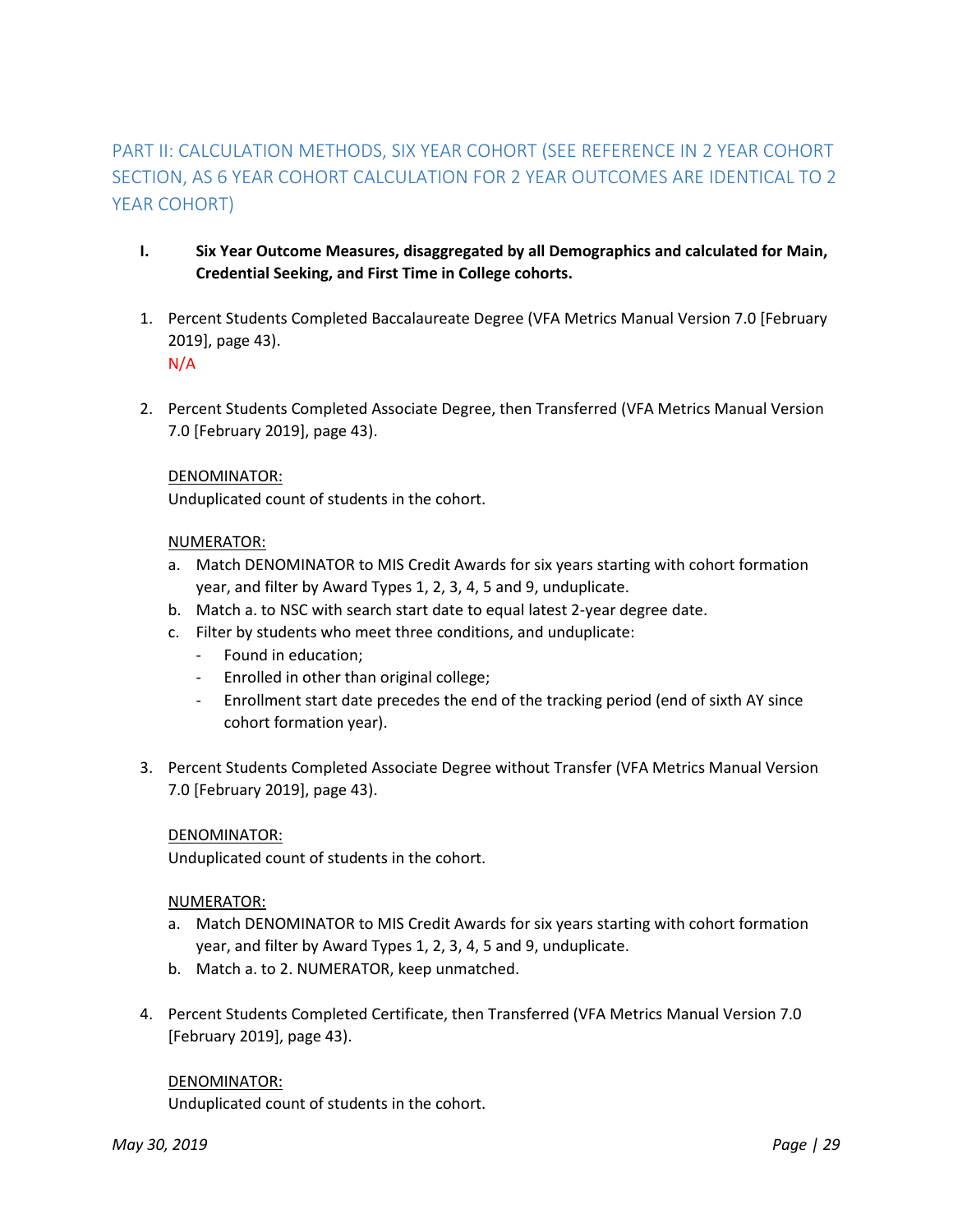#### NUMERATOR:

- a. Match DENOMINATOR to MIS Credit Awards for six years starting with cohort formation year, and filter by Award Types 6 and 7, unduplicate.
- b. Match a. to NUMERATOR 2 and 3, keep unmatched.
- c. Match b. to NSC with search start date to equal latest award date.
- d. Filter by students who meet three conditions, and unduplicate:
- Found in education;
- Enrolled in other than original college;
- Enrollment start date precedes the end of the tracking period (end of sixth AY since cohort formation year).
- 5. Percent Students Completed Certificate without Transfer (VFA Metrics Manual Version 7.0 [February 2019], page 44).

#### DENOMINATOR:

Unduplicated count of students in the cohort.

#### NUMERATOR:

- a. Match DENOMINATOR to MIS Credit Awards for six years starting with cohort formation year and filter by Award Types 6 and 7, unduplicate.
- b. Match a. to 2, 3 and 4. NUMERATOR, keep unmatched.
- 6. Percent Students Transferred (VFA Metrics Manual Version 7.0 [February 2019], page 44).

#### DENOMINATOR:

Unduplicated count of students in a cohort.

#### NUMERATOR:

- a. Match DENOMINATOR to combined NUMERATORS 2, 3, 4, 5 and keep unmatched.
- b. Match a. to NCS records and keep records that meet four conditions, unduplicate: - Found in education;

- Enrollment end date in original college precedes the end of the tracking period (end of sixth AY since cohort formation year)

- Enrolled in other than original college with enrollment end date to exceed that in original college;

- Enrollment start date in other than original college precedes the end of the tracking period (end of sixth AY since cohort formation year).

7. Percent Students Still Enrolled (VFA Metrics Manual Version 7.0 [February 2019], page 44).

#### DENOMINATOR:

Unduplicated count of students in a cohort.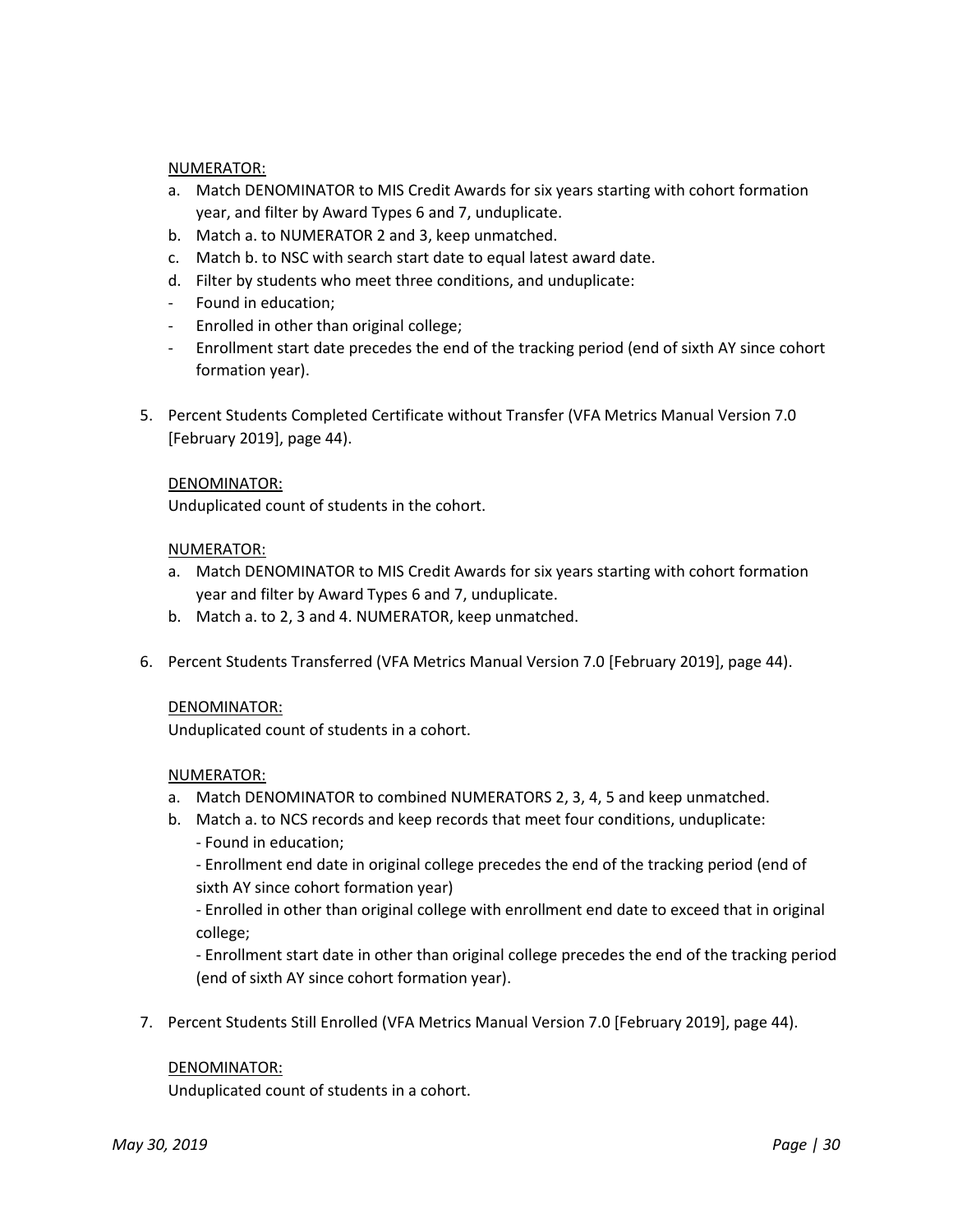#### NUMERATOR:

- a. Match DENOMINATOR to combined NUMERATORS 2, 3, 4, 5, 6 and keep unmatched.
- b. Match a. to MIS Student Information file for the sixth year since the cohort's formation year and keep matched students.
- 8. Percent Students Left with 30 or More Credits (VFA Metrics Manual Version 7.0 [February 2019], page 44).

#### DENOMINATOR:

Unduplicated count of students in a cohort.

#### NUMERATOR:

- a. Match DENOMINATOR to combined NUMERATORS 2, 3, 4, 5, 6, 7 and keep unmatched.
- b. Identify the latest year of enrollment in original college by matching a. to MIS Student Information files for all six tracking years.
- c. Use Earned Credit Hours in MIS student information file of the year when the student left and filter by =>30 hours.
- 9. Percent Students Left with Less Than 30 Credits (VFA Metrics Manual Version 7.0 [February 2018], page 44).

#### DENOMINATOR:

Unduplicated count of students in a cohort.

#### NUMERATOR:

- a. Match DENOMINATOR to combined NUMERATORS 2, 3, 4, 5, 6, 7, 8 and keep unmatched.
- b. Identify the latest year of enrollment in original college by matching a. to MIS Student Information files for all six tracking years.
- c. Use Earned Credit Hours in MIS student information file of the year when the student left and filter by <30 hours.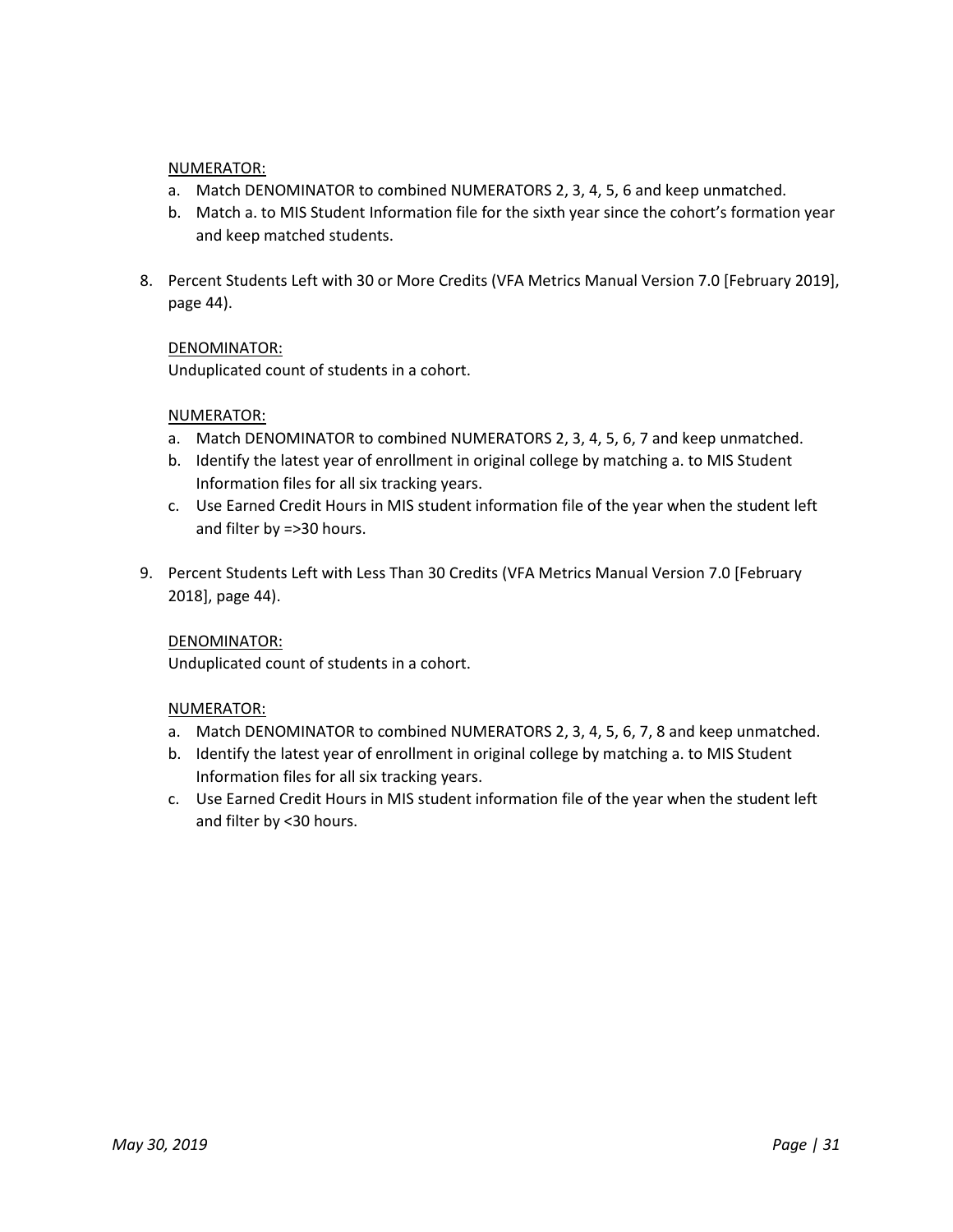# <span id="page-31-0"></span>CAREER AND TECHNICAL EDUCATION (CTE)

#### <span id="page-31-1"></span>PART I: CTE PROFILE

**A. CTE Credit Profile** (VFA Metrics Manual Version 7.0 [February 2019], page 48).

#### **Iowa Definitions:**

a. CTE Credit Enrollment Student:

A non-HS community college student enrolled in a CTE program(s) any time during reporting period.

b. CTE Credit Program:

Any program with occupationally specific Classification of Instructional Program (CIP) code.

c. Occupationally specific CIP:

CIP number that belong to one of the 16 Advance CTE career clusters.

d. Enrollment reporting period:

Enrollment in courses with end dates between September 1 and August 31 of the reported academic year.

e. Associate Degree in CTE:

Associate of Science/Career Option (ASCO), Associate of Applied Arts (AAA), Associate of Applied Science (AAS) or Associate of Professional Studies (APS) award.

f. Credit CTE certificate of more than or equal to 1 year:

A credit Diploma or Certificate with >= 22 credit hours.

g. Credit CTE certificate of less than one year:

A credit Diploma or Certificate of with <22 credit hours.

h. Credit Award Academic Year:

A period of time between September 1 and August 31 within reporting years.

#### **CTE Credit Profile measures:**

1. Annual Percentage Change of Credit CTE Enrollment.

#### DENOMINATOR:

Unduplicated count of students in MIS Credit Course file for AY2015-16 who were enrolled with High School Enrollment Type codes <> 1 or 2 or 3 and Type of program <> 08, <>09, <>10. NUMERATOR:

Unduplicated count of students in MIS Credit Course file for AY2016-17 who were enrolled with High School Enrollment Type codes <> 1 or 2 or 3 and Type of program <> 08, <>09, <>10.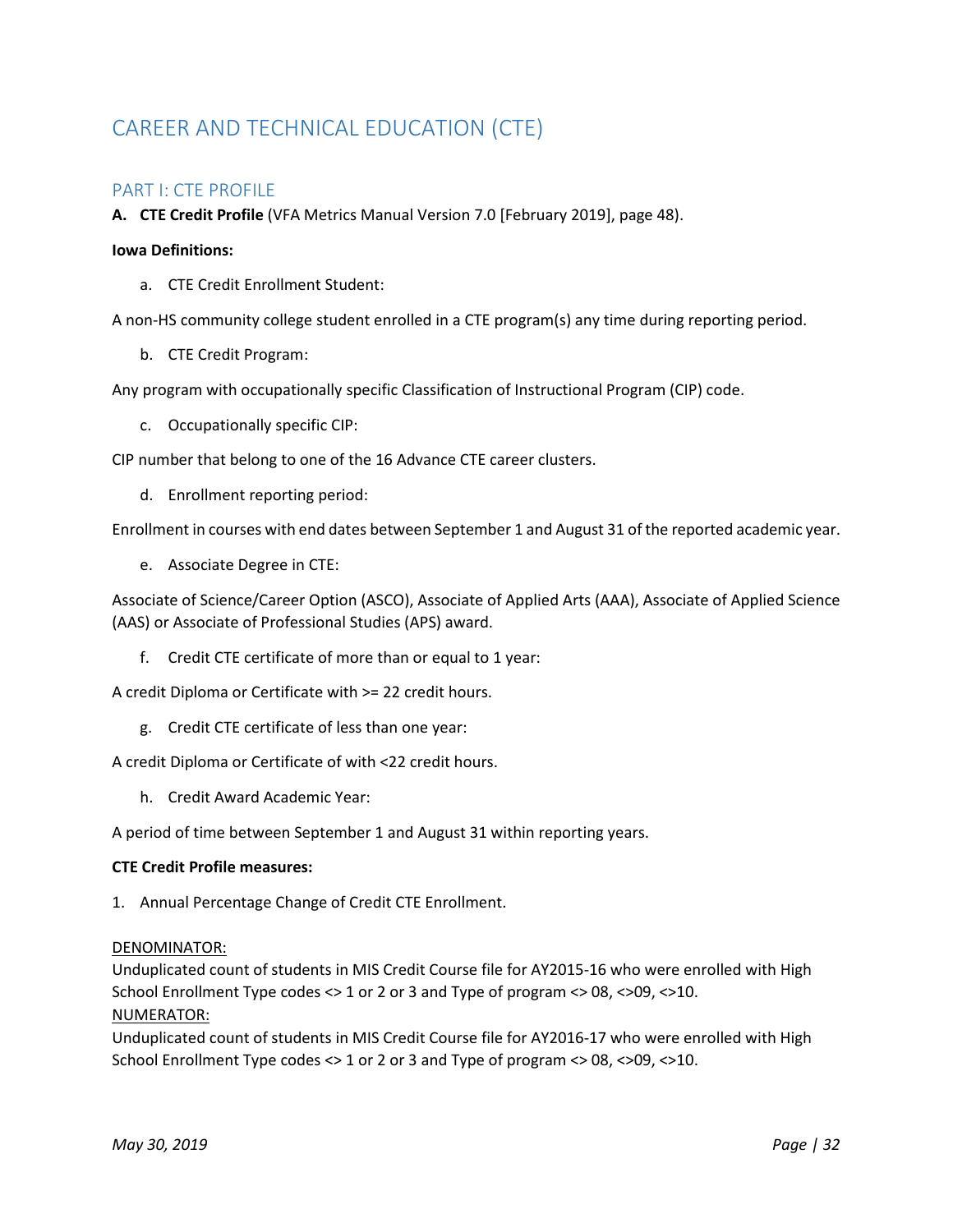2. Change in Number of Awards in CREDIT CTE, replicated for Associate Degrees, certificates >= 1 year, and certificates < 1 year.

#### 2a. DENOMINATOR:

Unduplicated count of students in MIS Credit Award files for AY2015-16 (award dates starting with September 1, 2015) and AY2016-17 (award dates prior to September 1, 2016) who were reported with CTE Associate Degree award type codes 4 (AAA), 5 (AAS), 9 (APS) and award type code 2 (AS) under type of program code 06 (AS/CO).

#### 2a. NUMERATOR:

Unduplicated count of students in MIS Credit Award files for AY2016-17 who were reported with CTE Associate Degree award type codes 4 (AAA), 5 (AAS), 9 (APS), and award type code 2 (AS) under type of program code 06 (AS/CO).

#### 2b. DENOMINATOR:

Unduplicated count of students in MIS Credit Award files for AY2015-16 who were not reported under 2a. DENOMINATOR and reported with at least one CTE Certificate or Diploma, award type codes 6 (Diploma) and 7 (Certificate) and award credit hours >= 22 (established by matching award IDs to CurricUNET program data).

#### 2b. NUMERATOR:

Unduplicated count of students in MIS Credit Award files for AY2016-17 (award dates starting with September 1, 2015) who were not reported under 2a. NUMERATOR and reported with at least one CTE Certificate or Diploma, award type codes 6 (Diploma) and 7 (Certificate) and award credit hours >= 22 (established by matching award IDs to CurricUNET program data).

#### 2c. DENOMINATOR:

Unduplicated count of students in MIS Credit Award files for AY2015-16 who were not reported under 2a. DENOMINATOR and 2b. DENOMINATOR and reported with at least one CTE Certificate or Diploma, award type codes 6 (Diploma) and 7 (Certificate) and award credit hours < 22 (established by matching award IDs to CurricUNET program data).

#### 2c. NUMERATOR:

Unduplicated count of students in MIS Credit Award files for AY2016-17 who were not reported under 2a. NUMERATOR and 2b. NUMERATOR and reported with at least one CTE Certificate or Diploma, award type codes 6 (Diploma) and 7 (Certificate) and award credit hours < 22 (established by matching award IDs to CurricUNET program data).

**B. CTE Non-Credit Profile** (VFA Metrics Manual Version 6.0 [February 2018], page 40).

#### **Iowa Definitions:**

a. CTE Non-Credit Enrollment Student:

A non-credit community college student enrolled in a CTE program(s) any time during reporting period.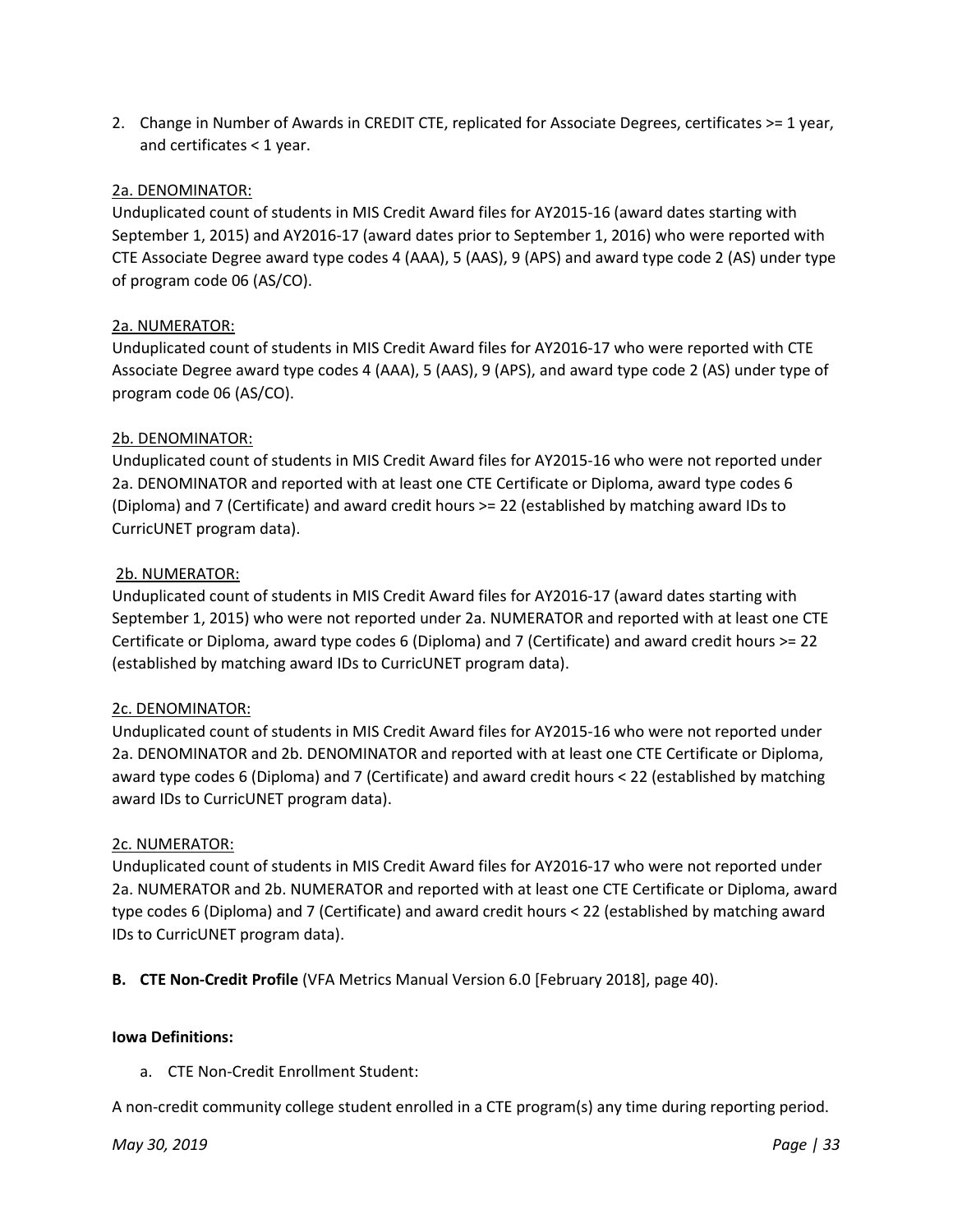#### b. CTE Non-Credit Program:

Any program with occupationally specific Classification of Instructional Program (CIP) code and Type of Program 04 (Career/Vocational Training and Upgrading) and Type of Program 42 (Economic Development). Additionally, Non-Credit CTE program include: Type of Program 44 with CIP Number 6104000000 (Coaching Authorization).

c. Occupationally specific CIP:

CIP number that belongs to one of the 16 NCES career clusters.

d. Enrollment reporting period:

Enrollment in courses reported under reporting academic year (AY).

e. Non-credit CTE program completer:

A student reported by college as Locally Recognized CTE program completer within reporting AY.

#### **CTE Non-Credit Profile measures:**

1. Annual Percentage Change of Non-Credit CTE Enrollment.

#### DENOMINATOR:

Duplicated count of students in MIS Non-Credit Course file for FY2016 and summer of calendar 2016 (obtained from AY2016-17 files) who were enrolled in CTE programs/courses defined here.

#### NUMERATOR:

Duplicated count of students in MIS Non-Credit Course file for AY2016-17 who were enrolled in CTE programs/courses defined here.

2. Annual Percentage Change of Non-Credit CTE "Completions".

#### DENOMINATOR:

Duplicated count of students in MIS Non-Credit Awards file for FY2016 and AY2016-17 (with award dates prior to September 1, 2016), code 5, who completed CTE programs/courses defined here.

#### NUMERATOR:

Duplicated count of students in MIS Non-Credit Awards file for AY2016-17 (with award dates past August 31, 2016), code 5, who completed CTE programs/courses defined here.

#### <span id="page-33-0"></span>PART III: CTE COMPLETER/LEAVER COHORT and MEASURES

#### **Iowa Definitions:**

*In order to conduct successful tracking into workforce and/or further education, only students with valid reported SSNs, names and DOBs are considered for this cohort.*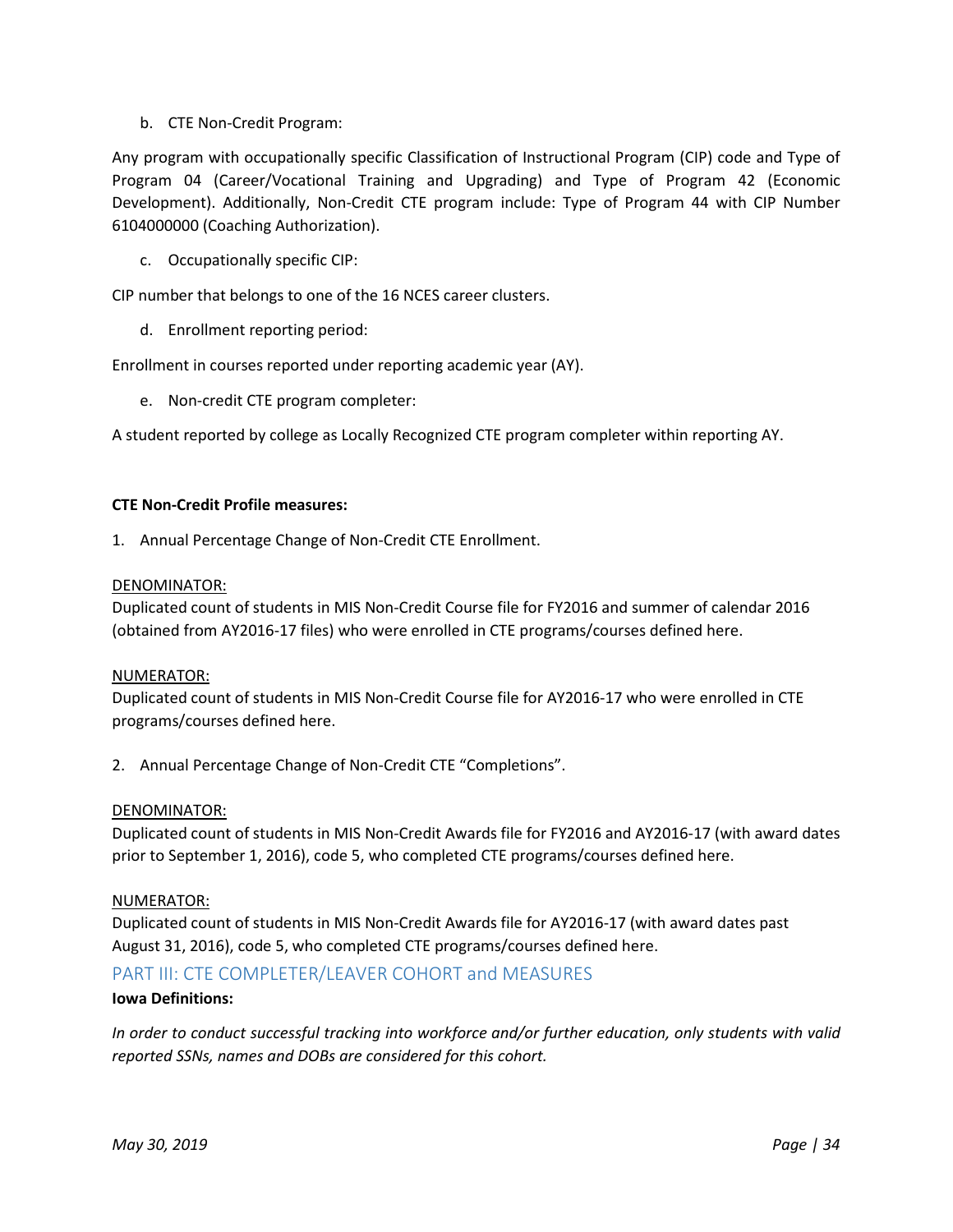- 1. CREDIT CTE Completer/Leaver Cohort AND Disaggregation of Credit Completer/Leaver Cohort (VFA Metrics Manual Version 7.0 [February 2019], page 53).
	- a. Match MIS Credit Student file for AY2015-16 and summer data of calendar 2016 (obtained from AY2016-17 data) to MIS Credit Student file for AY2016-17 and form a list of students who were not found in the latter.
	- b. Use MIS Credit Awards files for AY2016-17 to compile an unduplicated list of students who have received one or more awards between August 31, 2015 and September 1, 2016 and flag students who received an Associate Degree or a combination of degrees/awards that includes an Associate Degree with code "A"; flag students who received a certificate, a Diploma, or a combination of awards that does not include an Associate Degree with code "C".
	- c. Match a. and b. to compile an unduplicated list of unmatched students in b. category.
	- d. Match Common Course Numbers (CCN) in data in MIS Credit Course Enrollment files (AY2015-16) with unduplicated list of CCN per college in state CCN system (CurricUNET) to obtain a CTE flag (course type "C") for each credit course.
	- e. Match c. to d. and sum the number of credit hours for completed CTE courses for students in c. cohort; filter by => 7 credit hours and flag the students with flag "L".
	- f. Combine b. and e. cohorts and remove students without SSNs for a Credit CTE Completer/Leaver cohort.
- 2. NON-CREDIT CTE Completer/Leaver Cohort (VFA Metrics Manual Version 7.0 [February 2019], page 54).

*In order to conduct successful tracking into workforce and/or further education, only students with valid reported SSNs, names and DOBs are considered for this cohort.*

- a. Match MIS Non Credit Student file for AY2015-16 to MIS Non-Credit Student file for AY2016-17 and form a list of students who were not found in the latter.
- b. Use Non-Credit Awards files for AY2015-16, codes 4 and 5 for Award Type, CTE programs as defined here, unduplicate.
- c. Match a. and b. to compile an unduplicated list of unmatched students in b. category.
- d. Match c. with data in Non-Credit course files for AY2014-15 and AY2015-16, filter by CTE programs as defined here, sum all Contact hours per student, filter by =>180 hours.
- e. Combine b. and d. cohorts and remove students without SSNs for a Non-Credit CTE Completer/Leaver cohort.
- 3. Percent of students with Prior Bachelor's degree or higher: replicate for "A", "C" and "L" sub-cohorts (VFA Metrics Manual Version 7.0 [February 2019], page 54).

#### DENOMINATOR:

Unduplicated count of students in a Credit CTE cohort.

#### NUMERATOR:

DENOMINATOR matched to Credit Student Information file for AY2015-16, data element Highest Degree Earned at Another Postsecondary Institution, codes 3 or 4, unduplicate.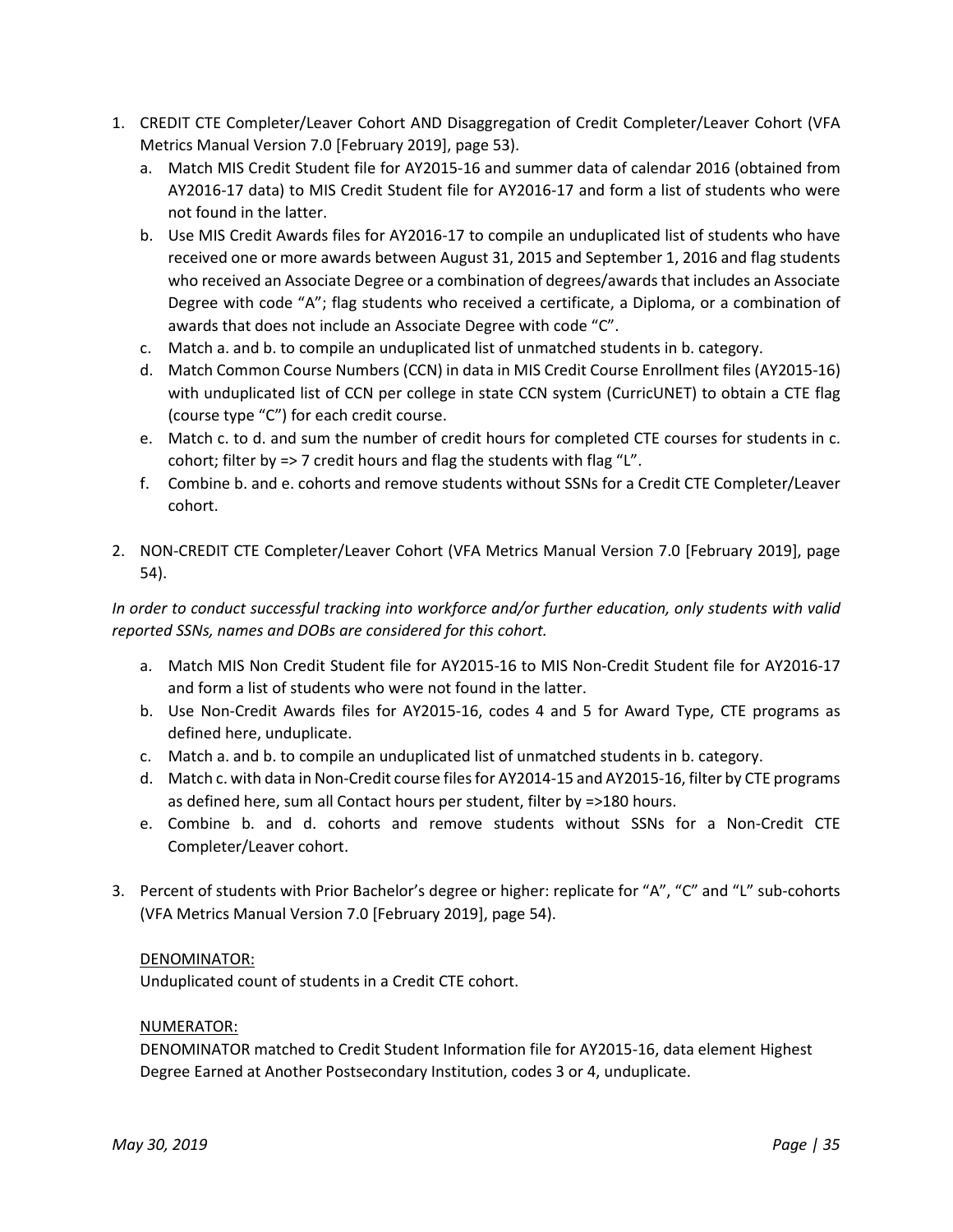#### *No data for Non-Credit cohort.*

4. Percent of students with Prior Associate degree: replicate for "A", "C" and "L" sub-cohorts (VFA Metrics Manual Version 7.0 [February 2019], page 54).

#### DENOMINATOR:

Unduplicated count of students in a Credit CTE cohort.

#### NUMERATOR:

DENOMINATOR matched to Credit Student Information file for AY2015-16, data element Highest Degree Earned at Another Postsecondary Institution, code 2.

#### *No data for Non-Credit CTE cohort.*

- 5. Licensure Exam Pass rate (VFA Metrics Manual Version 7.0 [February 2019], page 55). *No data for either credit or NC cohorts.*
- 6. Percent Students Awarded Industry-Recognized Credential (Certifications) (VFA Metrics Manual Version 7.0 [February 2019], page 55). *No data for Credit CTE cohort.*

NC CTE Cohort, limited data.

DENOMINATOR: NON-CREDIT CTE Completer/Leaver Cohort

#### NUMERATOR:

Of DENOMINATOR, unduplicated count of students who were reported under code 4 in NC Awards for AY2015-16 and AY2016-17.

- 7. Median Wage Growth (VFA Metrics Manual Version 7.0 [February 2019], page 55).
	- a. Median Pre-CTE Earnings (CTE Completer/Leaver Cohort, sub-sets of "A", "C", "L" for Credit CTE sub-cohort and NC sub-cohort
		- Match the cohort to NSC records with search start date 10/1/2017.
		- Remove students who were enrolled in PS education between  $10/1/2017$  and  $12/31/2017$
		- Match the remainder of the cohort to UI unemployment records and establish median wages of the cohort's students for  $2^{nd}$  quarter of 2011 and  $2^{nd}$  quarter of 2013.
		- Remove students who's median wage in  $2^{nd}$  quarter of 2013 was <\$3,625.
		- Calculate median Pre-CTE Earnings.
	- b. Median Post-Departure Wage (CTE Completer/Leaver Cohort, sub-sets of "A", "C", "L" for Credit CTE sub-cohort and NC sub-cohort
		- Match cohort a. to UI unemployment records and establish median wages of the cohort's students for 1<sup>st</sup> quarter of 2018.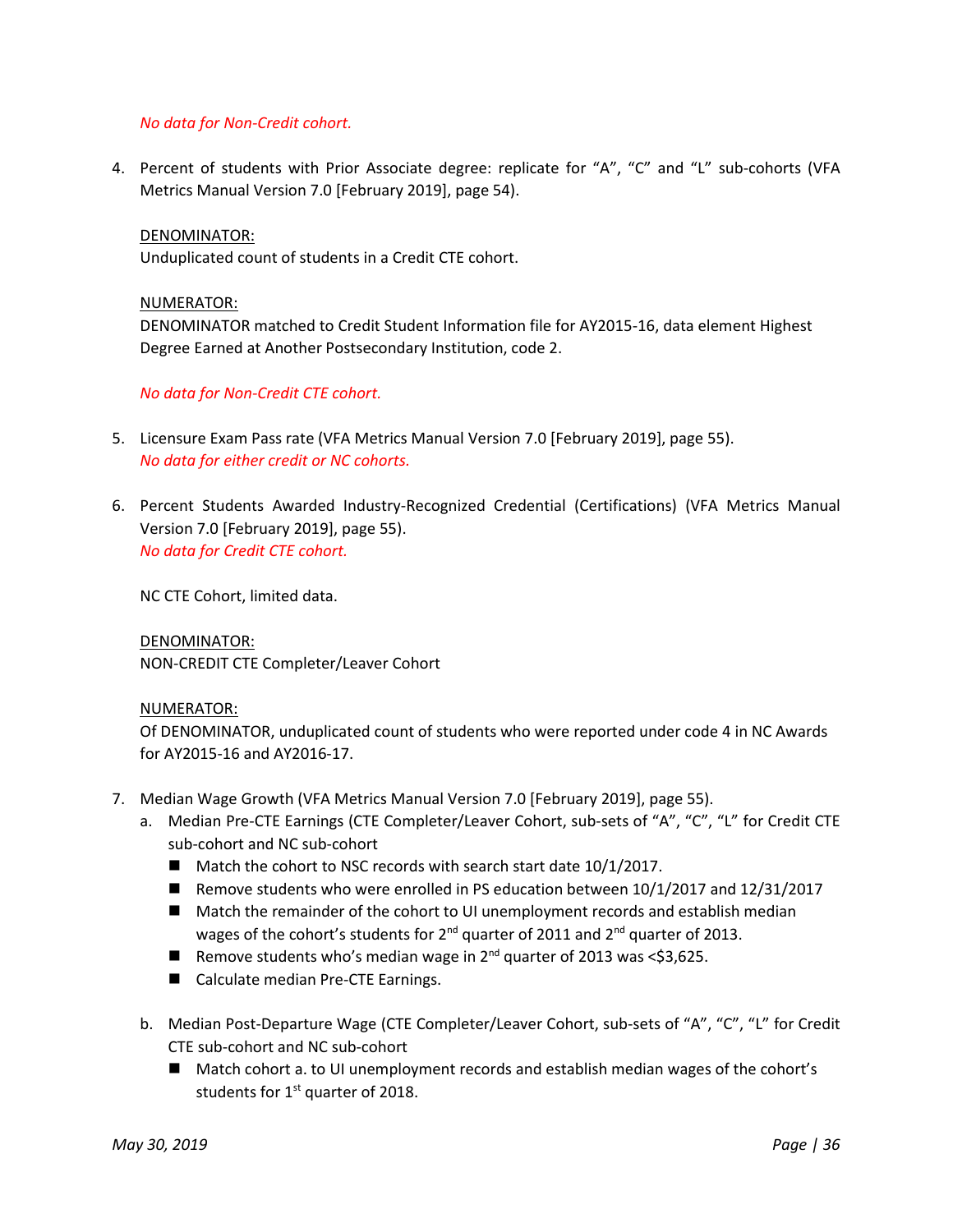- Calculate median Post-Departure Wage.
- 8. CTE Education and Earnings Outcomes (VFA Metrics Manual Version 7.0 [February 2019], page 56).

#### DENOMINATOR:

CTE Completer/Leaver Cohort, sub-sets of "A", "C", "L" for Credit CTE sub-cohort and NC sub-cohort

#### NUMERATOR:

- a. Of DENOMINATOR (sub-sets "A", "C", "L" and NC), use NSC data from 7a. to establish the number of students who were enrolled in a postsecondary institution in the first quarter of 2018 (January—March 2018).
- b. Match the remainder of the DENOMINATOR (DENOMINATOR minus a.) to UI unemployment records, establish median wages of the cohort's students for the  $1<sup>st</sup>$  quarter of 2018, and calculate median annualized wages based on that quarter.
- c. Disaggregate b. into following wage ranges/categories: \$1 \$14,999; \$15,000 \$22,499; \$22,500 - \$29,999; \$30,000 - \$39,999; \$40,000 - \$50,199; \$50,200 or more; Unemployed/unknown.
- d. 100% NUMERATOR = all sub-categories under a. and c.
- 9. Percent Students Transition to Credit Work (VFA Metrics Manual Version 7.0 [February 2019], page 57).

#### DENOMINATOR:

Match CTE Completer/Leaver Cohort to AY2014-15 credit enrollments to establish the cohort that was not enrolled in credit courses in this college and trim by those who were not found in credit enrollment.

#### NUMERATOR:

Match DENOMINATOR to MIS Credit Student Information file for AY2016-17 and establish the number of students found in credit enrollment.

### <span id="page-36-0"></span>ADULT EDUCATION

- 1. **ABE Cohort**: AY 2015-2016 (Program Year) all students who are federally enrolled and those who completed the HSED (High School Equivalency Diploma). ((VFA Metrics Manual Version 7.0 [February 2019], p.58 Explanation of ABE cohort)
	- a. All those who received a HSED diploma in program year 2015-2016 (7/1/2015 and 6/30/2016)
	- b. All students federally reported in program year 2015-2016
	- c. Validate college number and ssn.
	- d. Identify distinct ID with college and valid SSN.
	- e. Determine age, race, and gender. If conflict exists between tables, select max value.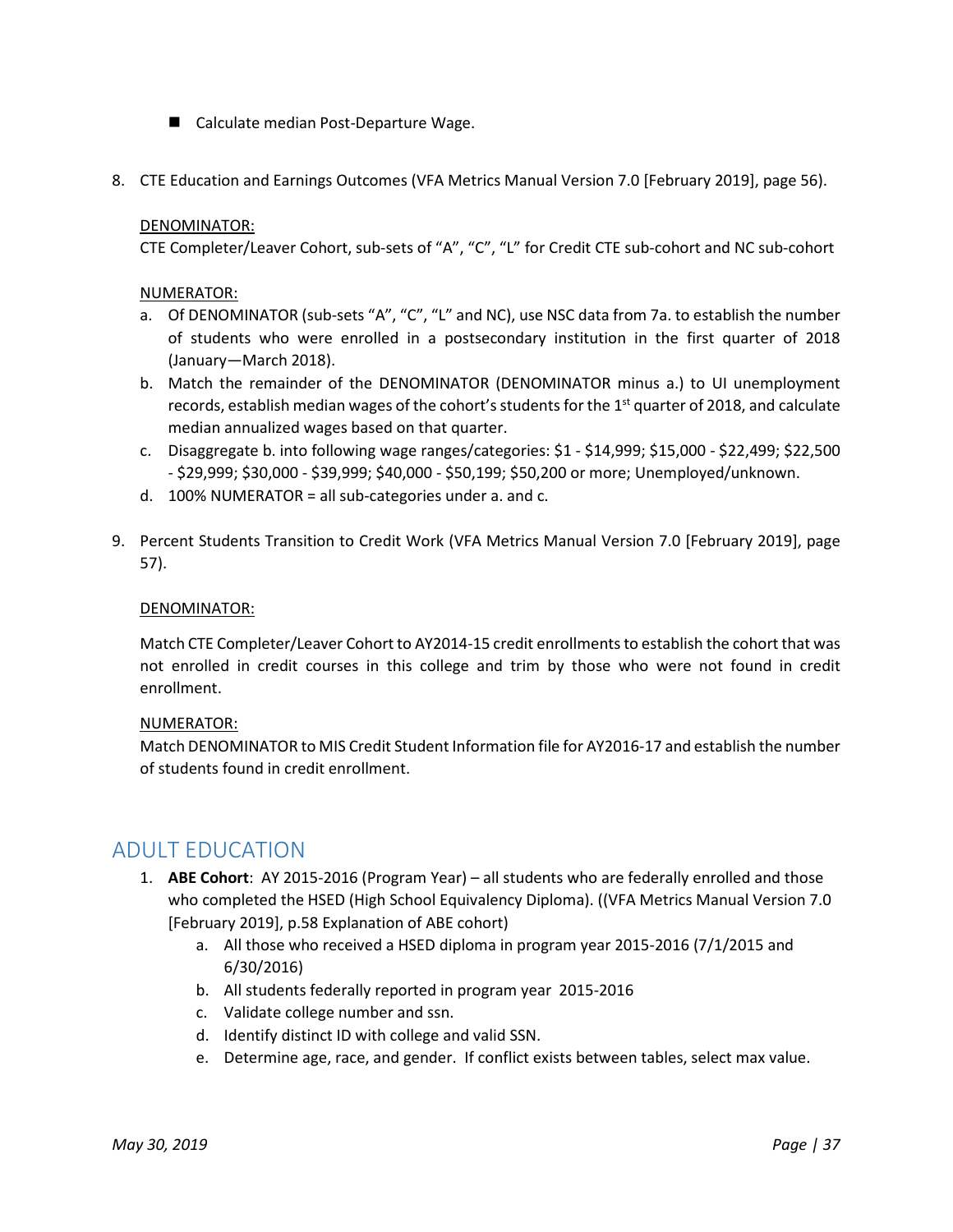- 2. **Cohort Disaggregation:** (p.59) "Disaggregation definitions can be found on page 18." (VFA Metrics Manual Version 7.0 [February 2019], page 18).
	- a. Race/ethnicity: determined based on the data available in the federal table and the HSED table. Select max value.
		- i. American Indian/Alaskan coded in federal table as race group 1 or 'American Indian or Alaskan Native' in HSED table
		- ii. Asian coded in federal table as race group 2 or 'Asian' in HSED table
		- iii. Black or African American coded in federal table as race group 3 or 'Black or African American' in HSED table
		- iv. Hawaiian Native or Other Pacific Islander coded in federal table as race group 6 or 'Native Hawaiian or Other Pacific Islander' in HSED table
		- v. Hispanic coded in federal table as race group 4 or 'Hispanic Origin or Descent' in HSED table
		- vi. White coded in federal table as race group 5 or 'White' in HSED table
		- vii. Two or more races coded in federal table as race group 7 or race is not null and race not in ('American Indian or Alaska Native', 'Asian', 'Black or 'African', 'Mexican', 'Hispanic Origin or Descent', 'White', 'Native Hawaiian or Other Pacific Islander', 'I prefer not to respond', 'Other') in HSED table
		- viii. Unknown no code indicated in federal or HSED table or Unknown indicated in federal table or 'I prefer not to respond' or 'Other' in HSED table
			- ix. Nonresident Alien data not indicated in the federal or HSED table so will be 0
	- b. Age: identify based on cohort's AY 2015-2016 (Program Year), data element dob in the federal table and Birth in the HSED table, age in years as of September 1 of the cohort's year, and aggregate into categories <20, 20-24, 25-29, 30-39, 40-49, =>50, Age Unknown (=Birth Date is blank). Select max value.
	- c. Gender: determined based on the data available in the TE database in the federal table and the HSED table. Select max value.
		- i. Male when field Sex is indicated as '1' in federal table OR if not '2' or blank and indicated as 'Male' in the HSED table
		- ii. Female when field Sex is indicated as '2' in federal table OR if not '1' or blank and indicated as 'Female' in the HSED table
		- iii. Unknown when field Sex is not indicated as '1' or '2' in the federal table AND not indicated as 'Male' or 'Female' in the HSED table.
- **3. Measures:** (VFA Metrics Manual Version 7.0 [February 2019], pp. 59-60)
	- a. Percent of students that completed ABE
		- i. Numerator: All those in ABE Cohort who already had a HS diploma PLUS All those in ABE Cohort who received a HSED by the end of the program year (June 30) which is prior to Sept. 1 PLUS all those who completed ABE Level 5 PLUS All those who completed ESL Level 6
		- ii. Denominator: ABE Cohort
	- b. Percent of ABE completers that enrolled in additional education
		- i. Numerator: All those in ABE Cohort who already had a HS diploma PLUS All those in ABE Cohort who received a HSED by the end of the program year (June 30) which is prior to Sept. 1 PLUS all those who completed ABE Level 5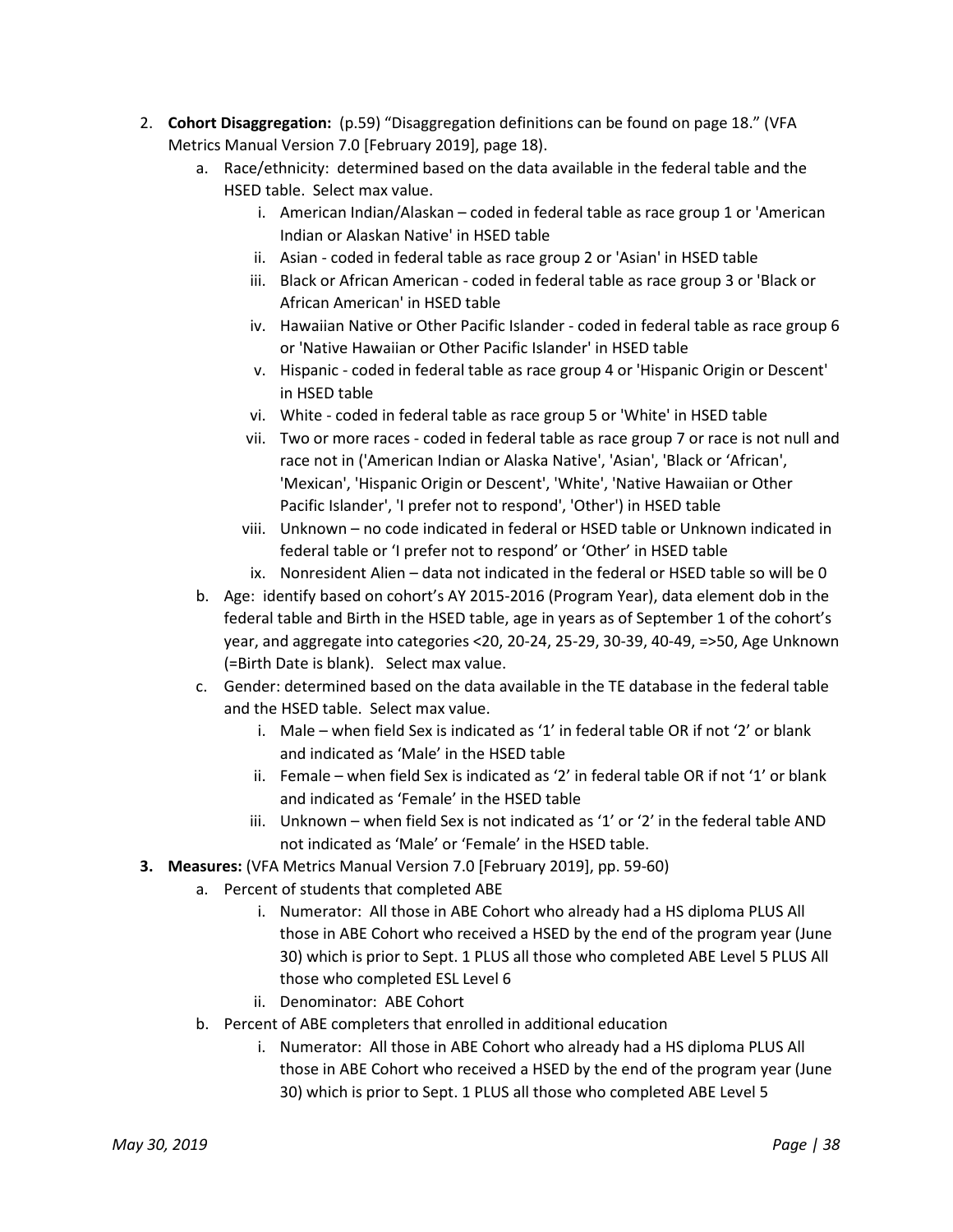PLUS All those who completed ESL Level 6

AND

have a National Student Clearing House (NSCH) match by June 30, 2017 OR have a MIS non-credit data match for AY 2016-2017 except those with a type of program 40.

- ii. Denominator: ABE Completers
- c. Percent of ABE completers that gained employment
	- i. Numerator: All those in ABE Cohort who already had a HS diploma PLUS All those in ABE Cohort who received a HSED by the end of the program year (June 30) which is prior to Sept. 1 PLUS all those who completed ABE Level 5 PLUS All those who completed ESL Level 6 AND

have a data match with IWD with an income above the local quarterly minimum wage in the 1<sup>st</sup> quarter of 2018 (Jan.-Mar. 2018).

ii. Denominator: ABE Completers

#### 4. **Measure Calculations**:

- a. Percent of students that completed ABE
	- i. Numerator: Completed ABE
		- 1. All those in ABE Cohort who already had a HS diploma
			- a. All those in the ABE Cohort where highest diploma or degree earned is not None or is Unknown and school was not outside
				- U.S. Use earned id >='0003' and schooloutsideUS=0
					- i. Values
						- 1. 0001 Blank
						- 2. 0002 None
						- 3. 0003 HSE Certificate
						- 4. 0004 HS Diploma
						- 5. 0005 Technical Certificate
						- 6. 0006 A.A./A.S. Degree
						- 7. 0007 4 year college graduate
						- 8. 0008 Higher than B.A./B.S. degree
						- 9. 0009 Other Diploma/Degree
						- 10. 0556 Some college, no degree
		- 2. All those in ABE Cohort who received a HSED by the end of the program year.
			- a. All those in HSED table.
		- 3. All those who completed ABE Level 5 in federal table.
			- a. All those with funclevel=5 and completedlevel=1
		- 4. All those who completed ESL Level 6 in federal table.
			- a. All those with funclevel=12 and completedlevel=1
	- ii. Denominator: ABE cohort
- b. Percent of ABE completers that enrolled in additional education
	- i. Numerator: Transition to College
		- 1. All those in ABE Cohort who already had a HS diploma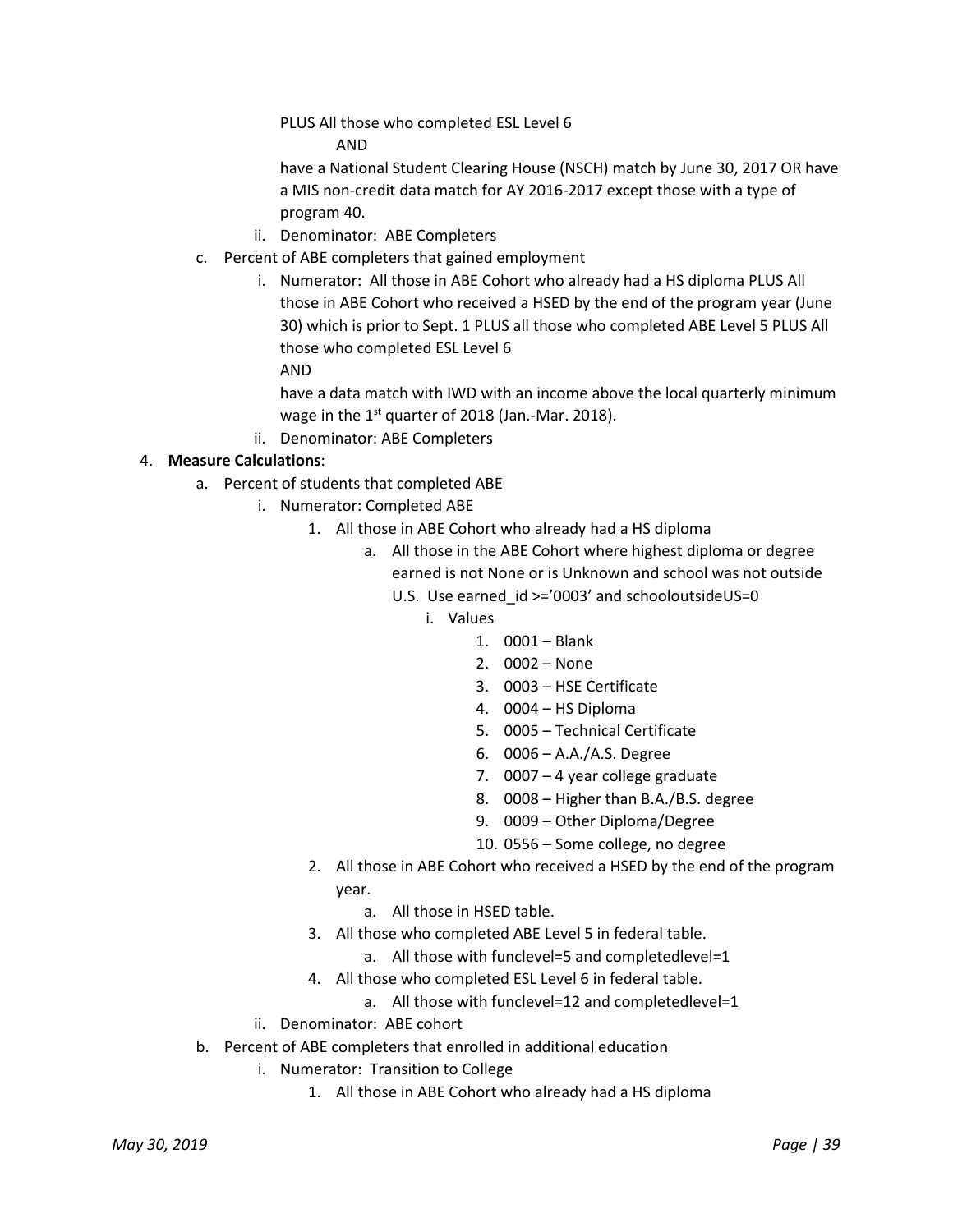- a. All those in the ABE Cohort where highest diploma or degree earned is not None or is Unknown and school was not outside
	- U.S. Use earned id  $>='0003'$  and schooloutsideUS=0
		- i. Values
			- 1. 0001 Blank
			- 2. 0002 None
			- 3. 0003 HSE Certificate
			- 4. 0004 HS Diploma
			- 5. 0005 Technical Certificate
			- 6. 0006 A.A./A.S. Degree
			- 7. 0007 4 year college graduate
			- 8. 0008 Higher than B.A./B.S. degree
			- 9. 0009 Other Diploma/Degree
			- 10. 0556 Some college, no degree
- 2. All those in ABE Cohort who received a HSED by the end of the program year.
	- a. All those in HSED table.
- 3. All those who completed ABE Level 5 in federal table.
	- a. All those with funclevel=5 and completedlevel=1
- 4. All those who completed ESL Level 6 in federal table.
	- a. All those with funclevel=12 and completedlevel=1
- 5. All those who have a National Student Clearing House (NSCH) match by June 30, 2018. (VFA Metrics Manual Version 7.0 [February 2019], page 60)
- 6. All those who have a MIS non-credit data match for AY 2017-2018 except those with a type of program 40.
- ii. Denominator: ABE Completers
- c. Percent of ABE completers that gained employment
	- i. Numerator: Transition to College
		- 1. All those in ABE Cohort who already had a HS diploma
			- a. All those in the ABE Cohort where highest diploma or degree earned is not None or is Unknown and school was not outside U.S.. Use earned\_id >='0003' and schooloutsideUS=0
				- i. Values
					- 1. 0001 Blank
					- 2. 0002 None
					- 3. 0003 HSE Certificate
					- 4. 0004 HS Diploma
					- 5. 0005 Technical Certificate
					- 6. 0006 A.A./A.S. Degree
					- 7. 0007 4 year college graduate
					- 8. 0008 Higher than B.A./B.S. degree
					- 9. 0009 Other Diploma/Degree
					- 10. 0556 Some college, no degree